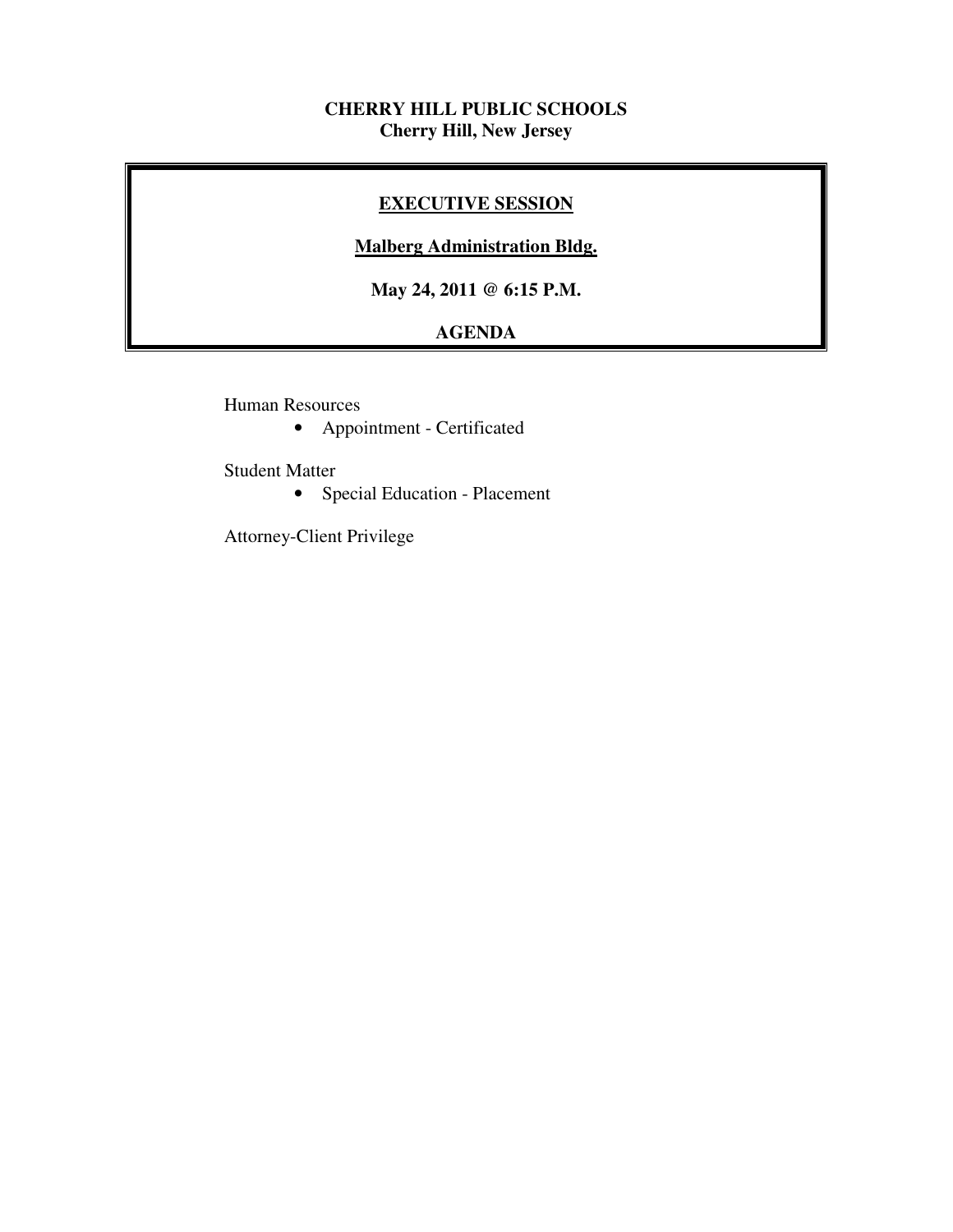# CHERRY HILL PUBLIC SCHOOLS

Cherry Hill, New Jersey

## **ACTION AGENDA**

May 24, 2011

Malberg Administration Bldg.

7:00 P.M. Action Meeting

 **Meeting called to order by \_\_\_\_\_\_\_\_\_\_\_\_\_\_\_\_\_\_\_\_\_\_\_\_\_\_\_** 

# **ROLL CALL**

 Seth Klukoff, President Kathy Judge, Vice president Mrs. Sherrie Cohen Mr. Eric Goodwin Mrs. Colleen Horiates Mrs. Carol Matlack Mr. Steven Robbins Mr. Elliott Roth Mr. Wayne Tarken

#### *Student Representatives to the Board of Education*

**Jonathan Silverstone, H.S. East** Chandani Desai, H.S. East Alternate Kevin Ryan, H.S. West Alternate

*Samantha Farkas, H.S. West* 

 *Dr. David C. Campbell, Superintendent Mr. James Devereaux, Assistant Superintendent, Business/Board Secretary Dr. Lawyer Chapman, Assistant Superintendent, Pre-K – 12 Dr. Maureen Reusche, Assistant Superintendent, Curriculum & Instruction Ms. Nancy Adrian, Director of Human Resources Mr. Donald Bart, Director of Support Operations Mrs. Susan Bastnagel, Public Information Officer* 

 *Mr. Paul Green – Board Solicitor* 

 **Pledge of Allegiance** 

 **Approval of Minutes**: Regular Meeting dated, April 26, 2011 and the Board Work Session/Special Action meeting dated, April 12, 2011. Executive Sessions dated April 12, 2011 and April 26,2011.

**MOTION\_\_\_\_\_\_\_\_\_\_\_\_\_\_\_\_\_\_\_\_\_\_\_\_SECOND\_\_\_\_\_\_\_\_\_\_\_\_\_\_\_\_\_\_\_\_\_\_\_\_ VOTE\_\_\_\_\_\_\_\_\_\_\_\_\_\_** 

Correspondence

Presentation:

- Presentation:<br>• Math and Science Resources...............Michelle Smith
	- • Recognition of Outgoing Student Board Representatives, H.S. West Girl's Swim Team, and Character Ed Schools: Carusi, Paine, Alternative H.S., Beck and Woodcrest……………….Susan Bastnagel

Board Representative Reports

 Public Discussion (up to three minutes per person) Superintendent's Comments

Action Agenda

Second Public Discussion (up to three minutes per person)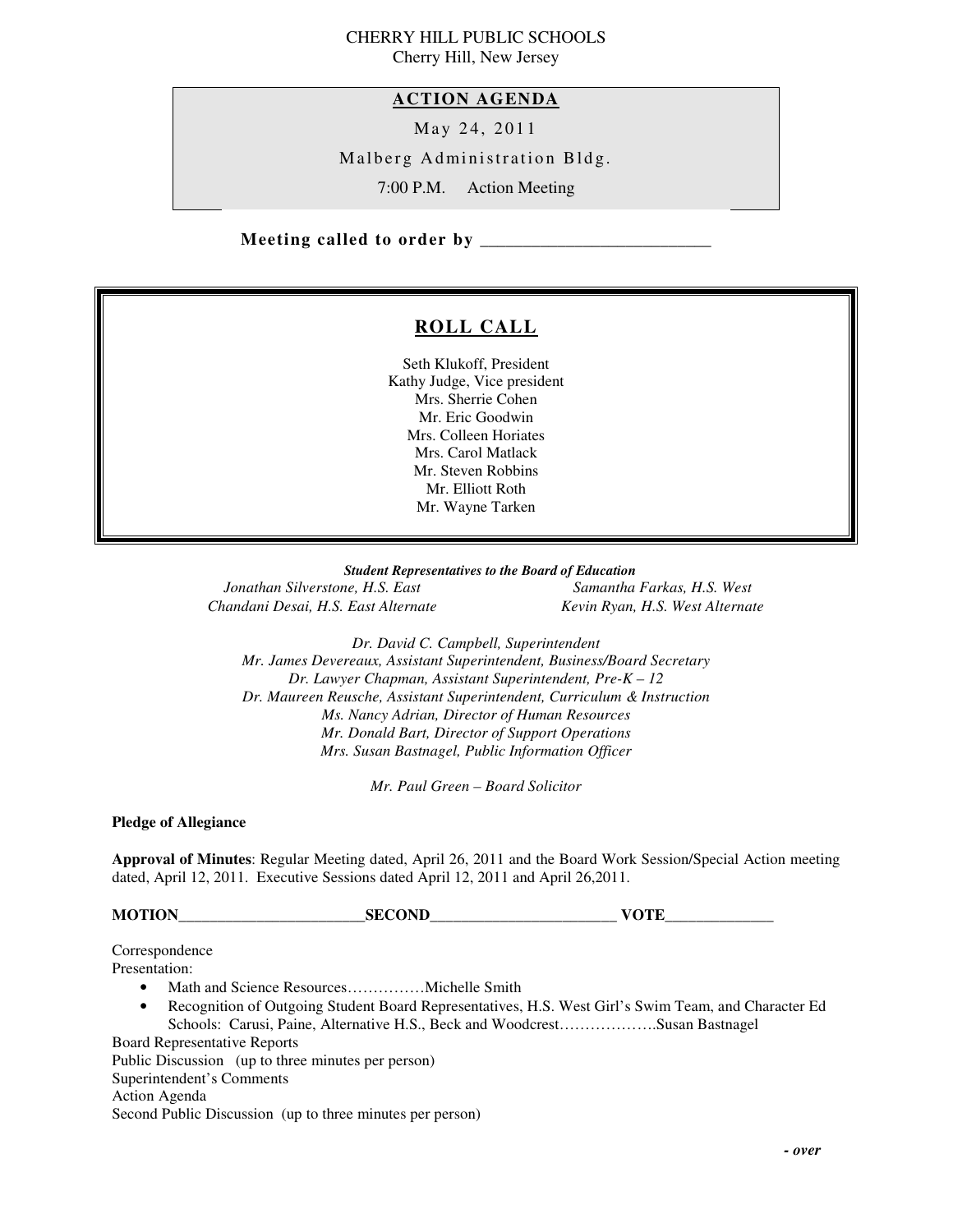#### **ACTION AGENDA M a y 2 4 , 2 0 1 1**

#### **BOARD OF EDUCATION COMMITTEES**

#### **Curriculum & Instruction Committee Members (yellow)**

Chairperson: Eric Goodwin

Administrative Liaison: Maureen Reusche

Committee Members: Sherrie Cohen, Colleen Horiates, Carol Matlack

#### **Business & Facilities Committee Members (blue)**

Chairperson: Steve Robbins

Administrative Liaison: James Devereaux

Committee Members: Kathy Judge, Elliott Roth, Wayne Tarken

#### **Negotiations, Human Resources & Litigation Committee Members (pink)**

Chairperson: Sherrie Cohen

Administrative Liaison: Nancy Adrian

Committee Members: Kathy Judge, Colleen Horiates, Carol Matlack

#### **Policy & Legislation Committee Members (green)**

Chairperson: Kathy Judge

Administrative Liaison: James Riordan

Committee Members: Sherrie Cohen, Eric Goodwin, Carol Matlack

#### **Strategic Planning**

Chairperson: Elliott Roth

Administrative Liaison: James Devereaux

Seth Klukoff, Steve Robbins, Wayne Tarken



 *PLEASE NOTE: ALL CHANGES & ADDITIONS TO THE ACTION MEETING ARE TYPED IN BOLD FACE*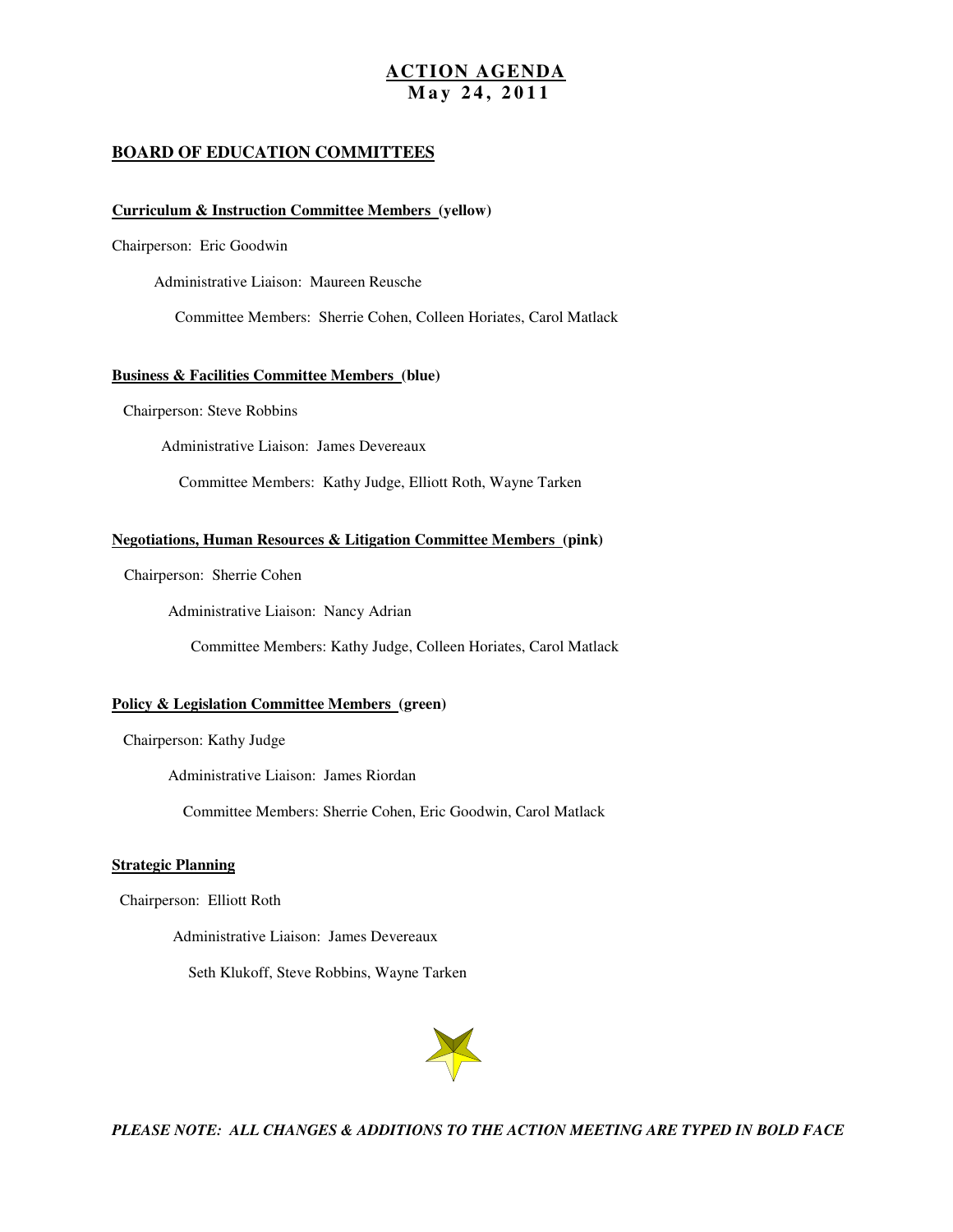# **May 24, 2011 ACTION AGENDA**

## **A. CURRICULUM & INSTRUCTION**

 *Long Range Plan Goals:* 

.

- \_ *"Establish for students, high academic, social and moral standards which reflect the attributes of a responsible, well-rounded and contributing member of society."*
- \_ *"Design all aspects of curriculum to ensure all students are provided with opportunities to meet or exceed high academic standards."*
- \_ *"Design curriculum that ensures all students acquire the knowledge, skills and behavior necessary to prepare them for higher education and/or the workplace now and in the future."*

The Superintendent recommends the following:

- 1. Approval of Attendance at Conferences and Workshops
- 2. Approval of Consultants for Cherry Hill
- 3. Approval of Non-Public School Textbooks 2011-2012
- 4. Approval of Out of District Student Placements
- **5. Approval to Operate ROTC Summer School**
- **6. Approval of Math Curriculum**
- **7. Approval of Science Curriculum**
- **8. Approval of Summer High School Reading List**

#### **ITEM 1. APPROVAL OF ATTENDANCE AT CONFERENCES AND WORKSHOPS**

 **WHEREAS**, certain Cherry Hill School District employees have requested authorization to attend the conference(s)/workshop(s) listed below, and

 **WHEREAS**, the attendance of each employee at the specified conference/workshop is educationally necessary, fiscally prudent and 1) directly related to and within the scope of the employee's current responsibilities and the District's professional development plan, and 2) critical to the instructional needs of the District or furthers the efficient operation of the District;

 **NOW, THEREFORE, BE ITRESOLVED**, that the Cherry Hill Board of Education authorizes the attendance of the employees at the specified conferences/workshops listed below, and be it

 **FURTHER RESOLVED**, that the Board hereby determines that the estimated expenses related to the authorized travel listed below are justified and therefore authorizes payment of any registration fees and reimbursement of statutorily authorized travel expenditures to the designated employees, not to exceed District budgetary limitations and to be in accordance with the provisions of *N.J.S.A.* 18A:11-12, the District's travel policy and procedures, State travel payment guidelines established by the Department of Treasury in NJOMB circular letter 08-13 OMB, and with guidelines established by the federal Office of Management and Budget:

| # | <b>NAME</b>               | <b>CONFERENCE</b>                            | <b>DATE</b>                                                  | <b>COST</b><br><b>NOT TO EXCEED</b>                  |
|---|---------------------------|----------------------------------------------|--------------------------------------------------------------|------------------------------------------------------|
| A | David Campbell<br>Malberg | ASCD Annual Conference,<br>San Francisco, CA | 3/24-29, 2011<br>( <i>Previously</i><br>approved<br>11/23/10 | \$197.05<br>Additional for<br>Lodging/Transportation |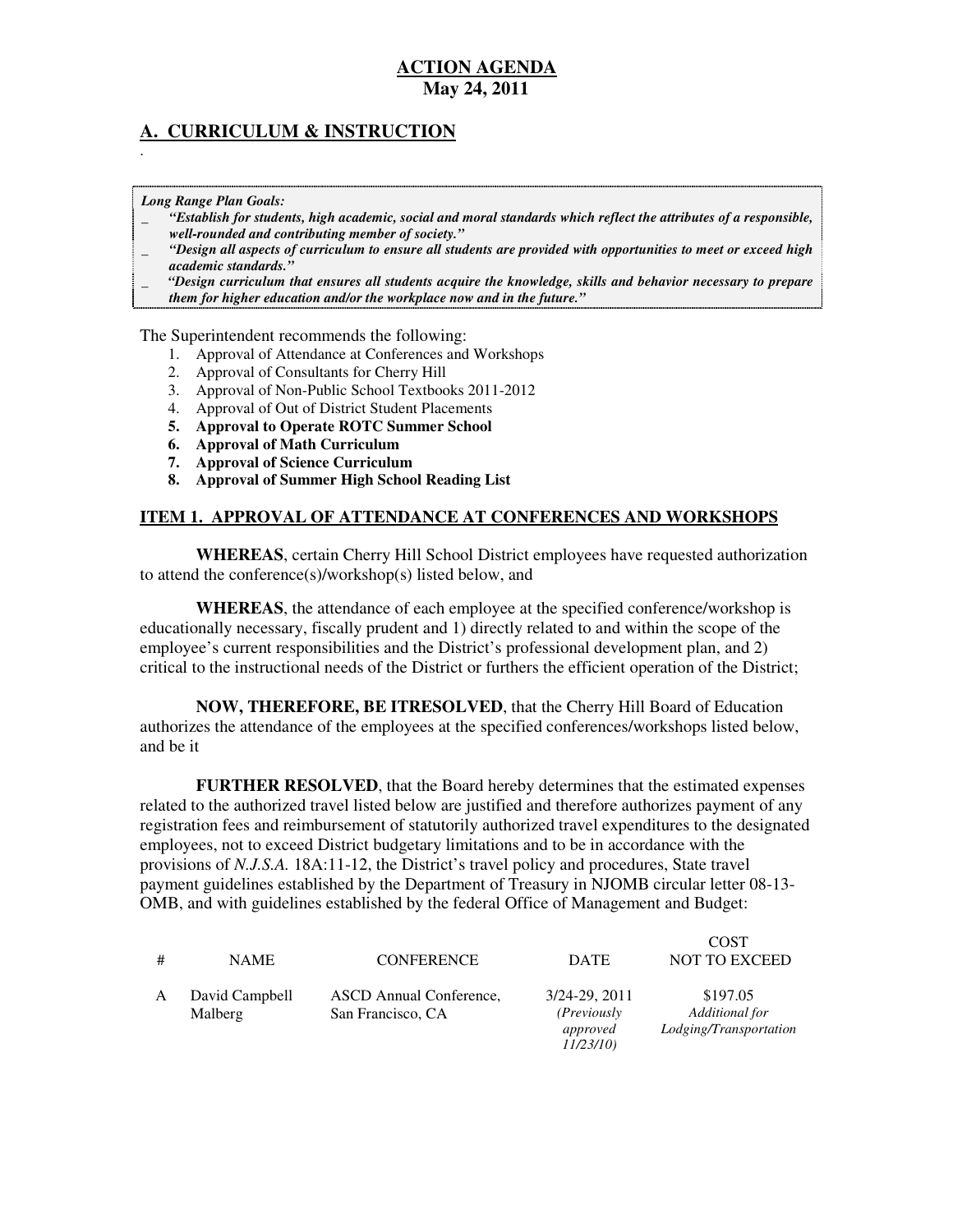#### **A. CURRICULUM & INSTRUCTION**

#### **ITEM 1. APPROVAL OF ATTENDANCE AT CONFERENCES AND WORKSHOPScontinued**

| G | <b>Maureen Reusche</b><br><b>Central</b> | NJDOE 2011 Spring<br><b>Leadership Conference,</b><br>Monroe, NJ              | 6/8/2011                                                                   | \$31.05<br><b>Mileage/Tolls</b><br><b>General Funds</b>  |
|---|------------------------------------------|-------------------------------------------------------------------------------|----------------------------------------------------------------------------|----------------------------------------------------------|
| F | Pam Palazzo<br><b>Camden Catholic</b>    | <b>AP Chemistry Advanced</b><br><b>Placement Program,</b><br>Philadelphia, PA | <b>July 18-22,</b><br>2011                                                 | \$1500.00<br><b>Registration</b><br><b>Title II</b>      |
| E | John Moody<br>Malberg                    | Personal Emergency<br>Interventions Train-the-<br>Trainer, Villanova, PA      | $6/13-14$ , 2011<br>(Previously<br>approved<br>3/22/11, change<br>in date) | \$316.14<br>Registration/Mileage<br><b>General Funds</b> |
| D | John Moody<br>Malberg                    | Safety Techniques Train-the-<br>Trainer, Villanova, PA                        | $6/8-9, 2011$<br>(Previously<br>approved<br>3/22/11, change<br>in date)    | \$491.14<br>Registration/Mileage<br><b>General Funds</b> |
| C | Kim Pennock<br>Rosa                      | Cyberbullying Conference,<br>Woodbridge, NJ                                   | 5/26/2011                                                                  | \$54.65<br>Registration/Mileage/<br>Parking              |
| B | <b>Teresa Convery</b><br>Rosa            | Cyberbullying Conference,<br>Woodbridge, NJ                                   | 5/26/2011                                                                  | \$50.00<br>Registration                                  |
| # | <b>NAME</b>                              | <b>CONFERENCE</b>                                                             | <b>DATE</b>                                                                | <b>COST</b><br><b>NOT TO EXCEED</b>                      |

#### **ITEM 2. APPROVAL OF CONSULTANTS FOR CHERRY HILL**

 WHEREAS, the Cherry Hill Board of Education (the "Board") has determined that it is in the best interest of the School District to retain the services of professional consultants to provide consultative services for Scheduling and Gifted & Talented program related professional development; and

 WHEREAS the Office of Curriculum, Instruction and Student Services has compiled specifications used to qualify providers to provide such consultant services, and the District has solicited quotations for the provision of such services through a fair and open process, including public advertising therefore; and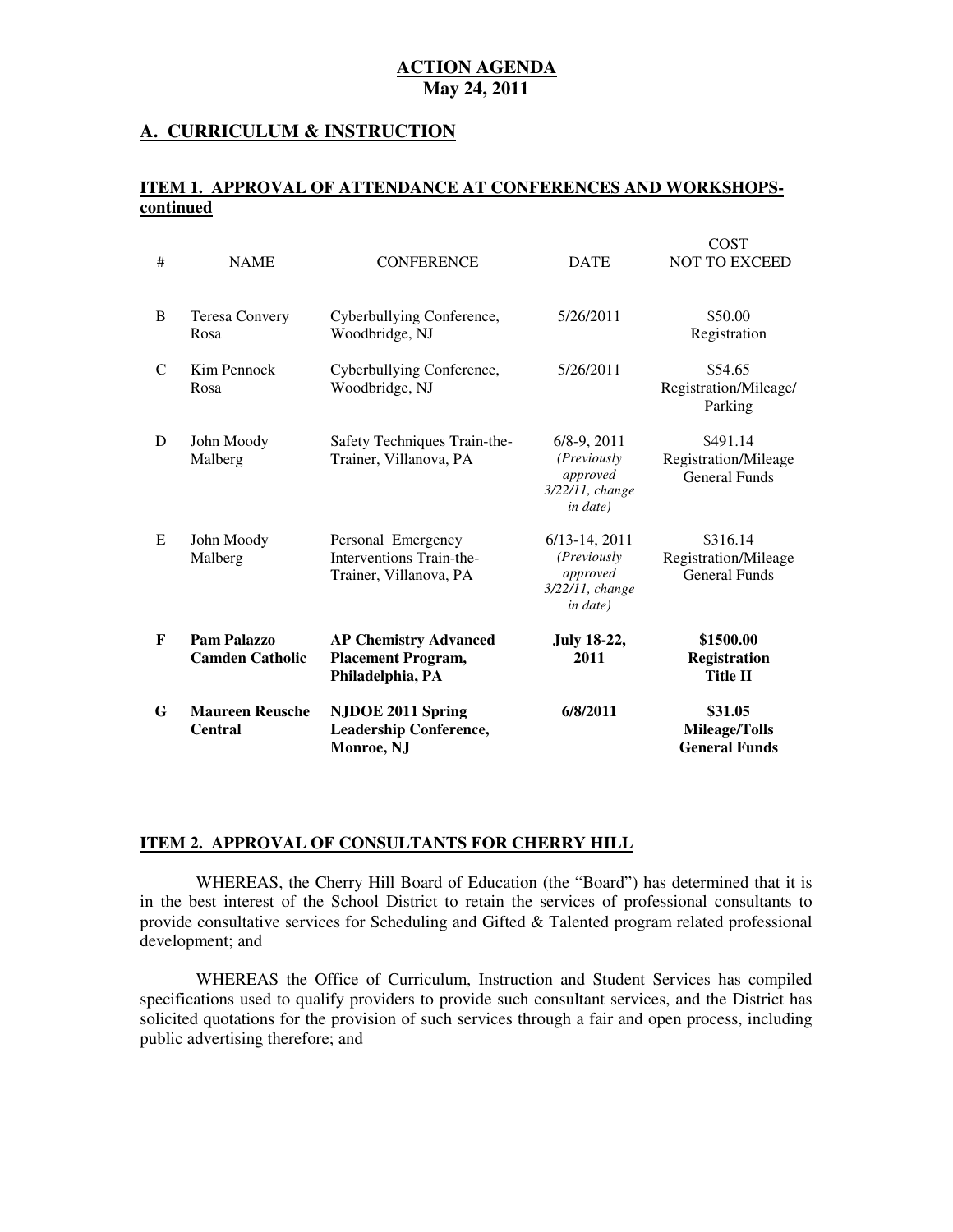#### **A. CURRICULUM & INSTRUCTION**

#### **ITEM 2. APPROVAL OF CONSULTANTS FOR CHERRY HILL-continued**

 WHEREAS, the quotations have been received and reviewed by Cherry Hill Public Schools Administration; and

 WHEREAS, only one quote was received for provision of services, and it is the recommendation of the Assistant Superintendent for Curriculum and Instruction that the quote be accepted, as the consultant is well qualified to provide the services and the rate and cost of the proposal is deemed reasonable in light of estimates of the scope and nature of services required; and

 WHEREAS, each of the proposed contracts is below the bid threshold established by the Public School Contracts Law;

 NOW, THEREFORE, BE IT RESOLVED by the Cherry Hill Board of Education, upon the recommendation of the Superintendent of Schools and the Assistant Superintendent for Curriculum and Instruction, that the Board hereby approves the award of the following contracts for the 2010-2011 school year, in accordance with the terms of the Board's specifications and the submitted proposals, subject to approval of the final form of contract by the Board Solicitor; and be it

 FURTHER RESOLVED, that Board President and Secretary are authorized to sign an appropriate form of contract on behalf of the Board with the following named providers upon presentation of same by the Board Solicitor:

> Professional Development Consultant – Assistive Technology Kimberly Kris Floyd Not to exceed \$7,500.00 \$4740 – 11-215-100-320-61-0001 \$2760 – 20-250-200-300-99-0000 PO #11-06923

> > **Delores B. Lindsey To provide cultural proficiency training Not to exceed \$6,000.00 PO #11-07096 11-000-223-320-72-0001**

> > **Randall B. Lindsey To provide cultural proficiency training Not to exceed \$6,000.00 PO #11-07097 11-000-223-320-72-0001**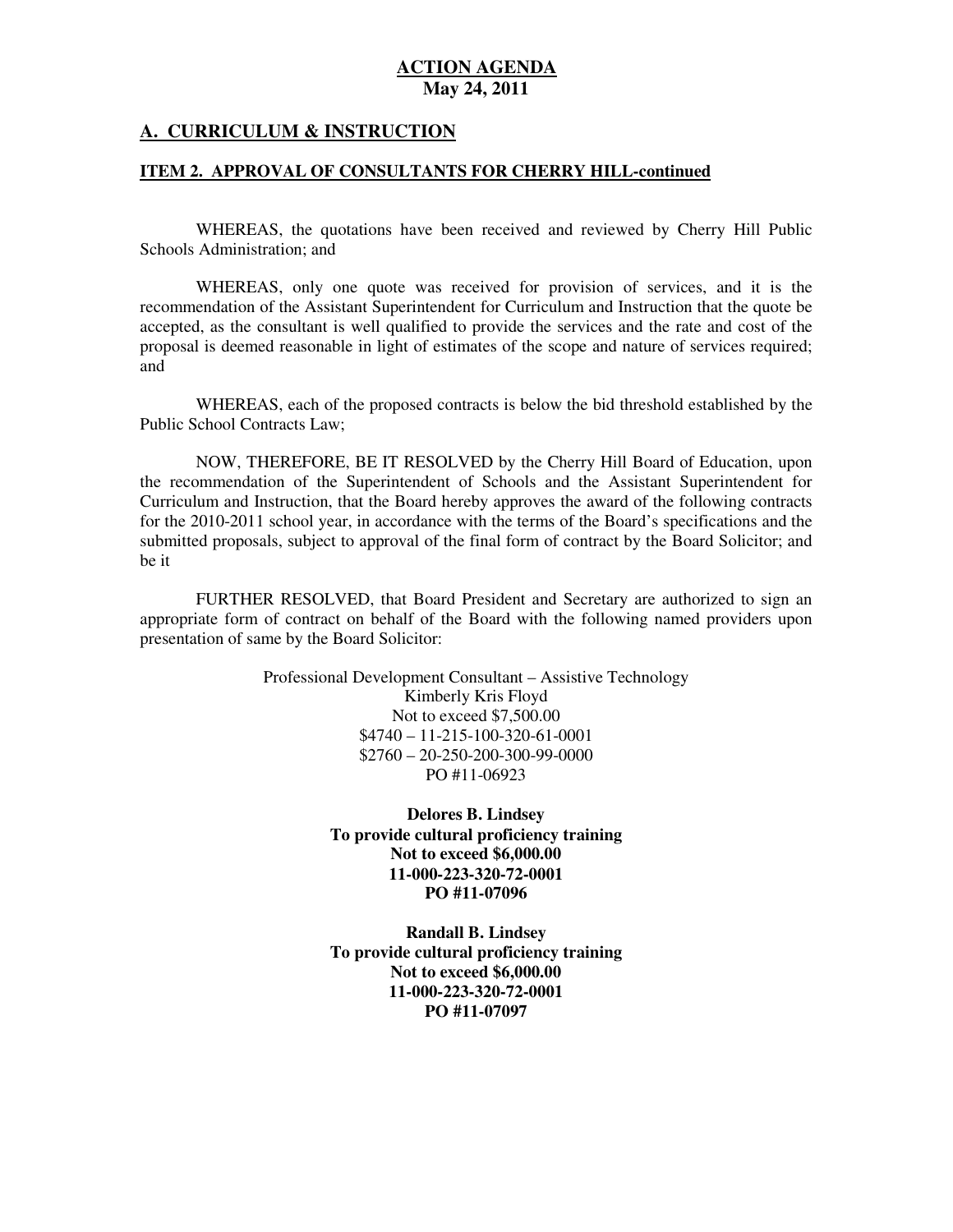#### **A. CURRICULUM & INSTRUCTION**

#### **ITEM 3. APPROVAL OF NON PUBLIC SCHOOL TEXTBOOKS 2011-2012**

 2011-2012 school year. It is recommended that the Board approve textbooks for the Non Public Schools for the

Resurrection Catholic

| Subject - Textbook Name                    | Publisher               | ISBN#             | <b>GR</b>      |
|--------------------------------------------|-------------------------|-------------------|----------------|
| Math Study Guide & Practice Wkbk Course 1  | <b>Pearson Prentice</b> | 0-131254553       | 6              |
| Math Study Guide & Practice Wkbk Course 2  | <b>Pearson Prentice</b> | 0-131254561       | $\overline{7}$ |
| Math Study Guide & Practice Wkbk Course 3  | <b>Pearson Prentice</b> | 0-13125457-X      | 8              |
| Writing and Grammar Student Workbook       | <b>Pearson Prentice</b> | 0-133616908       | 6              |
| Writing and Grammar Student Workbook       | <b>Pearson Prentice</b> | 0-133616916       | $\overline{7}$ |
| Writing and Grammar Student Workbook       | <b>Pearson Prentice</b> | 0-133616924       | 8              |
| Writing and Grammar Student Ed. Bundle     | <b>Pearson Prentice</b> | 0-133704538       | 6              |
| Writing and Grammar Student Ed. Bundle     | <b>Pearson Prentice</b> | 0-133704556       | $\overline{7}$ |
| Writing and Grammar Student Ed Bundle      | <b>Pearson Prentice</b> | 0-133704564       | 8              |
| Harcourt Science Workbook (2002)           | <b>Harcourt Brace</b>   | 0-15-323713-3     | 3              |
| Harcourt Science Workbook (2002)           | <b>Harcourt Brace</b>   | 0-153-23714-7     | $\overline{4}$ |
| Harcourt Science Workbook (2002)           | <b>Harcourt Brace</b>   | 0-153-23715-5     | 5              |
| Harcourt Science Workbook (2002)           | <b>Harcourt Brace</b>   | 0-153-23716-3     | 6              |
| Horizon People and Community Activity Book | <b>Harcourt Brace</b>   | 0-15-340294-6     | 3              |
| Horizon World History Activity Book (2005) | <b>Harcourt Brace</b>   | 0-15-338044-6     | 6              |
| <b>Creating America Workbook</b>           | McDougall Littell       | 978-0-618-16521-5 | 7,8            |
| <b>Twist and Turns</b>                     | Harcourt                | 978-0-15-343175-3 | 3              |
| <b>Breaking News</b>                       | Harcourt                | 978-0-15-343176-0 | $\mathfrak{Z}$ |
| <b>Story Town Practice Book</b>            | Harcourt                | 978-0-153-49872-5 | $\mathbf{1}$   |
| <b>Story Town Practice Book</b>            | Harcourt                | 978-0-153-49874-9 | $\sqrt{2}$     |
| <b>Story Town Practice Book</b>            | Harcourt                | 978-0-15-349876-3 | 3              |
| <b>Story Town Practice Book</b>            | Harcourt                | 978-0-15-349878-7 | $\overline{4}$ |
| <b>Story Town Practice Book</b>            | Harcourt                | 978-0-15-349879-4 | 5              |
| <b>Story Town Practice Book Collection</b> | Harcourt                | 978-0-15-359297-3 | K              |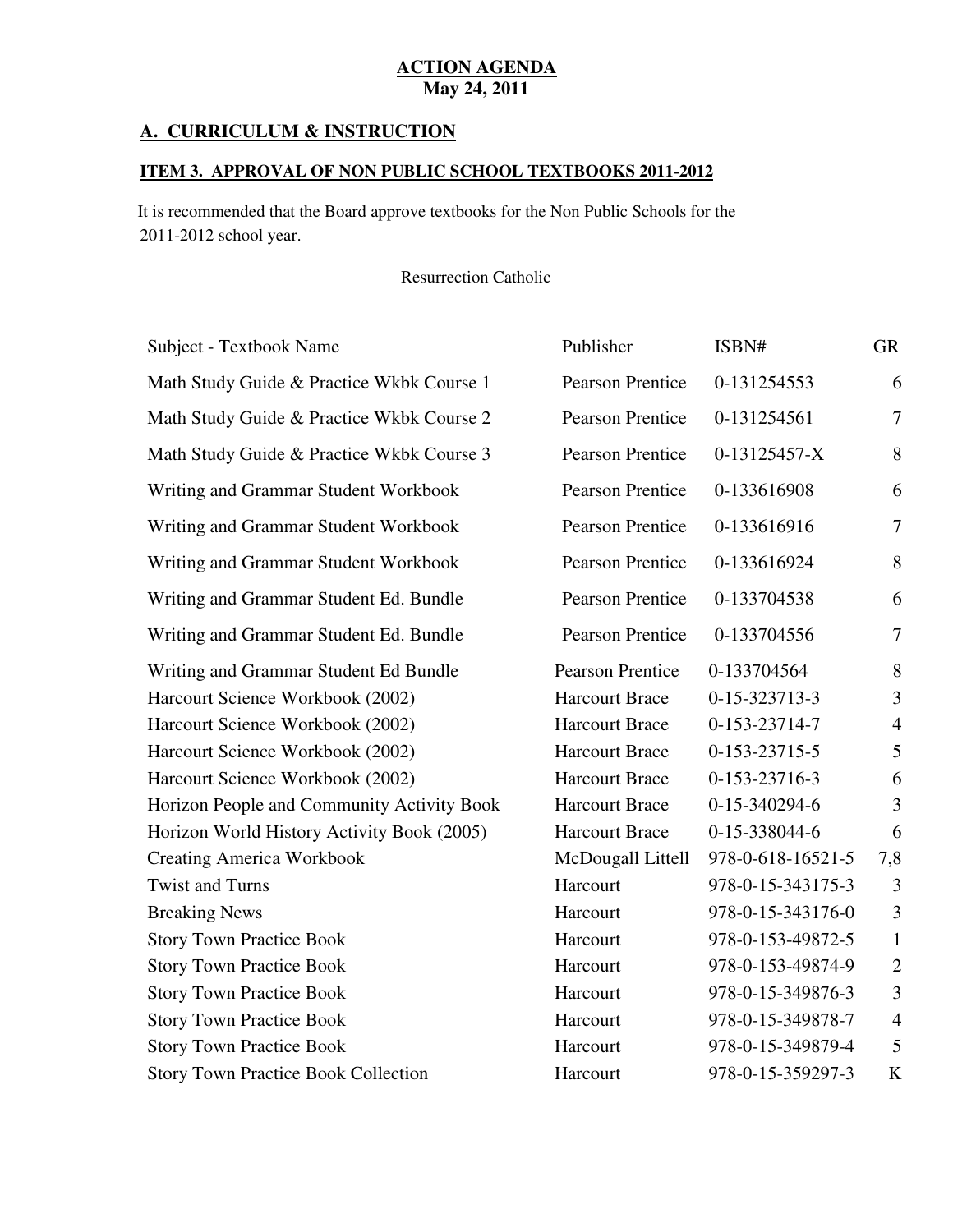#### **A. CURRICULUM & INSTRUCTION**

#### **ITEM 3. APPROVAL OF NON PUBLIC SCHOOL TEXTBOOKS 2011-2012**

Resurrection Catholic (continued)

| <b>Phonics Practice Book</b>               | Harcourt               | 978-0-15-35878-2  | $\mathbf{1}$   |
|--------------------------------------------|------------------------|-------------------|----------------|
| Ride The Edge                              | Harcourt               | 978-0-153-43178-4 | 5              |
| <b>Winning Catch</b>                       | Harcourt               | 978-0-15-343177-7 | $\overline{4}$ |
|                                            | Pearson/Scott          |                   |                |
| Language Arts Readers Workbook - NJ - 2004 | Fores                  | 0-328-05892-0     | $\overline{4}$ |
|                                            | Pearson/Scott          |                   |                |
| Mathematics                                | Fores                  | 0-328075868       | K              |
|                                            | Pearson/Scott          |                   |                |
| <b>Mathematics Workbook</b>                | Fores<br>Pearson/Scott | 0-328049522       | K              |
| Mathematics (2004)                         | Fores                  | 0-328030163       | $\mathbf{1}$   |
|                                            | Pearson/Scott          |                   |                |
| <b>Mathematics Workbook</b>                | Fores                  | 0-328116815       | $\mathbf{1}$   |
|                                            | Pearson/Scott          |                   |                |
| Mathematics (2004)                         | Fores                  | 0-328049549       | $\overline{2}$ |
|                                            | Pearson/Scott          |                   |                |
| Mathematics (2004)                         | Fores                  | 0-328030171       | $\overline{2}$ |
|                                            | Pearson/Scott          |                   |                |
| Mathematics Homework Workbook              | Fores                  | 0-328075582       | 3              |
|                                            | Pearson/Scott          |                   |                |
| Mathematics Homework Workbook              | Fores                  | 0-328075590       | $\overline{4}$ |
|                                            | Pearson/Scott          |                   |                |
| <b>Mathematics Homework Workbook</b>       | Fores                  | 0-328075604       | 5              |
| The Sign of the Beaver                     | Yearling               | 0-440-47900-2     | 5              |
| The Wizard of Oz                           | Puffin                 | 0-14-036693-8     | $\overline{4}$ |
| Vocab Workshop - orange                    | Sadlier                | 0-8215-0364-2     | $\overline{4}$ |
| Grammar Workshop - orange                  | Sadlier                | 0-8215-8404-0     | $\overline{4}$ |
| Vocab Workshop - A                         | Sadlier                | 978-0-8215-7106-4 | 6              |
| Vocab Workshop - B                         | Sadlier                | 978-0-8215-7107-1 | $\overline{7}$ |
| Vocab Workshop - C                         | Sadlier                | 978-0-8215-7108-8 | $8\,$          |
| Vocab Workshop - green                     | Sadlier                | 978-0-8215-0363-8 | $\mathfrak{Z}$ |
| Grammar Workshop - green                   | Sadlier                | 978-0-82158403-3  | 3              |
| Vocab Workshop - blue                      | Sadlier                | 978-0-8215-0365-2 | 5              |
| Grammar Workshop - blue                    | Sadlier                | 978-0-8215-8405-7 | 5              |
| Algebra Practice Workbook (2003)           | Glencoe/McGraw         | 9780078277481     | 7,8            |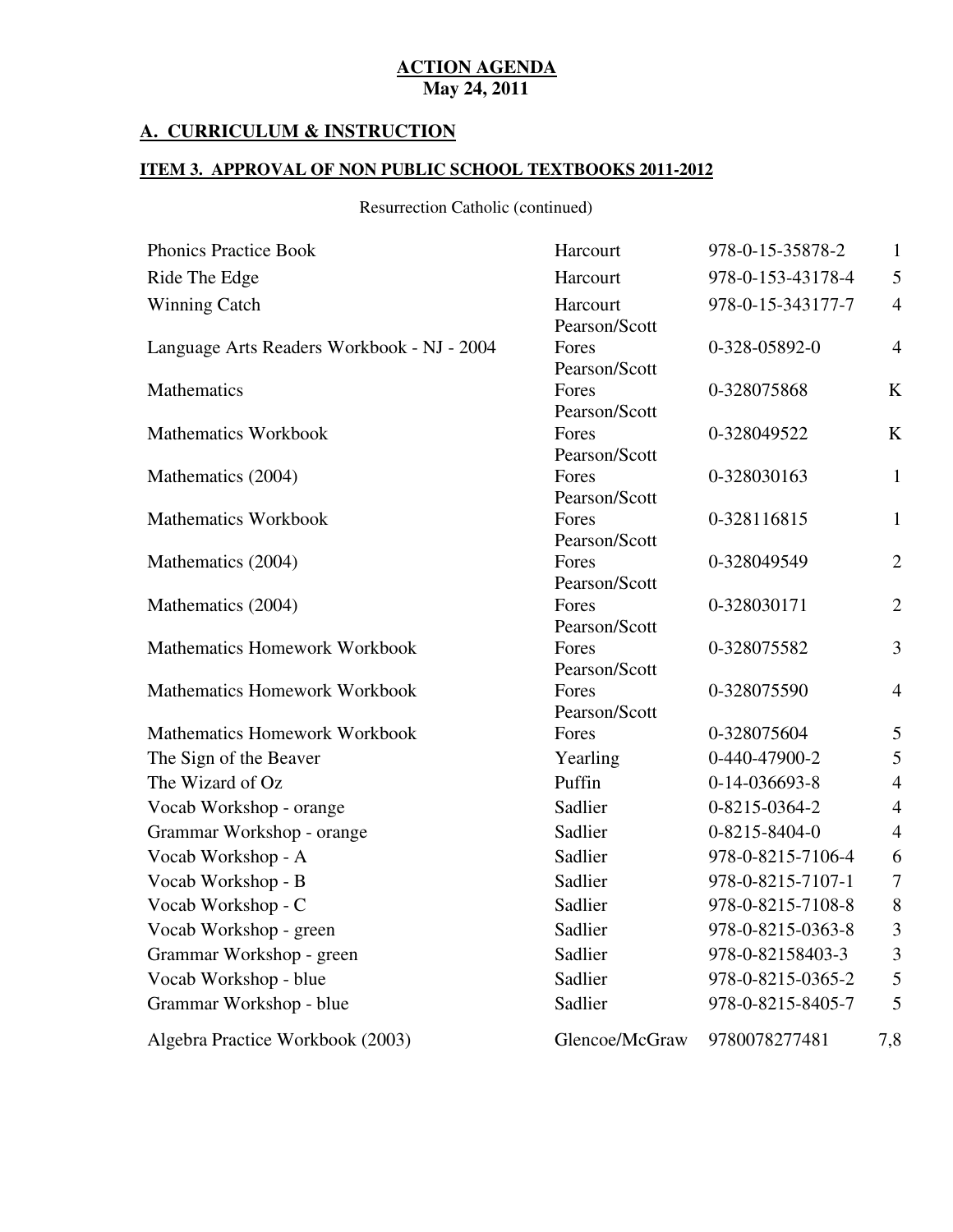## **A. CURRICULUM & INSTRUCTION**

#### **ITEM 3. APPROVAL OF NON PUBLIC SCHOOL TEXTBOOKS 2010-2011-continued**

Resurrection Catholic (continued)

| Pre Algebra Practice Workbook (2003)                            | Glencoe/McGraw         | 9780078277887                     | 7,8            |
|-----------------------------------------------------------------|------------------------|-----------------------------------|----------------|
| The Nature of Matter                                            | Glencoe                | 0-07825524-3                      | 7,8            |
| Pre Algebra                                                     | Glencoe                | 0-07-865108-5                     | $\overline{7}$ |
| Ecology                                                         | Glencoe                | 0-07-825588-0                     | 7,8            |
| Chemistry<br>MATH CONNECTS COURSE 1 STUDENT EDITION             | Glencoe<br>McGraw Hill | 0-07825596-1<br>978-0-07-895129-9 | 7,8<br>6       |
| MATH CONNECTS C1 STUDY NOTEBOOK                                 | McGraw Hill            | 978-0-07-895122-0                 | 6              |
| MATH CONNECTS COURSE 1 HOMEWORK AND<br>PROBLEM SOLVING WORKBOOK | McGaw Hill             | 978-0-07-895136-7                 | 6              |
| MATH TRIUMPHS GRADE 6 BOOK 1 STUDENT STUDY<br><b>GUIDE</b>      | McGraw Hill            | 978-0-07-888207-4                 | 6              |
| MATH TRIUMPHS GRADE 6 BOOK 2 STUDENT STUDY<br><b>GUIDE</b>      | McGraw Hill            | 978-0-07-888208-1                 | 6              |
| MATH TRIUMPHS GRADE 6 BOOK 3 STUDENT STUDY<br><b>GUIDE</b>      | McGraw Hill            | 978-0-07-888209-8                 | 6              |
| MATH CONNECTS COURSE 2 STUDENT EDITION                          | McGraw Hill            | 978-0-07-895130-5                 | 7              |
| MATH CONNECTS COURSE 2 HOMEWORK AND<br>PROBLEM SOLVING WORKBOOK | McGraw Hill            | 978-0-07-895137-4                 | $\overline{7}$ |
| MATH CONNECTS C2 STUDY NOTEBOOK                                 | McGraw Hill            | 978-0-07-895124-4                 | $\overline{7}$ |
| MATH TRIUMPHS GRADE 7 BOOK 1 STUDENT STUDY<br><b>GUIDE</b>      | McGraw Hill            | 978-0-07-888210-4                 | $\overline{7}$ |
| MATH TRIUMPHS GRADE 7 BOOK 2 STUDENT STUDY<br><b>GUIDE</b>      | McGraw Hill            | 978-0-07-888211-1                 | $\tau$         |
| MATH TRIUMPHS GRADE 7 BOOK 3 STUDENT STUDY<br><b>GUIDE</b>      | McGraw Hill            | 978-0-07-888212-8                 | $\overline{7}$ |
| MATH CONNECTS COURSE 3 STUDENT EDITION                          | McGraw Hill            | 978-0-07-895139-8                 | 8              |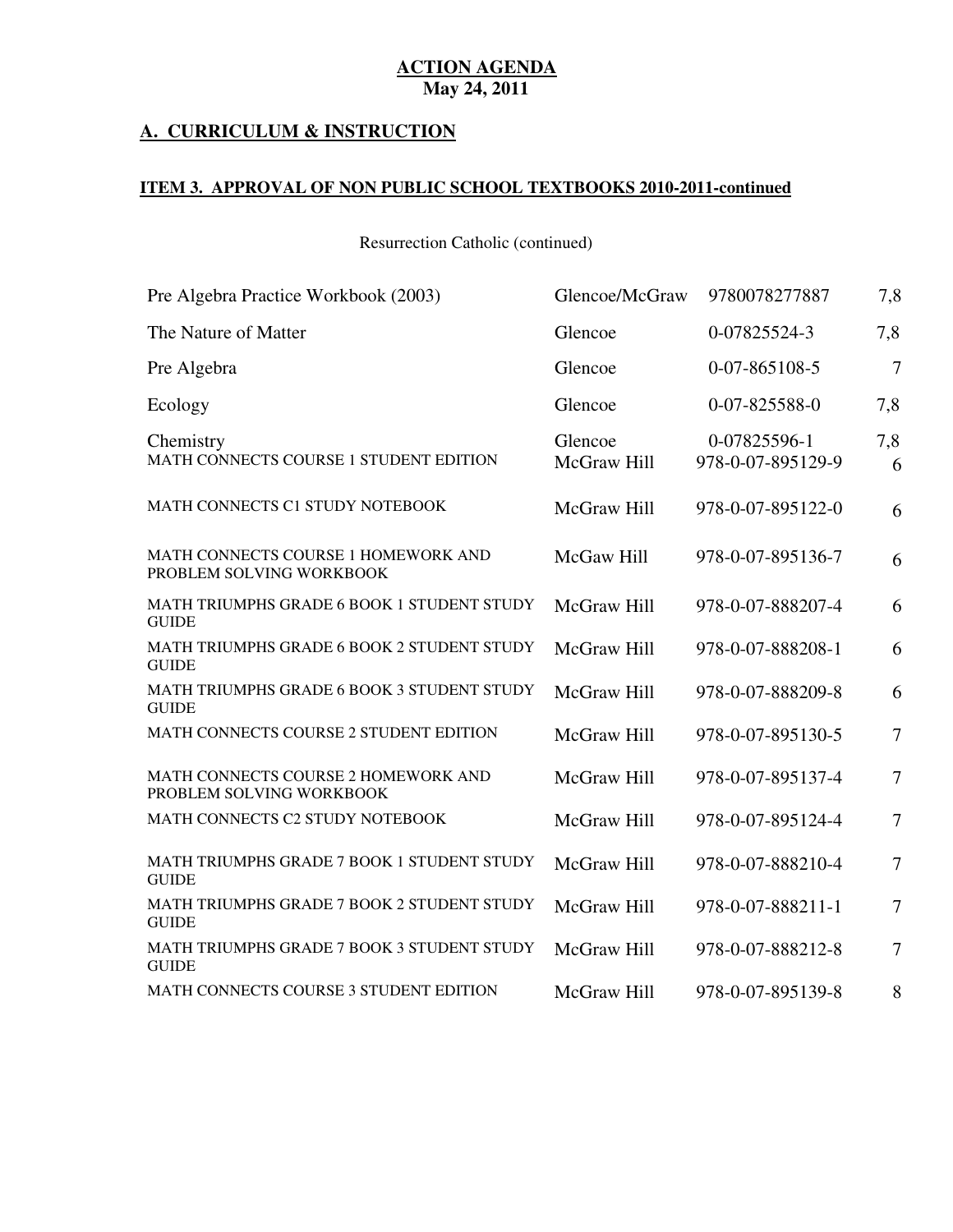### **A. CURRICULUM & INSTRUCTION**

#### **ITEM 3. APPROVAL OF NON PUBLIC SCHOOL TEXTBOOKS 2010-2011-continued**

Resurrection Catholic (continued)

| MATH CONNECTS C3 STUDY NOTEBOOK                                    | McGraw Hill | 978-0-07-895126-8 | 8              |
|--------------------------------------------------------------------|-------------|-------------------|----------------|
| MATH CONNECTS COURSE 3 HOMEWORK AND<br>PROBLEM SOLVING WORKBOOK    | McGraw Hill | 978-0-07-895138-1 | 8              |
| MATH TRIUMPHS GRADE 8 BOOK 1 STUDENT STUDY<br><b>GUIDE</b>         | McGraw Hill | 978-0-07-888213-5 | 8              |
| MATH TRIUMPHS GRADE 8 BOOK 2 STUDENT STUDY<br><b>GUIDE</b>         | McGraw Hill | 978-0-07-888214-2 | 8              |
| <b>MATH TRIUMPHS GRADE 8 BOOK 3 STUDENT STUDY</b><br><b>GUIDE</b>  | McGraw Hill | 978-0-07-888215-9 | 8              |
| <b>GLENCOE PRE-ALGEBRA STUDENT EDITION</b>                         | McGraw Hill | 978-0-07-895773-4 | 7,8            |
| GLENCOE PRE-ALGEBRA PRACTICE WORKBOOK<br><b>STUDENT EDITION</b>    | McGraw Hill | 978-0-07-890740-1 | 7,8            |
| <b>GLENCOE ALGEBRA 1 CCSS STUDENT EDITION</b>                      | McGraw Hill | 978-0-07-895115-2 | 7,8            |
| <b>GLENCOE ALGEBRA 1 STUDY NOTEBOOK CCSS</b>                       | McGraw Hill | 978-0-07-660287-2 | 7,8            |
| <b>GLENCOE ALGEBRA 1 CCSS HOMEWORK PRACTICE</b><br><b>WORKBOOK</b> | McGraw Hill | 978-0-07-660291-9 | 7,8            |
| MATH 2009 GR K NATIONAL KINDERGARTEN KIT                           | McGraw Hill | 978-0-02-107399-3 | K              |
| MATH 2009 GR K NATIONAL PUPIL EDITION VOLUME<br>1                  | McGraw Hill | 978-0-02-105723-8 | K              |
| MATH 2009 GR K NATIONAL PUPIL EDITION VOLUME<br>2                  | McGraw Hill | 978-0-02-105724-5 | K              |
| MATH 2009 GR 1 NATIONAL STUDENT EDITION<br><b>PACKAGE</b>          | McGraw Hill | 978-0-02-108399-2 | 1              |
| MATH 2009 GR 1 HOMEWORK WORKBOOK                                   | McGraw Hill | 978-0-02-107295-8 | 1              |
| MATH 2009 GR 1 PROBLEM OF THE DAY FLIPCHART                        | McGraw Hill | 978-0-02-107331-3 | $\mathbf{1}$   |
| MATH 2009 GR 2 NATIONAL STUDENT EDITION<br><b>PACKAGE</b>          | McGraw Hill | 978-0-02-108401-2 | $\overline{2}$ |
| MATH 2009 GR 2 HOMEWORK WORKBOOK                                   | McGraw Hill | 978-0-02-107296-5 | $\overline{2}$ |
| MATH 2009 GR 2 PROBLEM OF THE DAY FLIPCHART                        | McGraw Hill | 978-0-02-107332-0 | $\overline{2}$ |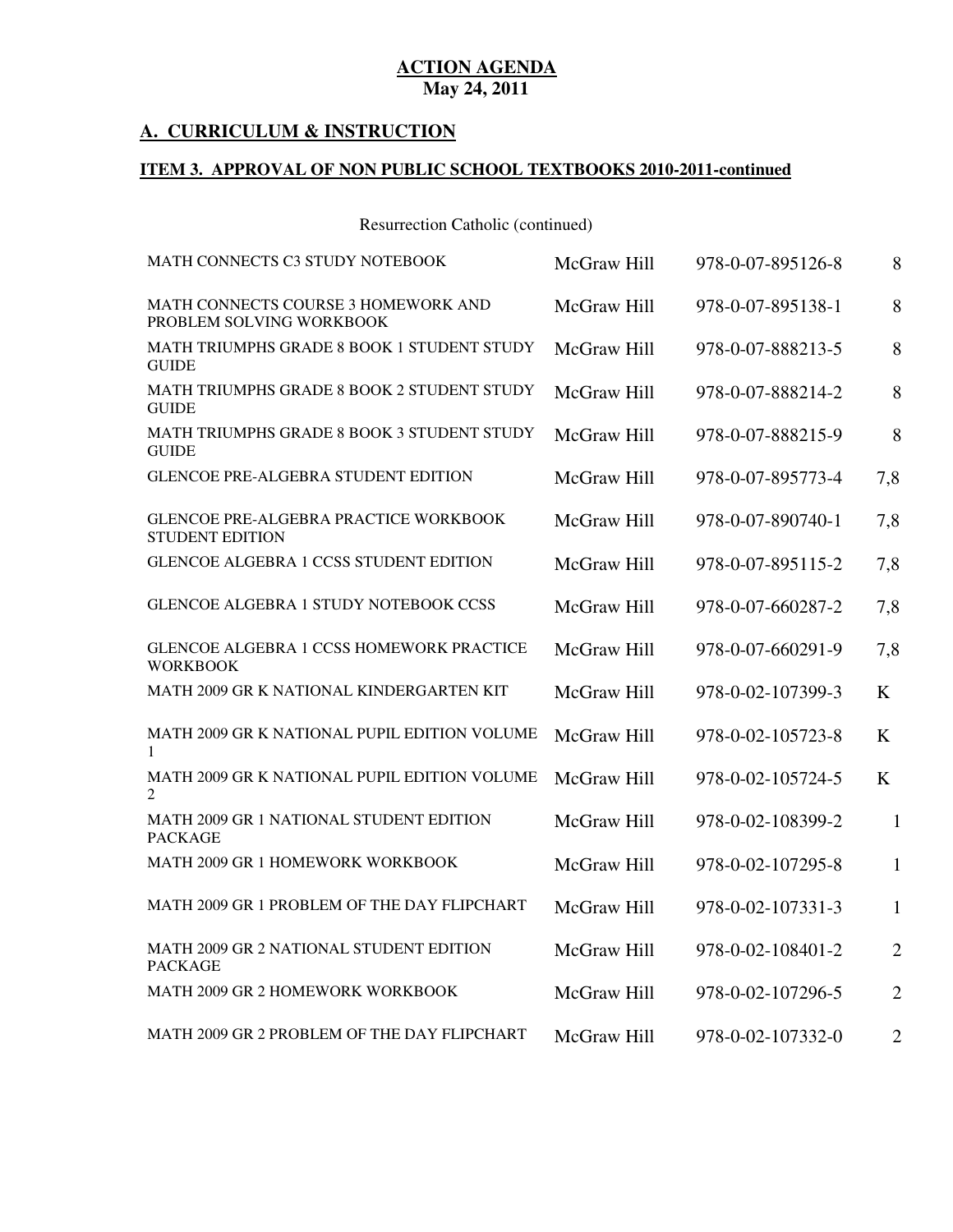## **A. CURRICULUM & INSTRUCTION**

#### **ITEM 3. APPROVAL OF NON PUBLIC SCHOOL TEXTBOOKS 2010-2011-continued**

Resurrection Catholic (continued)

| MATH 2009 GR 3 NATIONAL PUPIL EDITION | McGraw Hill | 978-0-02-105732-0 | 3              |
|---------------------------------------|-------------|-------------------|----------------|
| MATH 2009 GR 3 HOMEWORK WORKBOOK      | McGraw Hill | 978-0-02-107297-2 | 3              |
| MATH 2009 GR 4 NATIONAL PUPIL EDITION | McGraw Hill | 978-0-02-105733-7 | $\overline{4}$ |
| MATH 2009 GR 4 HOMEWORK WORKBOOK      | McGraw Hill | 978-0-02-107298-9 | $\overline{4}$ |
| MATH 2009 GR 5 NATIONAL PUPIL EDITION | McGraw Hill | 978-0-02-106024-5 | 5              |
| MATH 2009 GR 5 HOMEWORK WORKBOOK      | McGraw Hill | 978-0-02-107299-6 | 5              |

## **ITEM 4. APPROVAL OF OUT OF DISTRICT STUDENT PLACEMENTS**

 It is requested that the following out of district tuition contract be submitted to the Board of Education for approval for the 2010-2011 school year during the May 2011 cycle.

| OUT OF DISTRICT TUITION (May 2011) |  |            |                 |                |
|------------------------------------|--|------------|-----------------|----------------|
| <b>VENDOR</b>                      |  |            | TERM            | <b>TUITION</b> |
| Brookfield Academy   3009334       |  | <b>SLD</b> | 4/5/2011-6/2011 | \$10,350       |

#### **ITEM 5. APPROVAL TO OPERATE ROTC SUMMER SCHOOL**

 **It is recommended that the Board approve the application to operate ROTC summer school at Cherry Hill High School West June 21-24, 2011.** 

#### **ITEM 6. APPROVAL OF MATH CURRICULUM**

 **It is recommended that the board approve the revised district math curriculum for grades K-2 and the revised 2012 Investigations Common Core Edition to support the delivery of the curriculum as reviewed at the May 2, 2011 Curriculum and Instruction meeting.** 

 **It is recommended that the board approve the district math curriculum for Geometry and Algebra 2 and Pearson as the resource to support the delivery of the curriculum as reviewed at the May 2, 2011 Curriculum and Instruction meeting.** 

#### **ITEM 7. APPROVAL OF SCIENCE CURRICULUM**

 **It is recommended that the board approve the district science curriculum for grades 6-8 and Interactive Science as the resource to support the delivery of the curriculum as reviewed at the May 2, 2011 Curriculum and Instruction meeting.**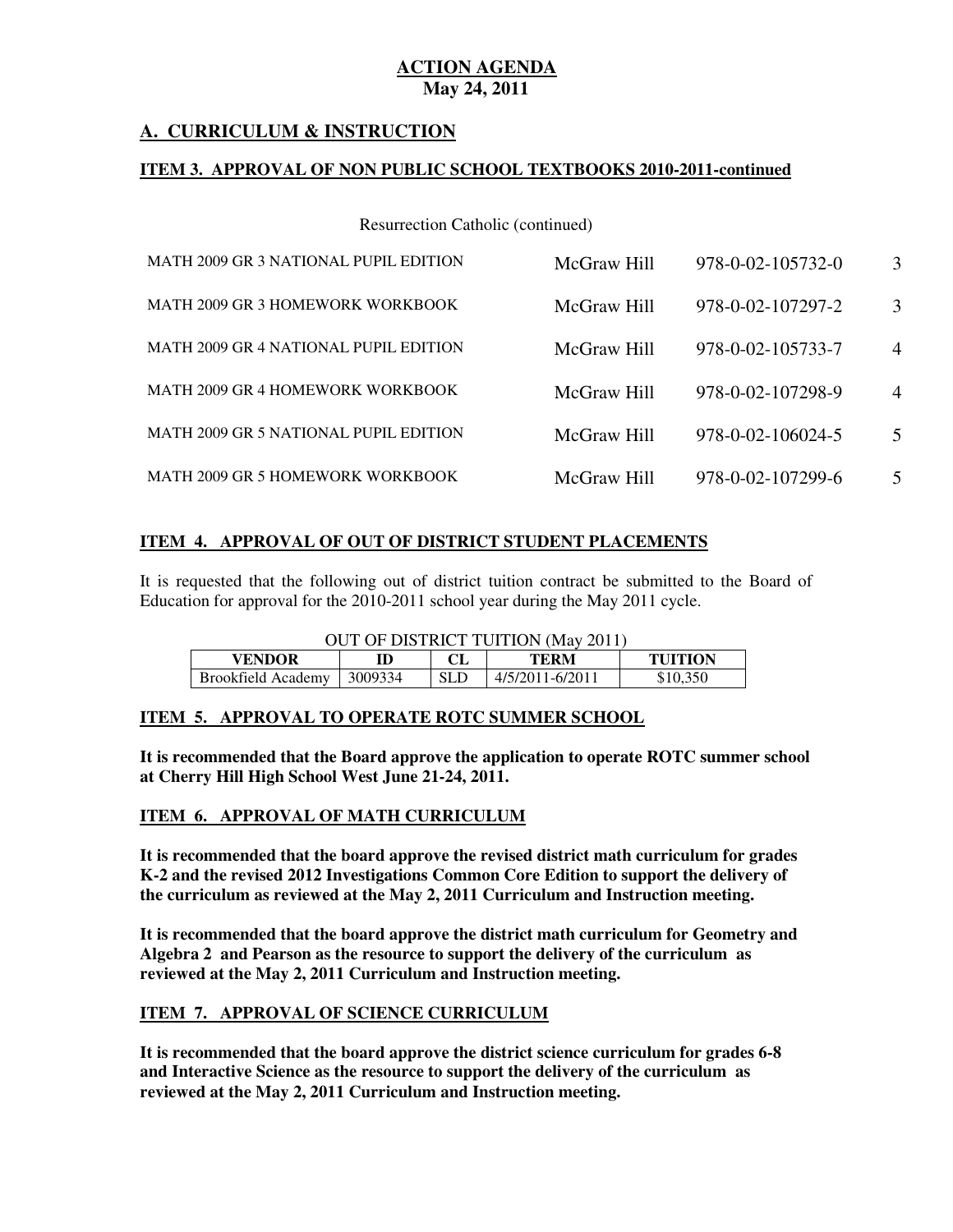## **A. CURRICULUM & INSTRUCTION**

#### **ITEM 8. APPROVAL OF HIGH SCHOOL SUMMER READING**

 **It is requested that the Board approve High School East and West summer reading list below for the 2011-2012 school year as discussed at the Curriculum and Instruction meeting on May 2, 2011.** 

#### **Grade 9**

| <b>Jane Eyre</b>        | <b>The Book Thief</b>     |
|-------------------------|---------------------------|
| The Girl with the Pearl | <b>The Good Thief</b>     |
| Earring                 | Sold                      |
| The Alchemist           | <b>Death Be Not Proud</b> |
| Big Fish                | Shane                     |
| That Was Then, This is  |                           |
| Now                     |                           |

#### **Grade 10**

| The Once and Future          | <b>A Long Way Gone:</b>         |
|------------------------------|---------------------------------|
| <b>King</b>                  | <b>Memoirs of a Boy Soldier</b> |
| <b>Count of Monte Cristo</b> | <b>Obasan</b>                   |
| (translated and abridged)    | Life of Pi                      |
| by Lowell Blair)             | <b>A Fine Balance</b>           |
| <b>The Scarlet Pimpernel</b> | Dove                            |
| <b>Of Mice and Men</b>       | <b>I Know What You Did</b>      |
|                              | <b>Last Summer</b>              |

#### **Grade 11**

| <b>Grapes of Wrath</b>     | <b>Henderson the Rain King</b> |
|----------------------------|--------------------------------|
| <b>The Great Gatsby</b>    | <b>Tracks</b>                  |
| <b>Nickel and Dimed</b>    | The Jungle                     |
| <b>Catch Me If You Can</b> | <b>My Antonia</b>              |
| In Our Time                | <b>Early Autumn</b>            |

#### **Grade 12**

| <b>Tess of the D'Ubervilles</b> |
|---------------------------------|
| The Professor and the           |
| <b>Madman</b>                   |
| <b>Hunger of Memory</b>         |
| <b>The Bean Trees</b>           |
| <b>I Know Why the Caged</b>     |
| <b>Bird Sings</b>               |
|                                 |
|                                 |
|                                 |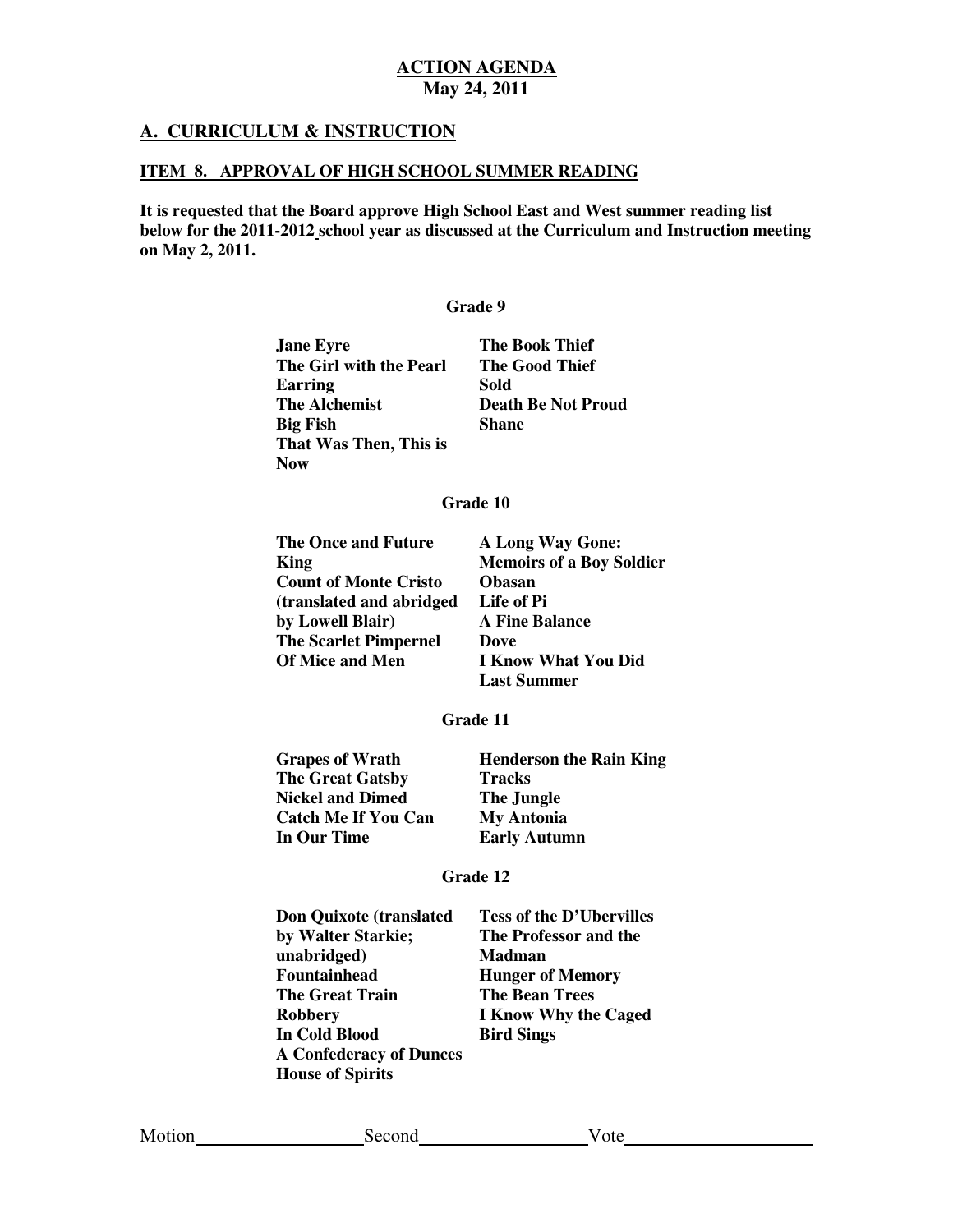## **May 24, 2011 ACTION AGENDA**

#### **B. BUSINESS AND FACILITIES**

- 1. Financial Reports
- 2. Resolutions
- 3. Resolution for the Award of Bids
- 4. Acceptance of Donations

## *The Superintendent recommends the following:*

#### **ITEM 1. FINANCIAL REPORTS**

- a) BOARD SECRETARY'S CERTIFICATION AND TREASURER'S REPORT FOR MARCH 2011
- b) SACC FINANCIAL REPORT FOR MARCH 2011
- $\mathbf{c})$ LINE ITEM TRANSFER REPORTS FOR THE MONTH OF MARCH 2011
- $\mathbf{d}$ FOOD SERVICE OPERATING STATEMENT FOR MARCH 2011
- e) DISBURSEMENT OF FUNDS
- f) APPROVAL OF BILL LIST

#### **ITEM 2. RESOLUTIONS**

- a) RESOLUTION AUTHORIZING CONTRACTS WITH APPROVED STATE CONTRACT VENDORS
- b) APPROVAL OF AGREEMENT WITH RUTGERS THE STATE UNIVERSITY OF NEW JERSEY FOR STUDENT NURSES
- **c) RESOLUTION AUTHORIZING THE USE OF AWARDED VENDORS THROUGH EDUCATIONAL DATA SERVICES**

#### **ITEM 3. RESOLUTION FOR THE AWARD OF BIDS**

- a) #WSCFR-051811-BUILDING ENVELOPE ALTERATIONS AT THE CHERRY HILL WEST SPORTS COMPLEX (5-13-11)
- b) #RMSLC-051811-CONNECTING LINK RECONSTRUCTION AT ROSA MIDDLE SCHOOL (5-13-11)
- c) #JPAPR-051711 JANITORIAL PAPER PRODUCTS (5-17-11)

#### **ITEM 4. ACCEPTANCE OF DONATIONS**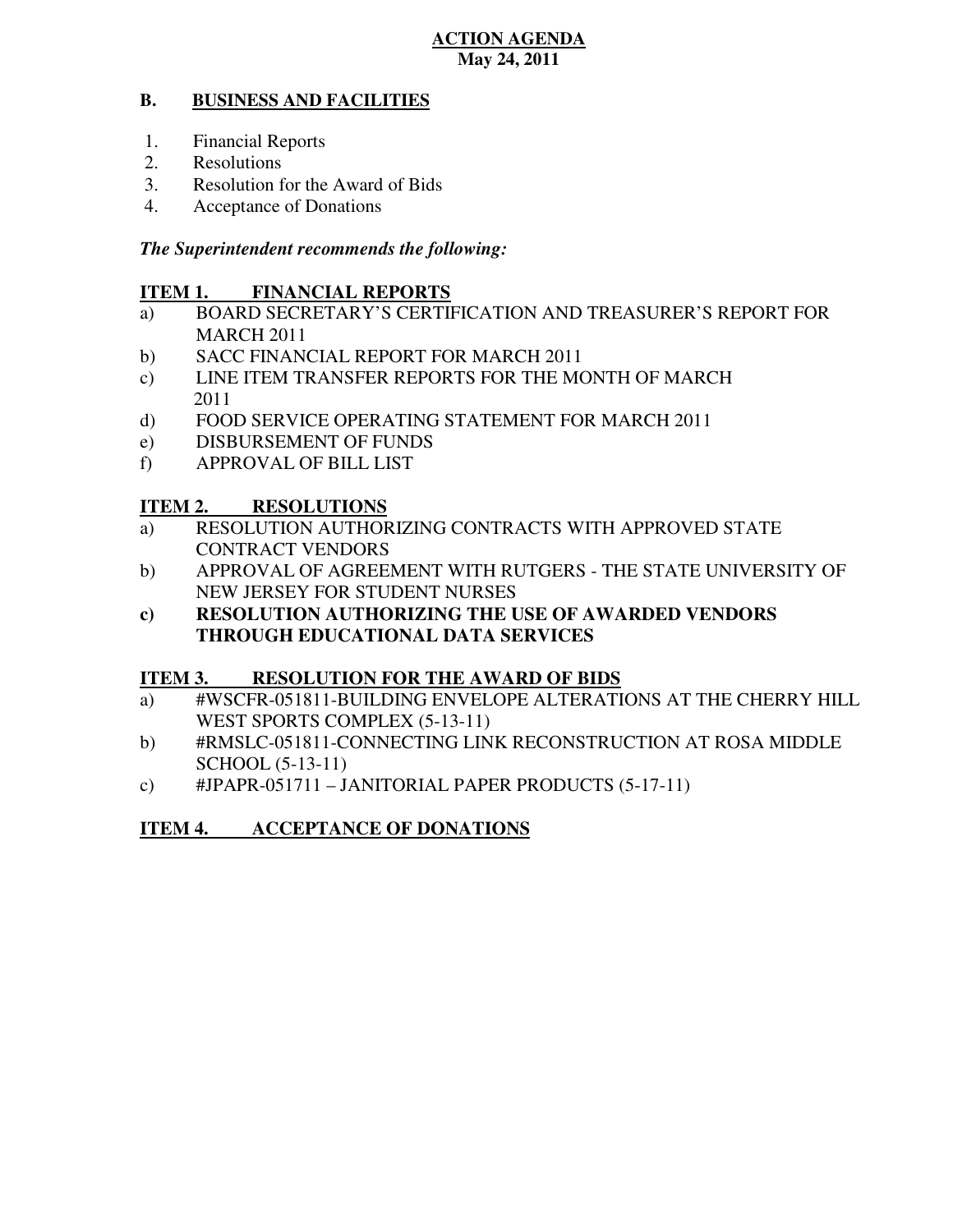### **May 24, 2011 ACTION AGENDA**

#### **B. B. BUSINESS AND FACILITIES**

Long Range Plan Goals

- *"Provide a clean, healthy, safe, and secure physical environment for all students and staff."*
- *upgrading, and repairing all school district facilities."*  ● *"Consistently allocate the funds necessary for systematically maintaining,*

 *The Superintendent recommends the following:* 

#### **ITEM 1. FINANCIAL REPORTS**

## a) BOARD SECRETARY'S CERTIFICATION AND TREASURER'S REPORT FOR MARCH 2011

 Pursuant to N.J.A.C. 6A:23A-16.10 (c) 3, I certify that as of March 31, 2011 no budgetary line item account has obligations and payments (contractual orders) which in total exceed the amount appropriated by the Cherry Hill Board of Education pursuant to N.J.S.A. 18A:22-8.1 and N.J.S.A. 18A:22-8.2 and no budgetary line item account has been over-expended in violation of N.J.A.C. 6:23-2.12 (a) 1.

 Pursuant to N.J.A.C. 6A:23A-16.10 (c) 4, the Cherry Hill Board of Education certifies that as of March 31, 2011 and after review of the Secretary's Monthly Financial Report and the Treasurer's Monthly Financial Report and upon consultation with the appropriate district officials, to the best of the Boards' knowledge, no major account or fund has been over-expended in violation of N.J.A.C. 6A:23A-16.10 (a) 1 and that sufficient funds are available to meet the district's financial obligations for the remainder of the fiscal year.

#### $b)$ b) SACC FINANCIAL REPORT FOR MARCH 2011

 It is recommended that the Financial Report for the Cherry Hill School Age Child Care Program for the month of March 2011 be accepted as submitted.

#### $c)$ LINE ITEM TRANSFER REPORTS FOR THE MONTH OF MARCH 2011

 It is recommended that the 2010/2011 Budget be revised by the transfer of funds between line items as listed on the monthly transfer report. (Systems 3000 transfer report).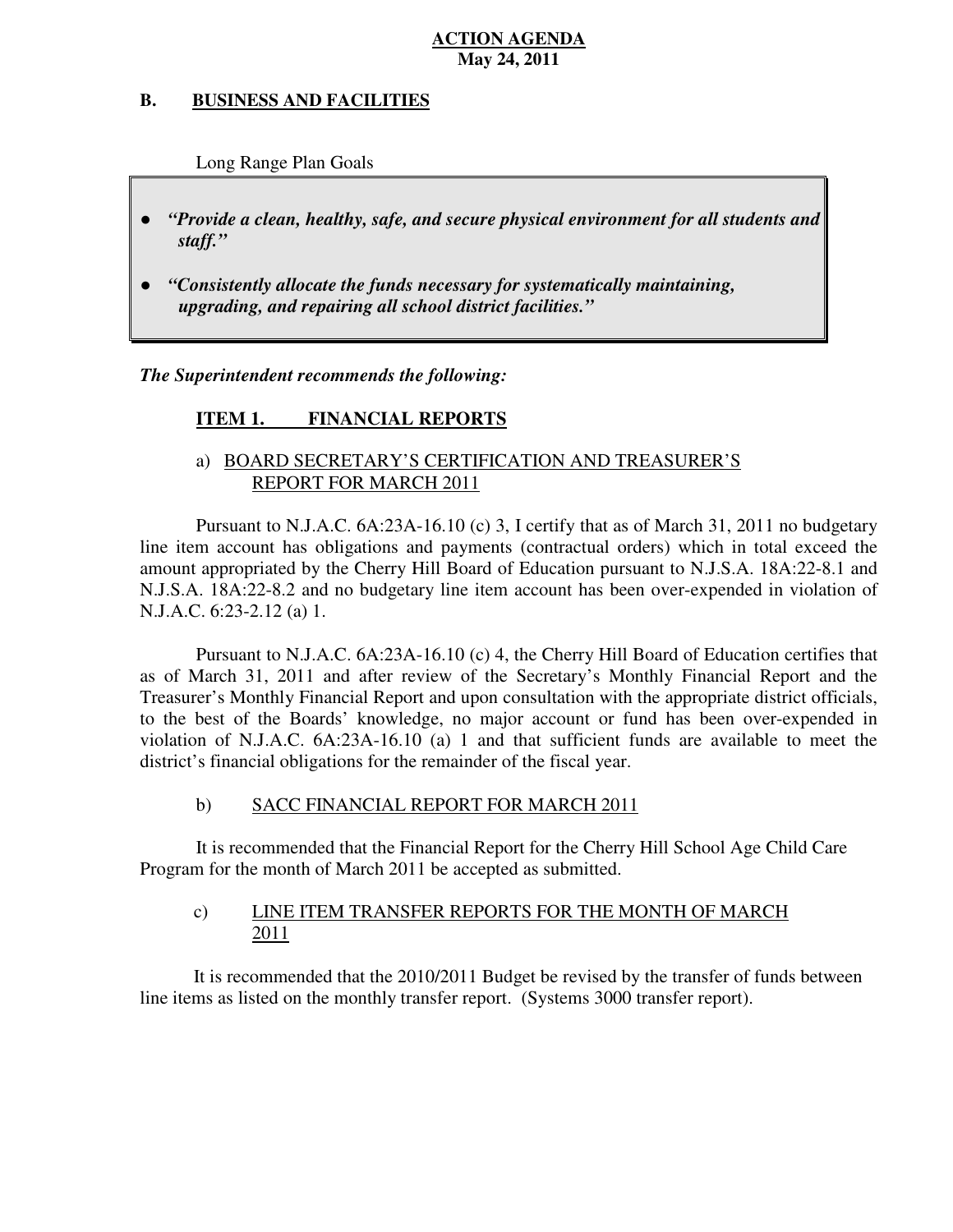## **May 24, 2011 ACTION AGENDA**

#### **B. BUSINESS AND FACILITIES**

#### **ITEM 1. FINANCIAL REPORTS**

#### $\mathbf{d}$ FOOD SERVICE OPERATING STATEMENT FOR MARCH 2011

 It is recommended that the Operating Statement for Cherry Hill Food Services for the month ending March, 2011 be accepted as submitted.

## e) DISBURSEMENT OF FUNDS

| <b>FUND</b>    | <b>AMOUNT</b>   | <b>REPORT DATED</b>                        |
|----------------|-----------------|--------------------------------------------|
| Payroll & FICA | \$13,339,699.43 | Payroll Dates 4/15/11,<br>4/29/11, 5/13/11 |
| Food Services  | \$451,669.03    | $4/19/11$ and $5/4/11$                     |
| SACC           | \$17,810.01     | 4/13/11 thru 5/16/11                       |
| Grand Total    | \$13,809,178.47 |                                            |

## f) APPROVAL OF BILL LIST

 be approved as submitted. It is recommended that the Bill List dated, May 24, 2011 in the amount of \$1,449,272.01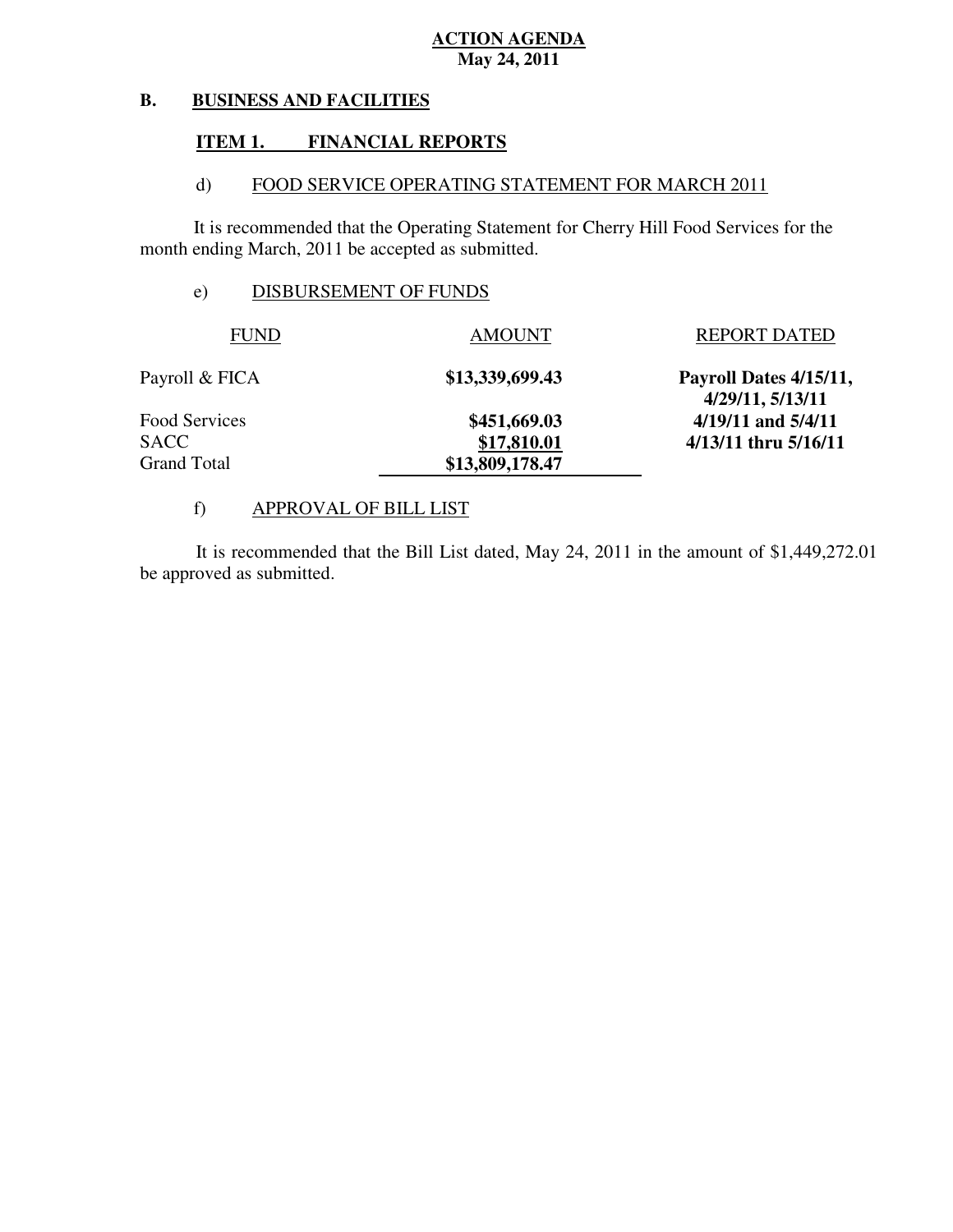#### **May 24, 2011 ACTION AGENDA**

#### **B. BUSINESS AND FACILITIES**

#### **ITEM 2. RESOLUTIONS**

### a) RESOLUTION AUTHORIZING CONTRACTS WITH APPROVED STATE CONTRACT VENDORS

 WHEREAS, the Cherry Hill Board of Education, pursuant to N.J.S.A. 18A:18A-10a and N.J.A.C. 5:34-7.29(c), may by resolution and without advertising for bids, purchase any goods or services under the State of New Jersey Cooperative Purchasing Program for any State Contracts entered into on behalf of the State by the Division of Purchase and Property in the Department of the Treasury; and

 WHEREAS, the Cherry Hill Board of Education has the need on a timely basis to purchase goods and services utilizing State Contracts; and

 WHEREAS, the Cherry Hill Board of Education may enter into contracts with the referenced State Contract Vendors through this resolution and properly executed contracts, which shall be subject to all the conditions applicable to the current State Contracts.

 NOW, THEREFORE, BE IT RESOLVED, the Cherry Hill Board of Education authorizes the Purchasing Agent to purchase certain goods or services from those approved New Jersey State Contract Vendors as listed below for the 2010/2011 school year pursuant to all conditions of the individual State Contracts; and

 the availability of sufficient funds prior to the expenditure of funds for such goods or services; and BE IT FURTHER RESOLVED, that James J. Devereaux, Board Secretary shall certify to

 Cherry Hill Board of Education and the referenced State Contract Vendors not to exceed the amounts stated shall be as follows: BE IT FURTHER RESOLVED, that the expiration date of the contracts between the

| Contract<br>Number | Vendor            | Commodity/Service                 | New Jersey State<br>Contract<br><b>Expiration Date</b> | Amount Not to<br>Exceed |
|--------------------|-------------------|-----------------------------------|--------------------------------------------------------|-------------------------|
| A65043             | Major Petroleum   | Gasoline, Automotive              | $7 - 31 - 11$                                          | \$100,000               |
| A67097             | Major Petroleum   | Fuel Oil #2 (heating)             | $7 - 31 - 11$                                          | \$36,000                |
| A67098             | Majestic Oil Co.  | Fuel Oil #2 Heating               | $7 - 31 - 11$                                          | \$36,000                |
| A67094             | Pedroni Fuel      | Fuel Oil #2 Heating               | $7 - 31 - 11$                                          | \$36,000                |
| A67093             | Riggins Inc.      | Fuel Oil #2 Heating               | $7 - 31 - 11$                                          | \$36,000                |
| A67104             | 7 Oil Company     | Fuel Oil #2 Heating               | $7 - 31 - 11$                                          | \$36,000                |
| A67095             | Taylor Oil        | Fuel Oil #2 Heating               | $7 - 31 - 11$                                          | \$36,000                |
| A78736             | Penn Jersey Paper | <b>Environmentally Preferable</b> | $3 - 31 - 13$                                          | \$46,000                |
|                    |                   | <b>Cleaning Products I-DSS</b>    |                                                        |                         |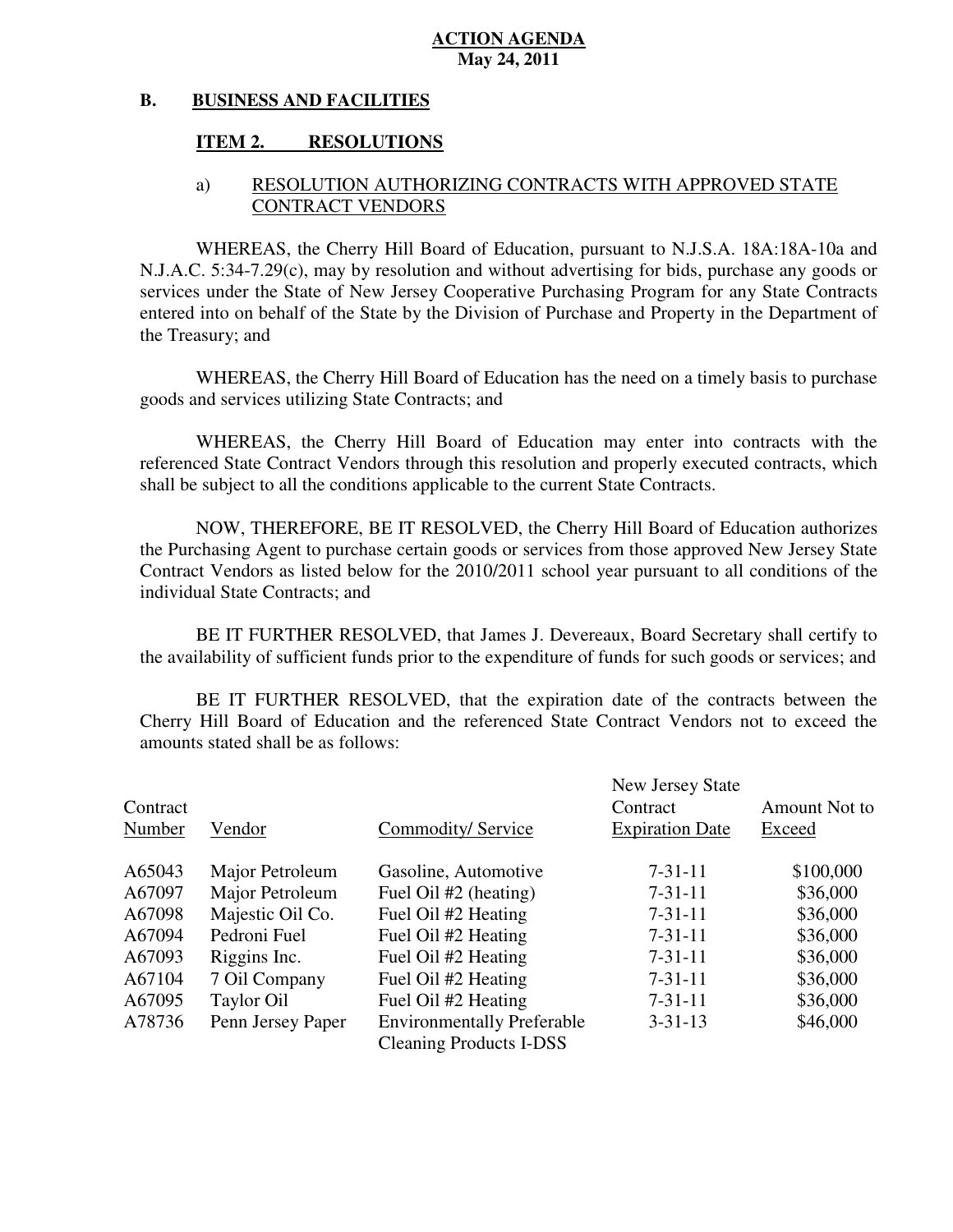## **May 24, 2011 ACTION AGENDA**

#### **B. BUSINESS AND FACILITIES**

#### **ITEM 2. RESOLUTIONS**

## b) APPROVAL OF AGREEMENT WITH RUTGERS - THE STATE UNIVERSITY OF NEW JERSEY FOR STUDENT NURSES

 **RESOLVED**, that the Cherry Hill Board of Education approves the Agreement with Rutgers-The State University of New Jersey, on file in the office of the Assistant Superintendent, Business/Board Secretary, for the purpose of permitting student nurses to obtain clinical experience in the School District, and authorizes its Assistant Superintendent, Business/Board Secretary to execute same on behalf of the Board.

## **c) RESOLUTION AUTHORIZING THE USE OF AWARDED VENDORS THROUGH EDUCATIONAL DATA SERVICES**

 **WHEREAS, the State of New Jersey has encouraged school districts to cooperatively purchase supplies and/or services; and** 

 **WHEREAS, Educational Data Services provides a list of vendors who have been awarded bids through their open bid process; and** 

 **WHEREAS, the Cherry Hill Board of Education in an effort to save taxpayers money through efficient and cost effective purchasing has entered into an agreement with Educational Data Services to participate in the cooperative bids for supplies and services;** 

 **NOW, THEREFORE BE IT RESOLVED that the Cherry Hill Board of Education approve the following vendors who have been awarded bids through the Educational Data Services, said bids expire on October 31, 2011.** 

### **CUSTODIAL SUPPLIES**

 **W. W. Grainger Bid #100110A**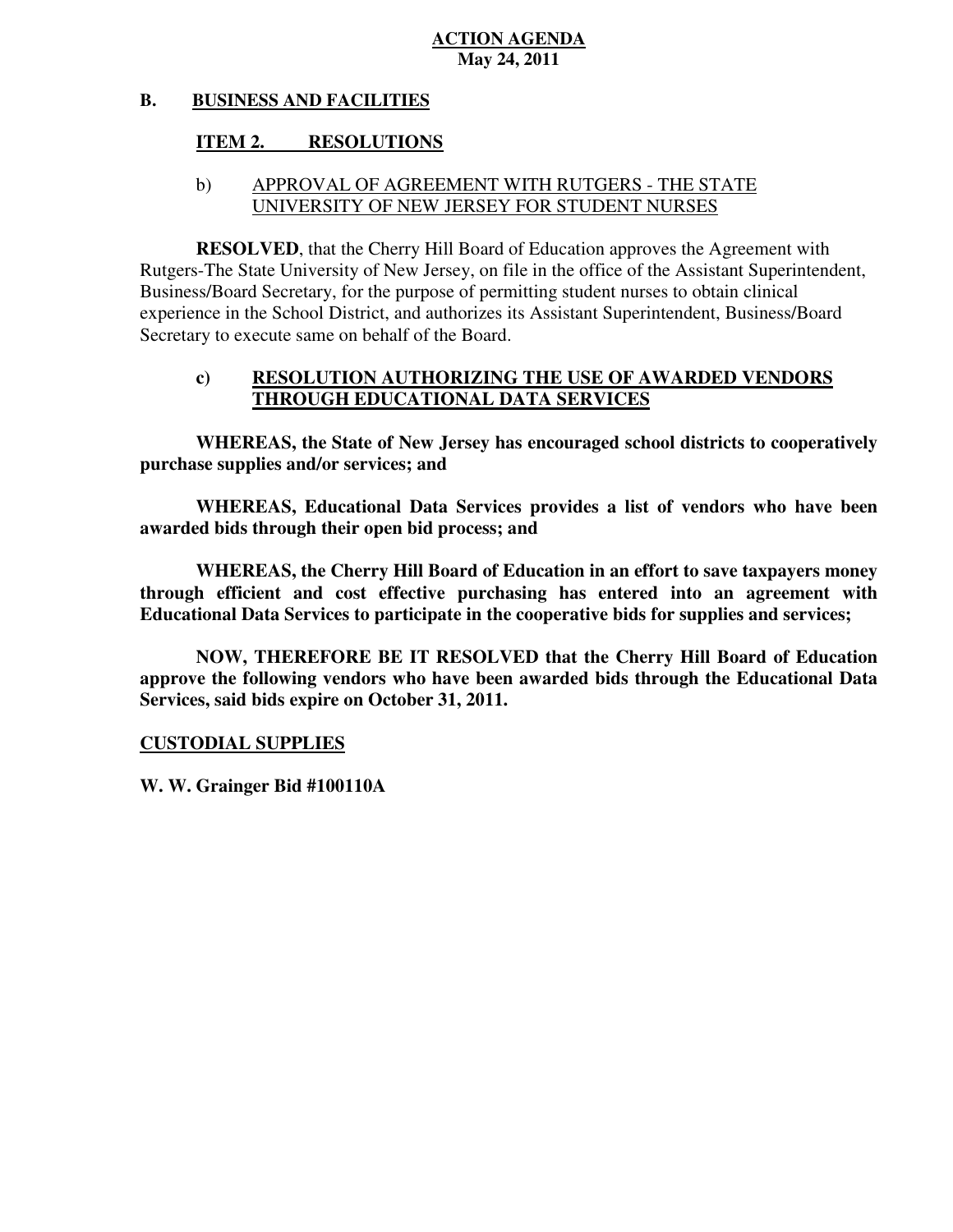## **May 24, 2011 ACTION AGENDA**

#### **B. BUSINESS AND FACILITIES**

#### **ITEM 3. RESOLUTION FOR THE AWARD OF BIDS**

## a) #WSCFR-051811-BUILDING ENVELOPE ALTERATIONS AT THE CHERRY HILL WEST SPORTS COMPLEX (5-13-11)

## **INFORMATION:**

 Specifications for the procurement of a vendor to provide building envelope alterations at High School West Sports Complex were advertised and solicited with the following results.

|                                               | <b>BASE BID</b>                      |
|-----------------------------------------------|--------------------------------------|
|                                               | <b>CONTRACT SOC-1</b>                |
| <b>BIDDERS</b>                                | <b>BUILDING ENVELOPE ALTERATIONS</b> |
|                                               |                                      |
| W. J. Gross, Inc.                             |                                      |
| Sewell, NJ                                    |                                      |
| <b>Statewide Fire Restoration Inc</b>         |                                      |
| Vineland, NJ                                  |                                      |
| <b>Art Anderson, Inc.</b>                     |                                      |
| <b>Vineland, NJ</b>                           |                                      |
| <b>Joseph Porretta Builders, Inc.</b>         |                                      |
| <b>Hammonton</b> , NJ                         |                                      |
| <b>Levy Construction Co.</b>                  |                                      |
| <b>Audubon, NJ</b>                            |                                      |
| <b>Midwest Painting &amp; Construction Co</b> |                                      |
| <b>Cherry Hill, NJ</b>                        |                                      |
| <b>Coastal Land Contractors, Inc.</b>         |                                      |
| Pittsgrove, NJ                                |                                      |
| <b>Martell Construction</b>                   |                                      |
| Penns Grove, NJ                               |                                      |
| <b>Masonry Preservation Group Inc</b>         |                                      |
| Merchantville, NJ                             |                                      |

## **RECOMMENDATION:**

 It is recommended that BID #WSCFR-051811-BUILDING ENVELOPE ALTERATIONS AT THE CHERRY HILL WEST SPORTS COMPLEX be awarded as follows based on the lowest responsive and responsible bidder. **PO #11-06429** 

|                | <b>BASE BID</b>                      |
|----------------|--------------------------------------|
|                | <b>CONTRACT SOC-1</b>                |
| <b>BIDDERS</b> | <b>BUILDING ENVELOPE ALTERATIONS</b> |
|                |                                      |

Account Code: **12 000 400 450 450 8028** 

INFORMATION TO BE READY FOR ACTION MEETING (Bid opens **5-18-11**)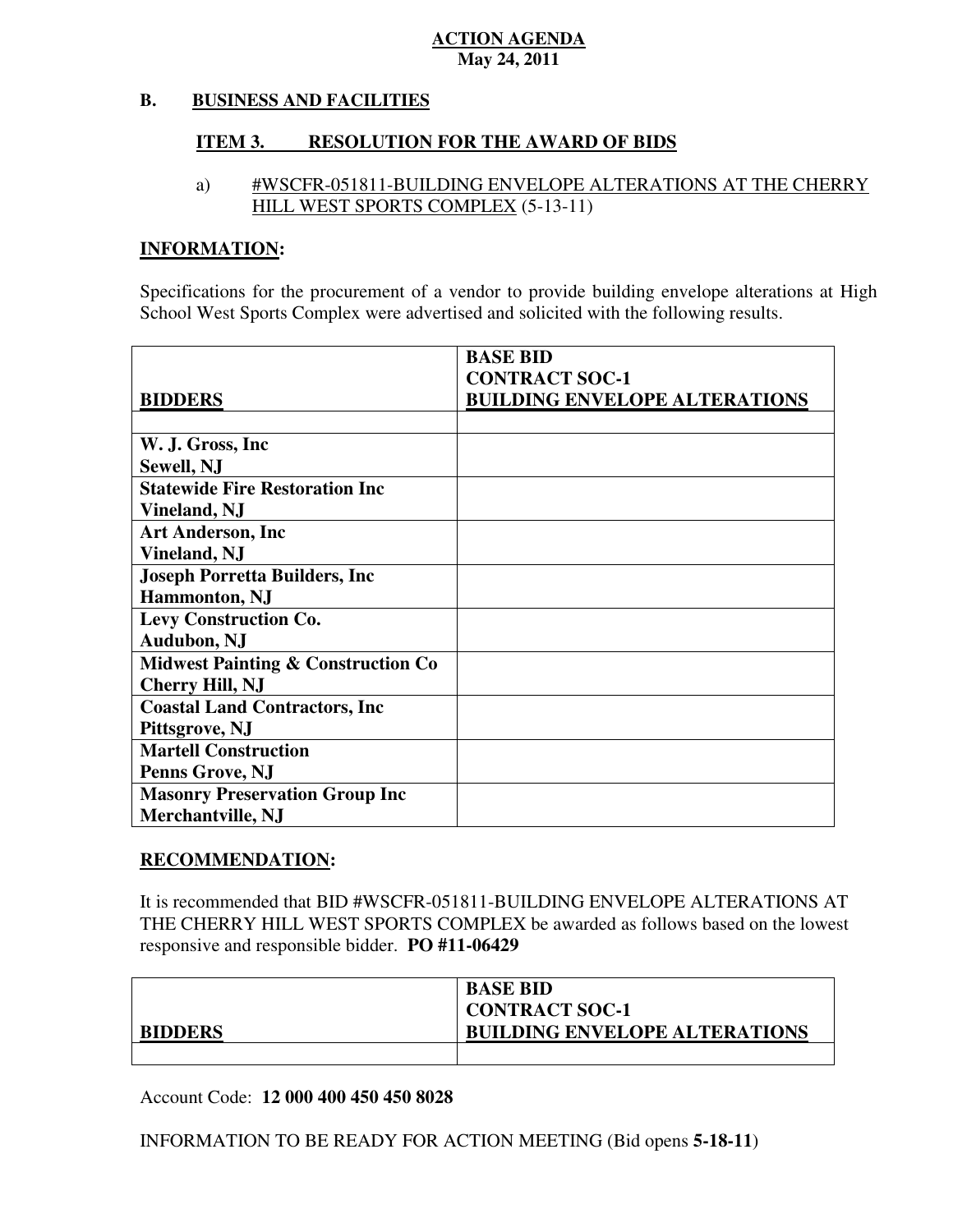## **May 24, 2011 ACTION AGENDA**

#### **B. BUSINESS AND FACILITIES**

#### **ITEM 3. RESOLUTION FOR THE AWARD OF BIDS**

## b) #RMSLC-051811-CONNECTING LINK RECONSTRUCTION AT ROSA MIDDLE SCHOOL (5-13-11)

## **INFORMATION:**

 Specifications for the procurement of a vendor to provide connecting link reconstruction at Rosa Middle School were advertised and solicited with the following results.

|                                  |                        | <b>ALTERNATE BID SOC-1A</b> |
|----------------------------------|------------------------|-----------------------------|
|                                  |                        | <b>REMOVE EXISTING</b>      |
|                                  |                        | <b>COURTYARD TREES</b>      |
|                                  | <b>BASE BID</b>        | <b>INCLUDING STUMPS AND</b> |
|                                  | <b>CONTRACT SOC-1</b>  | <b>ROOTS. BACKFILL WITH</b> |
|                                  | <b>CONNECTING LINK</b> | <b>TOPSOIL AND PROVIDE</b>  |
| <b>BIDDERS</b>                   | <b>RECONSTRUCTION</b>  | <b>SEED AS INDICATED</b>    |
|                                  |                        |                             |
| <b>Coastal Land Contractors</b>  |                        |                             |
| Pittsgrove, NJ                   |                        |                             |
| W. J. Gross, Inc.                |                        |                             |
| Sewell, NJ                       |                        |                             |
| <b>Levy Construction Company</b> |                        |                             |
| <b>Audubon, NJ</b>               |                        |                             |
| <b>Martell Construction Co.</b>  |                        |                             |
| Penns Grove, NJ                  |                        |                             |
| <b>Midwest Painting &amp;</b>    |                        |                             |
| <b>Construction Co</b>           |                        |                             |
| <b>Cherry Hill, NJ</b>           |                        |                             |
| <b>Joseph Porretta Builders</b>  |                        |                             |
| Hammonton, NJ                    |                        |                             |
| F. M. Schiavone                  |                        |                             |
| <b>Construction Malaga, NJ</b>   |                        |                             |
| <b>Art Anderson, Inc</b>         |                        |                             |
| <b>Vineland, NJ</b>              |                        |                             |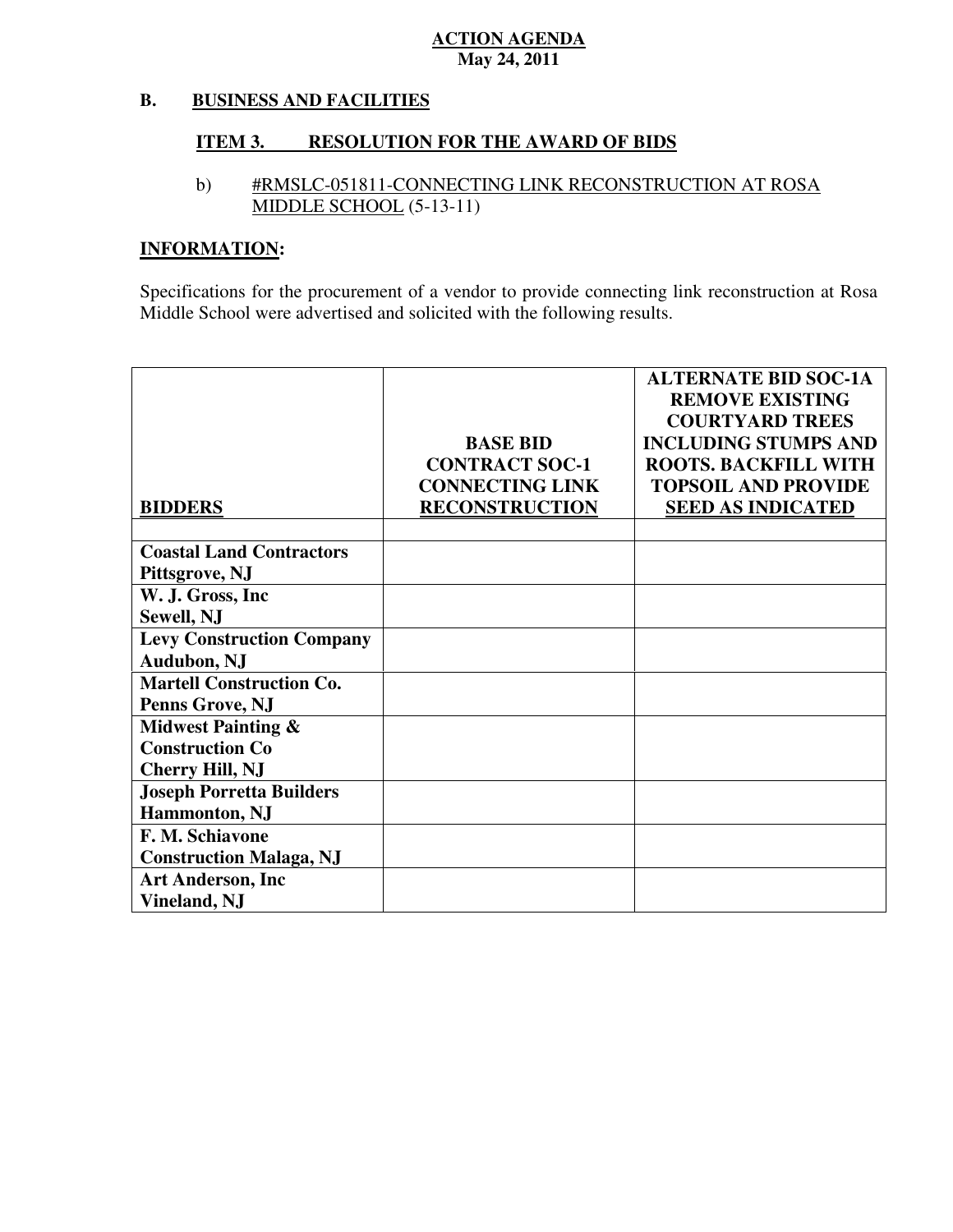## **May 24, 2011 ACTION AGENDA**

#### **B. BUSINESS AND FACILITIES**

#### **ITEM 3. RESOLUTION FOR THE AWARD OF BIDS**

## b) #RMSLC-051811-CONNECTING LINK RECONSTRUCTION AT ROSA MIDDLE SCHOOL (5-13-11) continued

| <b>BIDDERS</b> | <b>BASE BID</b><br><b>CONTRACT SOC-1</b><br><b>CONNECTING LINK</b><br><b>RECONSTRUCTION</b> | <b>ALTERNATE BID SOC-1A</b><br><b>REMOVE EXISTING</b><br><b>COURTYARD TREES</b><br><b>INCLUDING STUMPS AND</b><br><b>ROOTS. BACKFILL WITH</b><br><b>TOPSOIL AND PROVIDE</b><br><b>SEED AS INDICATED</b> |
|----------------|---------------------------------------------------------------------------------------------|---------------------------------------------------------------------------------------------------------------------------------------------------------------------------------------------------------|
|                |                                                                                             |                                                                                                                                                                                                         |
|                |                                                                                             |                                                                                                                                                                                                         |

#### **RECOMMENDATION:**

 It is recommended that BID #RMSLC-051811 – CONNECTING LINK RECONSTRUCTION AT ROSA MIDDLE SCHOOL be awarded as follows based on the lowest responsive and responsible bidder. **PO #** 

Account Code: 30 **000 450 450 48 8016** 

INFORMATION TO BE READY FOR ACTION MEETING (Bid opens **5-18-11**)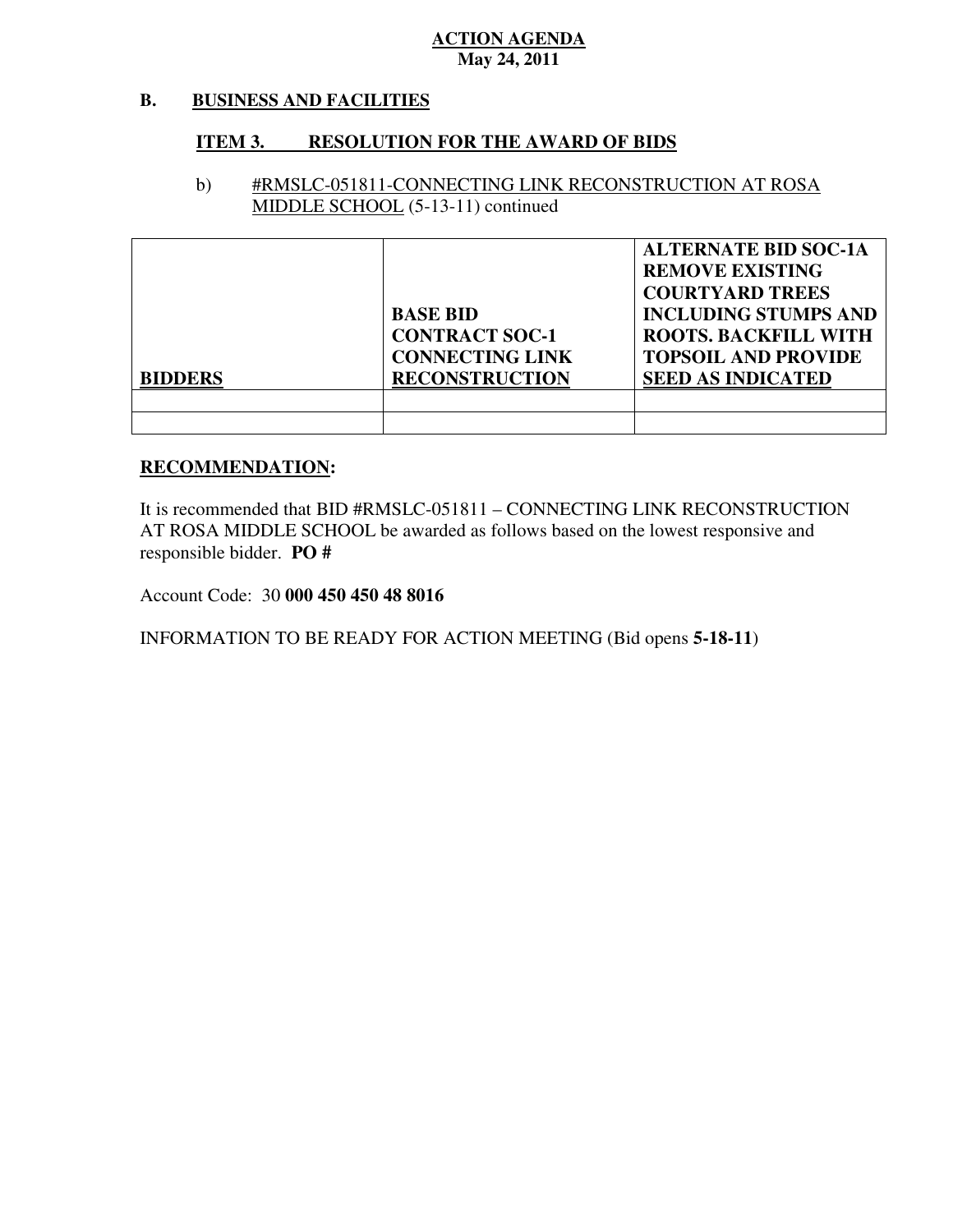### **May 24, 2011 ACTION AGENDA**

#### **B. BUSINESS AND FACILITIES**

#### **ITEM 3. RESOLUTION FOR THE AWARD OF BIDS**

## c) #JPAPR-051711 – JANITORIAL PAPER PRODUCTS (5-17-11)

#### **INFORMATION:**

 Specifications for the procurement of a vendor to provide two (2) line items of janitorial paper products on an as needed basis for the 2011/2012 school year were advertised and solicited with the following results.

|                                      | <b>TOILET PAPER</b> | <b>PAPER TOWEL</b> |
|--------------------------------------|---------------------|--------------------|
| <b>BIDDER</b>                        | <b>CASE PRICE</b>   | <b>CASE PRICE</b>  |
| Penn Jersey Paper, Philadelphia, PA  | \$26.80             | \$33.48            |
| <b>Summit Paper Co., Linden, NJ</b>  | 37.51               | 34.79              |
| <b>Spruce Industries, Rahway, NJ</b> | 41.80               | 39.15              |

#### **RECOMMENDATION:**

 It is recommended that two (2) line items from BID #JPAPR-051711 – JANITORIAL PAPER PRODUCTS for use throughout the district on an as needed basis, for the 2011/2012 school year be awarded as follows based on low unit price meeting specification.

| Penn Jersey Paper, Philadelphia, PA | \$26.80                           | \$33.48                                 |
|-------------------------------------|-----------------------------------|-----------------------------------------|
| <b>BIDDER</b>                       | TOILET PAPER<br><b>CASE PRICE</b> | <b>PAPER TOWEL</b><br><b>CASE PRICE</b> |

Account Code: 11 000 262 610 XX 0001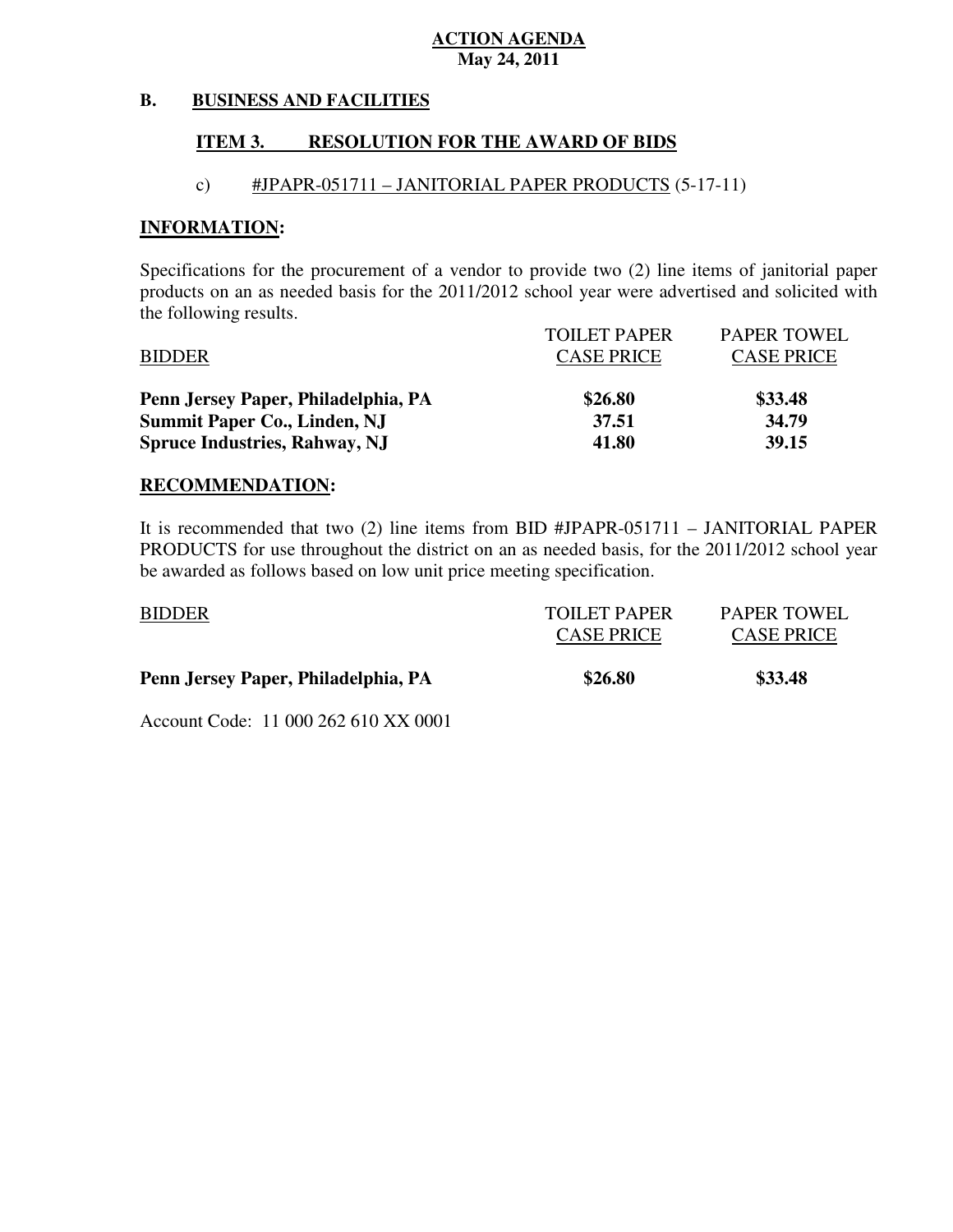## **May 24, 2011 ACTION AGENDA**

#### **B. B. BUSINESS AND FACILITIES**

# **ITEM 4. ACCEPTANCE OF DONATIONS**

| <b>SCHOOL</b> | <b>DONATION</b>                              | <b>GROUP OFFERING</b><br><b>DONATION</b> | VALUE      |
|---------------|----------------------------------------------|------------------------------------------|------------|
| Cooper ES     | 5 Notebooks for a Grade 3<br>Inclusion Class | Cherry Hill Education<br>Foundation*     | \$2,965.00 |

\*Unexpended funds will be returned to the Cherry Hill Education Foundation.

| Motion | Second | v ote |
|--------|--------|-------|
|--------|--------|-------|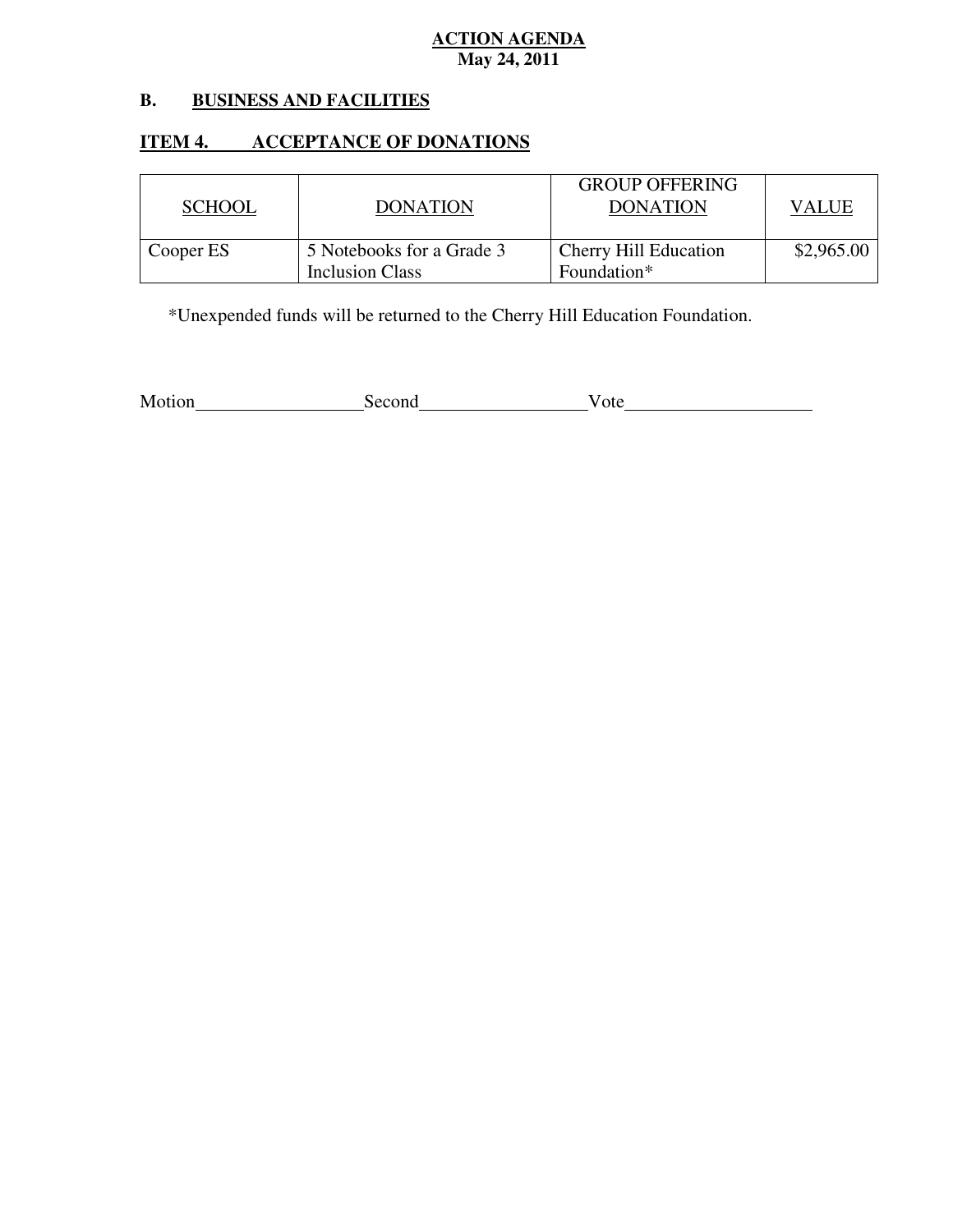## **May 24, 2011 ACTION AGENDA**

## **C. HUMAN RESOURCES/NEGOTIATIONS**

 *Long Range Plan Goal:* 

 • *"Optimize Human Resource function to meet changing instructional and organizational program requirements."* 

The Superintendent recommends the following:

- 1. Termination of Employment—Certificated
- 2. Termination of Employment—Non-Certificated
- 3. Appointments—Certificated
- 4. Appointments—Non-Certificated
- 5. Leaves of Absence—Certificated
- 6. Leaves of Absence—Non-Certificated
- 7. Contract Renewals—Certificated
- 8. Assignment/Salary Change—Certificated
- 9. Assignment/Salary Change—Non-Certificated
- 10 Other Compensation—Certificated
- 11. Other Compensation—Non-Certificated
- 12. Approval of Sidebar Agreement

## **ITEM 1. TERMINATION OF EMPLOYMENT-CERTIFICATED**

(a) Resignations

#### **RECOMMENDATION:**

 It is recommended that the following resignations be accepted on the dates listed for the reasons indicated:

| Robert Roman, Sr.   | <b>CHHS West-Math (\$88,948)</b> | 7/01/11               | <b>Retirement</b> |
|---------------------|----------------------------------|-----------------------|-------------------|
| <b>Tiffany Hare</b> | Carusi-Humanities (\$51,923)     | 7/01/11               | Personal          |
| Barbara Mitidieri   | CHHS West-English (\$93,069)     | 7/01/11               | Retirement        |
| <b>Name</b>         | <b>Assignment</b>                | <b>Effective Date</b> | Reason            |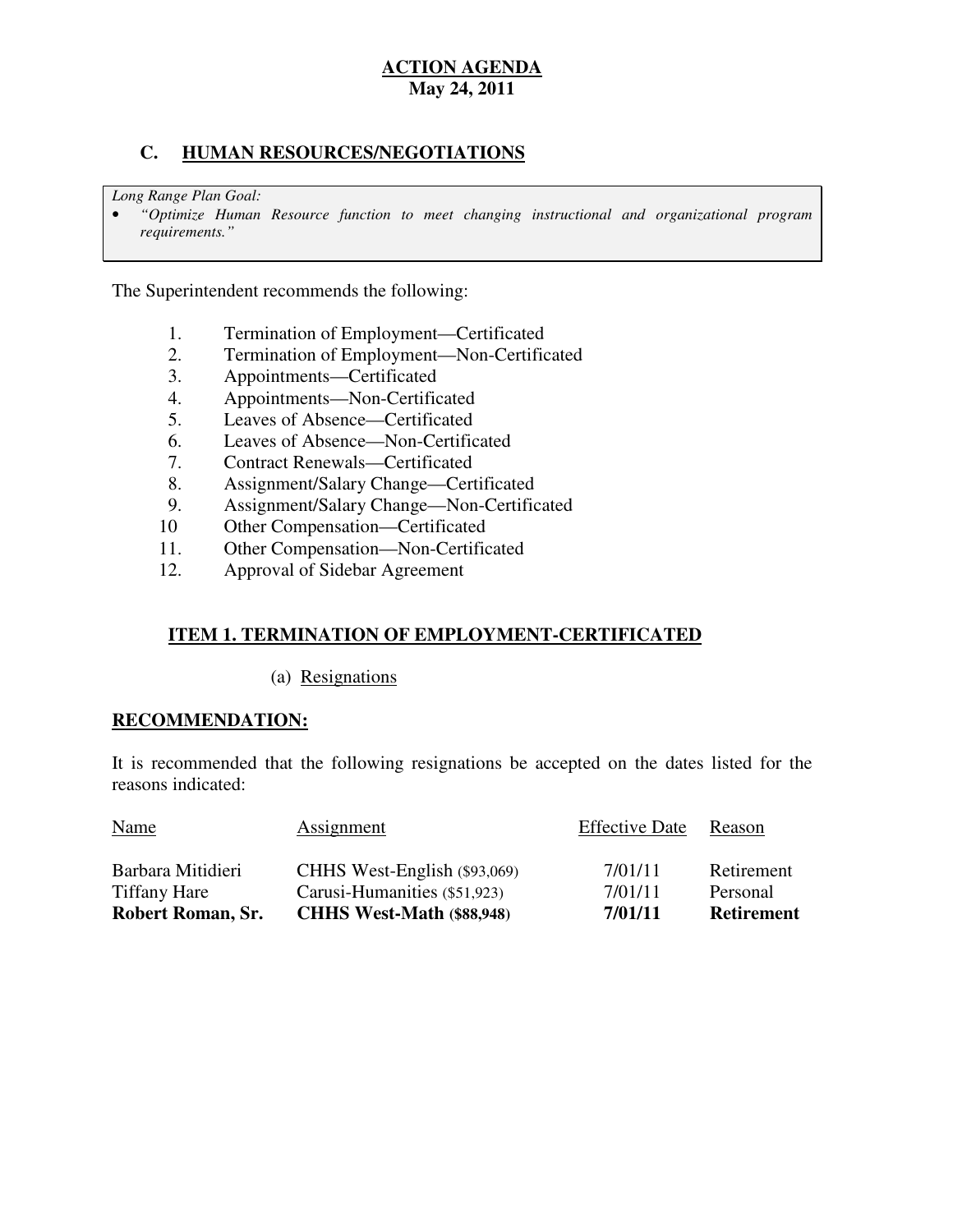## **C. HUMAN RESOURCES/NEGOTIATIONS**

## **ITEM 2. TERMINATION OF EMPLOYMENT-NON-CERTIFICATED**

(a) Resignations

## **RECOMMENDATION:**

 It is recommended that the following resignations be accepted on the dates listed for the reasons indicated:

| Name                             | Assignment                                             | <b>Effective Date</b> | Reason            |
|----------------------------------|--------------------------------------------------------|-----------------------|-------------------|
| Marlene Paton                    | Kilmer-Educational Assistant (\$11,657)                | 7/01/11               | Retirement        |
| Susan Camilli                    | Stockton-Educational Assistant (\$10,729)              | 5/02/11               | Personal          |
| <b>Valerie</b>                   | <b>Alternative High School-Educational</b>             | 5/23/11               | <b>Personal</b>   |
| <b>Hughes</b>                    | <b>Assistant</b> (\$10,745)                            |                       |                   |
| <b>Wanda Carly</b>               | <b>CHHS West-Educational Assistant</b><br>$(\$19,634)$ | 7/01/11               | <b>Retirement</b> |
| Wandia                           | <b>Stockton-Exceptional Educational</b>                | 5/30/11               | <b>Personal</b>   |
| <b>Santana</b>                   | <b>Assistant</b> (\$13,888)                            |                       |                   |
| <b>Dorothy</b><br><b>Sherman</b> | <b>CHHS East-Educational Assistant</b><br>$(\$10,182)$ | 11/01/11              | <b>Retirement</b> |

## **ITEM 3. APPOINTMENTS—CERTIFICATED**

**(a) Regular** 

## **RECOMMENDATION:**

 **It is recommended that the person listed be appointed to the position indicated for the 2010-11 school year in accord with the data presented:** 

| <b>Name</b>                         | <b>Assignment</b>                                                                                                       | <b>Effective Date</b>                  | <b>Salary</b>                            |
|-------------------------------------|-------------------------------------------------------------------------------------------------------------------------|----------------------------------------|------------------------------------------|
| <b>Terrance</b><br><b>Morrissey</b> | <b>CHHS West-Industrial Arts</b><br>(Long term substitute for M.                                                        | 5/12/11-6/30/11<br>(contract extended) | \$86,948 prorated<br>(Bachelors-step 17) |
|                                     | Russo on leave of absence-budget<br>#11-140-100-101-5-0100)                                                             |                                        |                                          |
| Gabriela                            | <b>Barclay-Special Education</b>                                                                                        | 5/17/11-6/30/11                        | \$46,277 prorated<br>(Bachelors-step 1)  |
| <b>Strifler</b>                     | (Long term substitute for A.<br><b>Belkin on leave of absence-budget</b><br>#11-213-100-101-61-0100)                    | (contract extended)                    |                                          |
| <b>Lisa Gilbert</b>                 | <b>Johnson-Grade 5 (Long term</b><br>substitute for A. Young on leave<br>of absence-budget #11-120-100-<br>101-12-0100) | 5/27/11-6/30/11<br>(contract extended) | \$46,677 prorated<br>(Bachelors-step 3)  |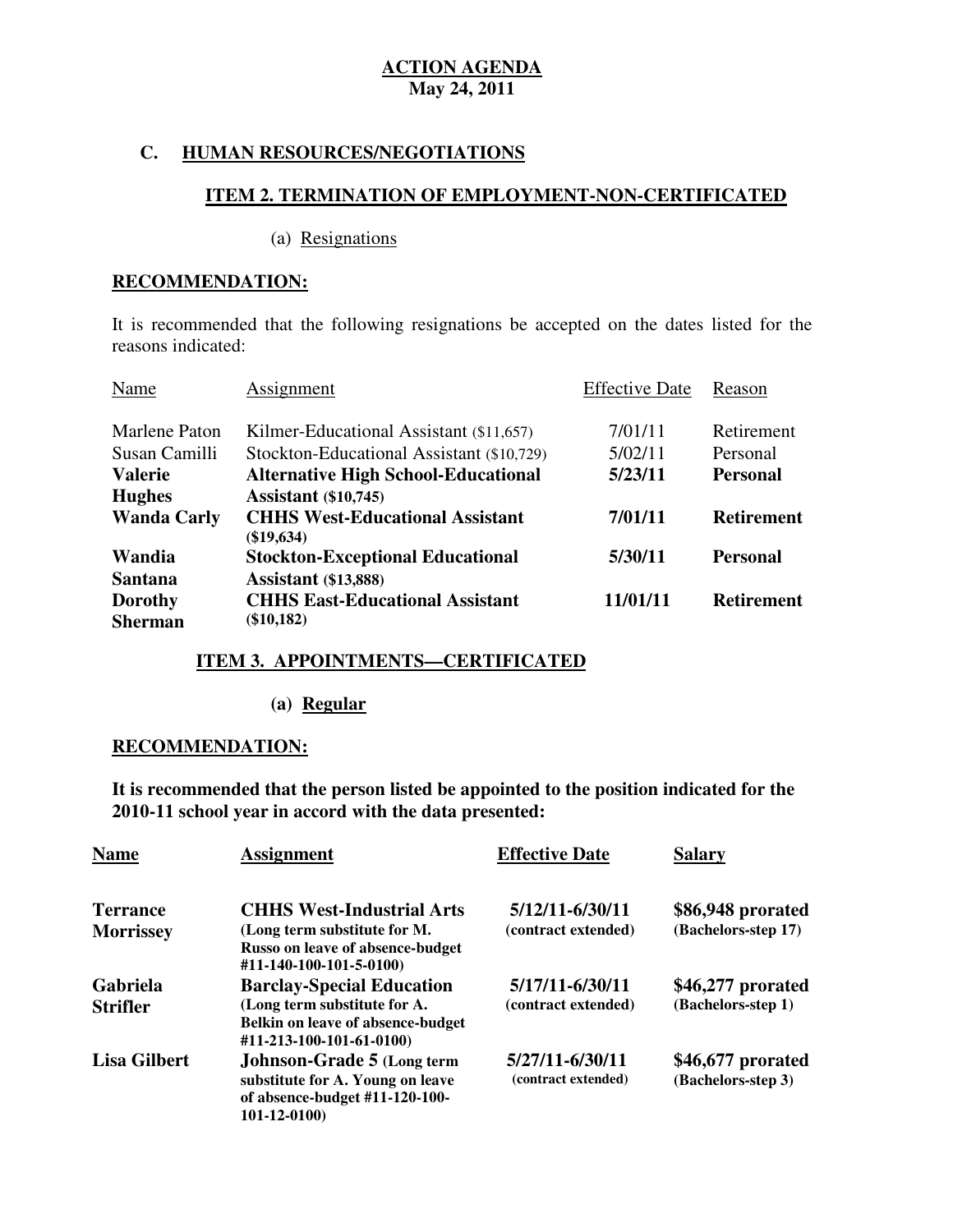# **C. HUMAN RESOURCES/NEGOTIATIONS**

## **ITEM 3. APPOINTMENTS—CERTIFICATED** - continued

#### (b) Student Teaching

## **RECOMMENDATION:**

 It is recommended that the persons listed be approved for student teaching in accord with the data presented.

| Name                     | College/University | <b>Effective Date</b> | Cooperating School/Teacher   |
|--------------------------|--------------------|-----------------------|------------------------------|
| Alison McKenzie          | Drexel             | 10/24/11-12/09/11     | Cynthia O'Reilly/Rosa        |
| Amanda Squillace         | Rutgers            | $9/02/11 - 12/16/11$  | Sarah Guy/Knight             |
| Rebecca Mannion          | Rutgers            | $9/02/11 - 12/16/11$  | Opal Minio/Carusi            |
| Ashleigh Whitmore        | Rutgers            | $9/12/11 - 12/16/11$  | Inez Korff/Carusi            |
| Sheila Filler            | Rutgers            | $9/02/11 - 12/16/11$  | Jules Farkas/Rosa            |
| <b>Joan Sacks</b>        | Wilmington         | 9/02/11-12/16/11      | Tanya Myers/Barclay          |
| <b>Joanna Drake</b>      | <b>USC</b>         | 9/02/11-12/20/11      | <b>Carolyn Porretta/Rosa</b> |
| <b>Matthew Mazza</b>     | Rowan              | 9/02/11-10/21/11      | <b>Jonathan Hunt/Knight</b>  |
| <b>Elizabeth Sleight</b> | Rowan              | 10/24/11-12/20/11     | <b>Parry Barclay/Carusi</b>  |
| <b>Lauren Slocum</b>     | Rowan              | 10/24/11-12/20/11     | <b>Andrea Tierney/CHHS</b>   |
|                          |                    |                       | West                         |
| <b>Sean Thompson</b>     | Rowan              | 9/02/11-12/20/11      | <b>Linda Ferri/Paine</b>     |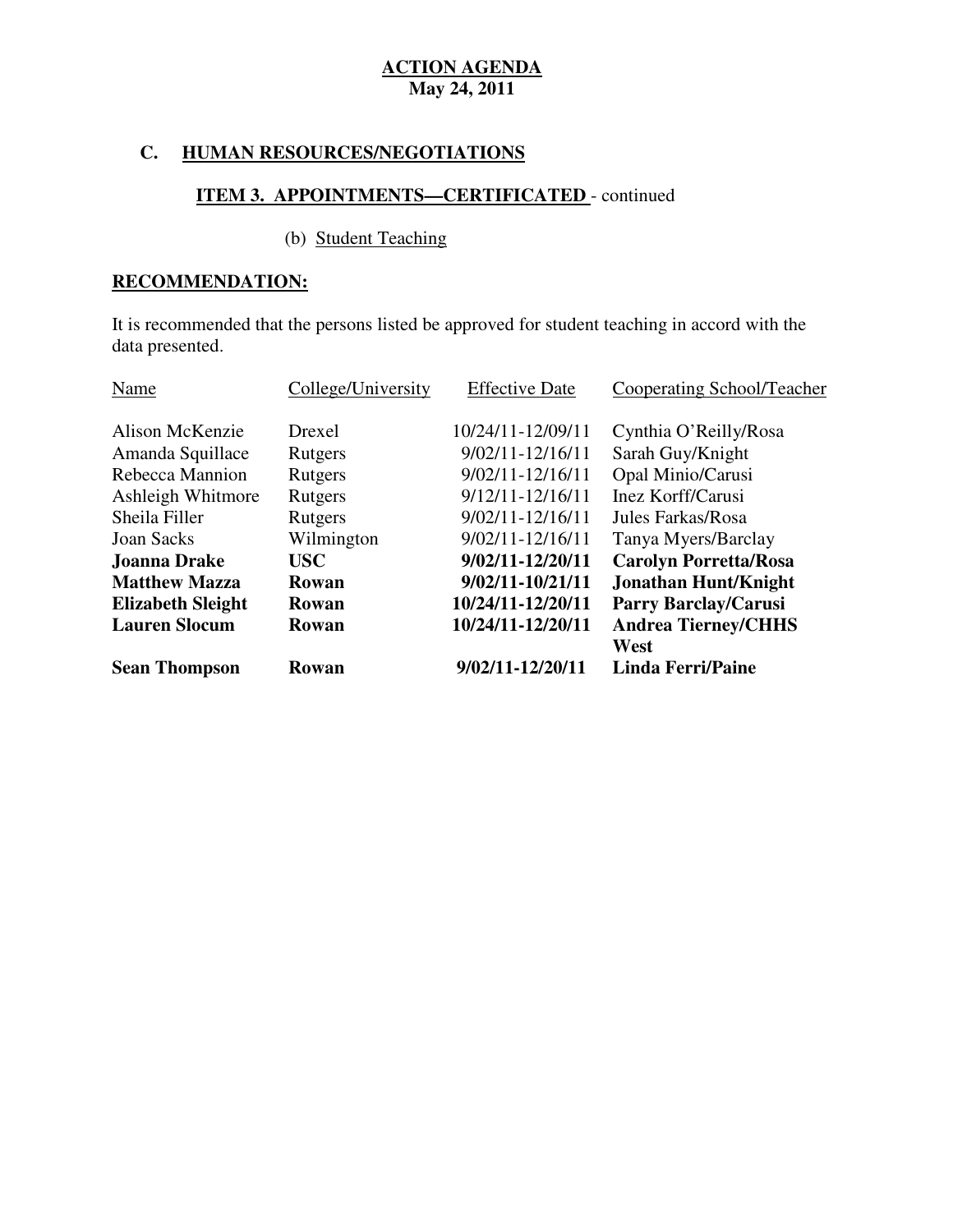## **C. HUMAN RESOURCES/NEGOTIATIONS**

## **ITEM 3. APPOINTMENTS—CERTIFICATED** – continued

#### (c) Classroom Observation

### **RECOMMENDATION:**

 It is recommended that the persons listed be approved for a classroom observation in accord with the data presented:

| Name                   | College/University  | <b>Effective Date</b> | Cooperating Teacher/<br>School |
|------------------------|---------------------|-----------------------|--------------------------------|
| <b>Allison Pezzner</b> | Susquehanna         | 5/01/11-6/17/11       | Rachel Israelite/Rosa          |
|                        | (d) Mentor Teachers |                       |                                |

## **RECOMMENDATION:**

 It is recommended that the person listed be approved as a mentor teacher for the 2010-11 school year in accord with the data presented. Monies budgeted from account #11-120-100 101-98-0101/11-130-100-101-98-0101-11-140-100-101-98-0101.

| Name | Protégé | School               | <b>Effective Date</b>                                               | Stipend |
|------|---------|----------------------|---------------------------------------------------------------------|---------|
|      |         |                      | Dana DeFelice Rachel Lesse CHHS East 1/03/11-6/30/11 \$550 prorated |         |
|      |         | (e) Homebound Tutors |                                                                     |         |

## **RECOMMENDATION:**

 It is recommended that the person listed be approved as a homebound tutor for the 2010-11 school year at the hourly rate of \$41.03 effective 5/27/11-6/30/11. Monies budgeted from account #11-150-100-101-71-0101:

Name

Dana Vurgason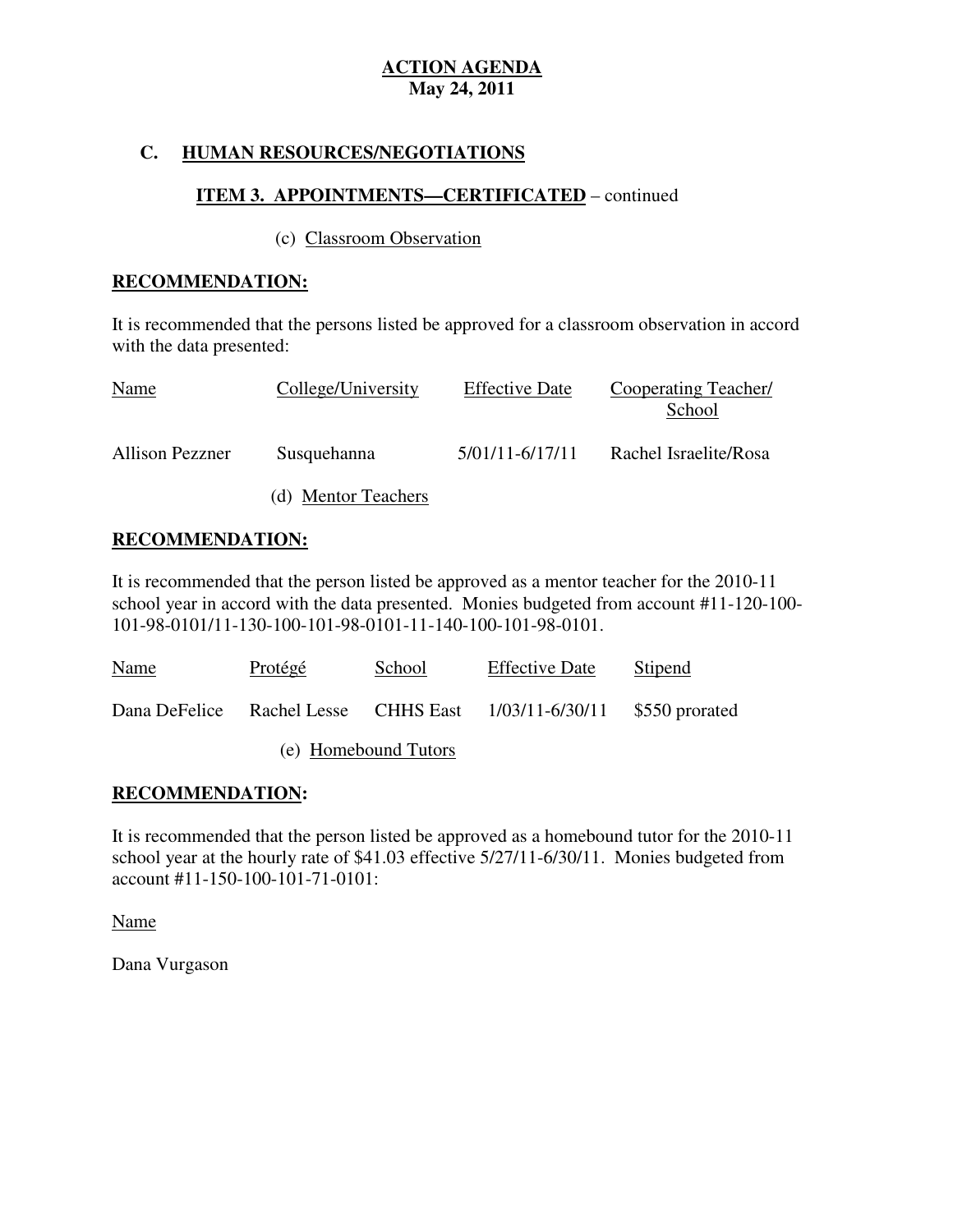## **C. HUMAN RESOURCES/NEGOTIATIONS**

## **ITEM 3. APPOINTMENTS—CERTIFICATED** – continued

## (f) Environmental Education Resident Program

## **RECOMMENDATION:**

 It is recommended that approval be granted to employ the following teachers for the 2011-12 Environmental Education Resident Program effective 10/15/11-6/01/12 at the rate of \$190.98 per diem for Tuesday through Thursday and \$75 for Friday. Monies budgeted from account #11-130-100-101-66-0101:

| Name                                                                         | Name                                               |               | Name                                                    |                   |
|------------------------------------------------------------------------------|----------------------------------------------------|---------------|---------------------------------------------------------|-------------------|
| John McCormick<br><b>Richard Baker</b><br>William Robertson<br>George Patton | Norma Kensinger<br>Elaine Bryan<br>Vivian Robinson |               | Donald Brubaker<br><b>Ronald Roberts</b><br>Adam Yichye |                   |
| <b>Nurses</b><br>Name                                                        | Name                                               | Name          |                                                         | Name              |
| Noemie Anderson                                                              | Susanne Pizzutilla                                 | Deborah Fritz |                                                         | Kathleen Linnehan |

**(g) Substitute Teachers** 

## **RECOMMENDATION:**

 **It is recommended that the persons listed be approved as substitute teachers for the 2010-11 school year effective 5/25/11-6/30/11. Monies budgeted from account #11-120 100-101-98-0101/11-130-100-101-98-0101/11-140-100-101-98-0101.** 

| <b>Name</b>               | <b>Name</b>               | <b>Name</b>            |
|---------------------------|---------------------------|------------------------|
| <b>Elizabeth Antoniak</b> | <b>Colleen Roth</b>       | <b>Alicia Slattery</b> |
| <b>Pamela Hess</b>        | <b>Chandra McAllister</b> | Wandia Santana         |
| <b>Paula Gunsallus</b>    | <b>Tara Hart</b>          | <b>Deana Travers</b>   |
| <b>Kimberly McDonald</b>  | <b>Lora Shinault</b>      | Jayati Mukherjee       |
| <b>Rebecca Green</b>      |                           |                        |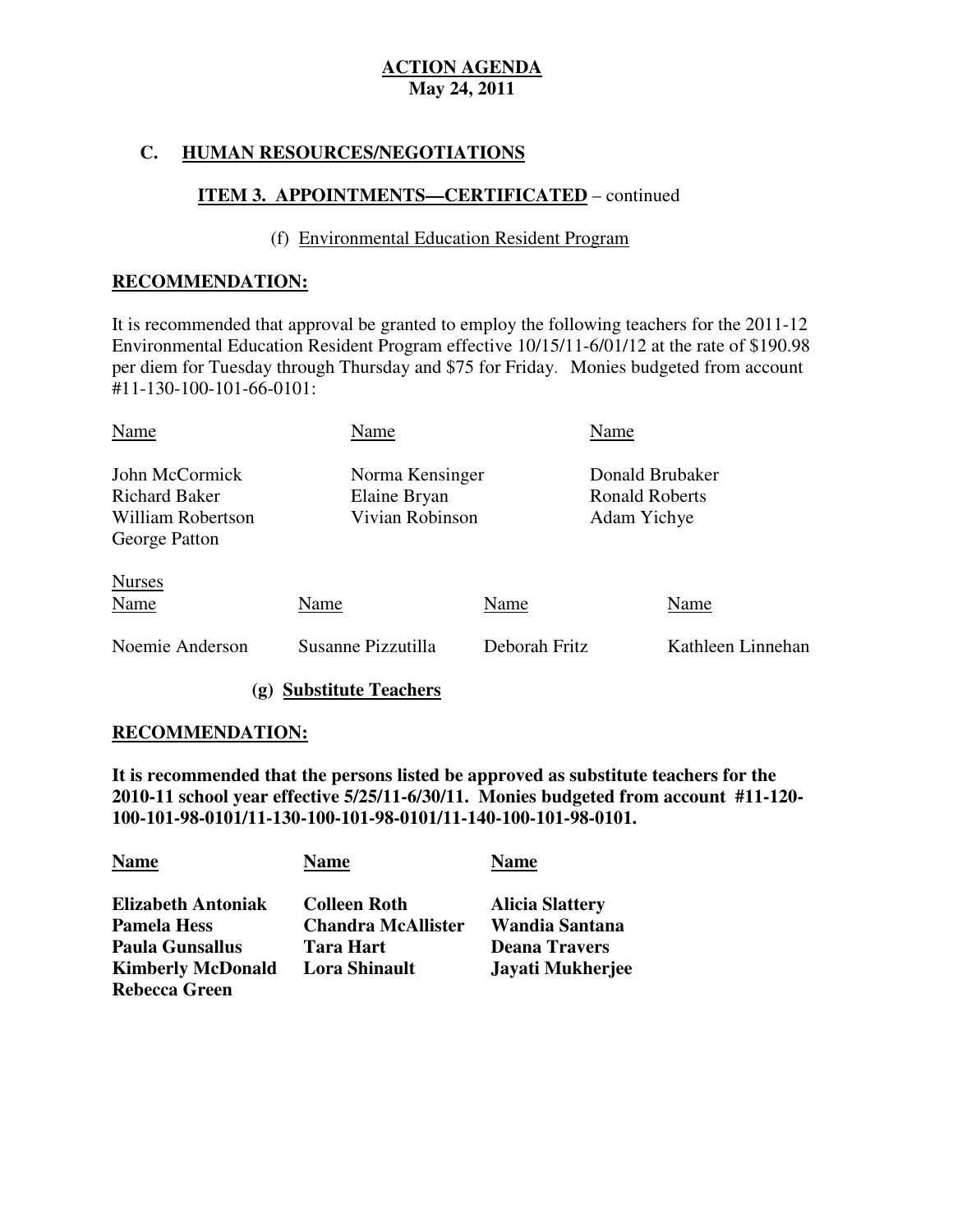## **C. HUMAN RESOURCES/NEGOTIATIONS**

# **ITEM 3. APPOINTMENTS—CERTIFICATED** – continued

## **(h) Speech/Language Externship**

### **RECOMMENDATION:**

 **It is recommended that Betsy Powell, student at Stockton College be approved for an externship at Harte Elementary School effective 5/16/11-6/13/11 with Shirley Graves as the cooperating Speech/Language Therapist.** 

**(i) Speech Evaluations** 

#### **RECOMMENDATION:**

 **It is recommended that Shirley Graves, speech/language therapist be approved to provide outside speech evaluations effective 4/12/11-6/30/11 for a total of 8 evaluations at the rate of \$250/evaluation (not to exceed \$2010). Monies budgeted from account #11 000-216-104-71-0101.** 

 **(j) ESY Teacher-in Charge 2011** 

#### **RECOMMENDATION:**

 **It is recommended that the persons listed be approved as teacher-in-charge for the 2011 extended school year program effective 7/01/11-8/05/11 at a stipend of \$500 each. Monies budgeted from account #11-204-100-101-71-0102.** 

**Name** Name Name

**Gail Ward** 

**Tiffani Evans**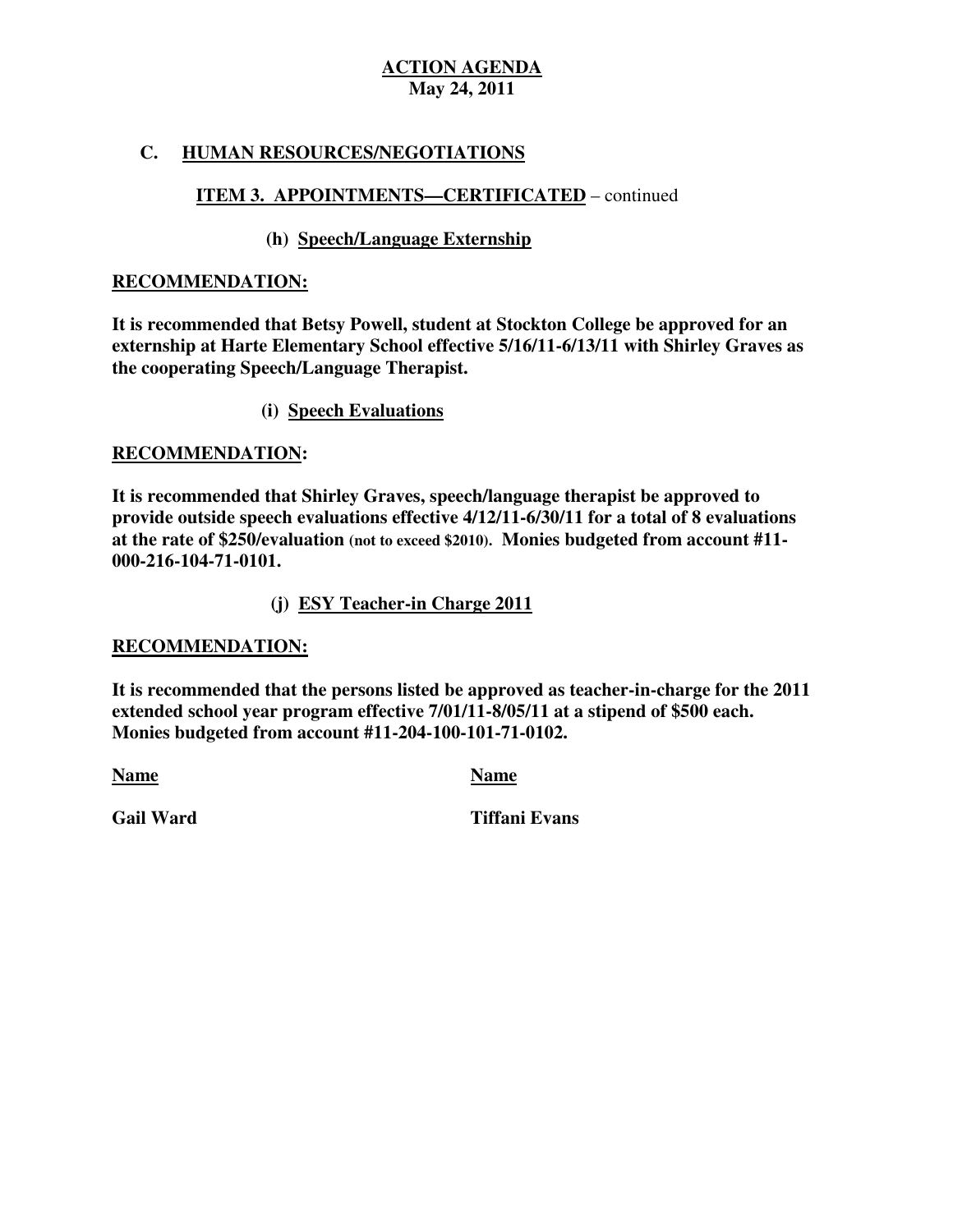## **C. HUMAN RESOURCES/NEGOTIATIONS**

## **ITEM 3. APPOINTMENTS—CERTIFICATED** – continued

## **(k) Summer Reading Committee**

#### **RECOMMENDATION;**

 **It is recommended that the persons listed be approved as members of the Language Arts High School Summer Reading Committee for the 2011-12 school year at the rate of \$35.71/hour (total cost not to exceed \$428.52). Monies budgeted from account #11-000-221** 110-72-0101.

| 110-72-0101.           |                  |                            |                  |
|------------------------|------------------|----------------------------|------------------|
| <b>Name</b>            | <b>School</b>    | <b>Name</b>                | <b>School</b>    |
| <b>Andrea Falcone</b>  | <b>CHHS West</b> | <b>Walter Stern</b>        | <b>CHHS West</b> |
| Megan Langman          | <b>CHHS West</b> | <b>Jon Erik Stamatelos</b> | <b>CHHS West</b> |
| <b>Mary Kate Kelly</b> | <b>CHHS East</b> | <b>Karen Simeonides</b>    | <b>CHHS East</b> |
| <b>Kimberly Real</b>   | <b>CHHS East</b> | <b>Alicia DeMarco</b>      | <b>CHHS East</b> |

#### **(l) Right to Know Training**

### **RECOMMENDATION:**

 **It is recommended that Jennifer Tan be approved to attend State mandated Right to Know retraining for 2 hours at the rate of \$35.71/hour. Monies budgeted from account**  #20-275-200-100-99-0103.  **#20-275-200-100-99-0103. (m) Summer Employment - Scheduling** 

## **RECOMMENDATION:**

 **It is recommended that the persons listed be approved for summer scheduling at the rate of \$13.86/hour in accord with the data presented:** 

| Beck Middle School - Budget #11-000-218-104-40-0101 |                        |                                       |                    |
|-----------------------------------------------------|------------------------|---------------------------------------|--------------------|
| <b>Name</b>                                         | <b>Effective Dates</b> | <b>Total Hours</b><br>(not to exceed) | <b>Total Weeks</b> |
| <b>Mandy Baker</b>                                  | 6/27/11-8/19/11        | <b>150</b>                            | 6                  |
| <b>Laura Gertel</b>                                 | $6/27/11 - 8/19/11$    | <b>150</b>                            | 6                  |
| <b>Kimberly Keyack</b>                              | $6/27/11 - 8/19/11$    | <b>150</b>                            | 6                  |
| <b>Bonnie Witt</b>                                  | $6/27/11 - 8/19/11$    | 150                                   | 6                  |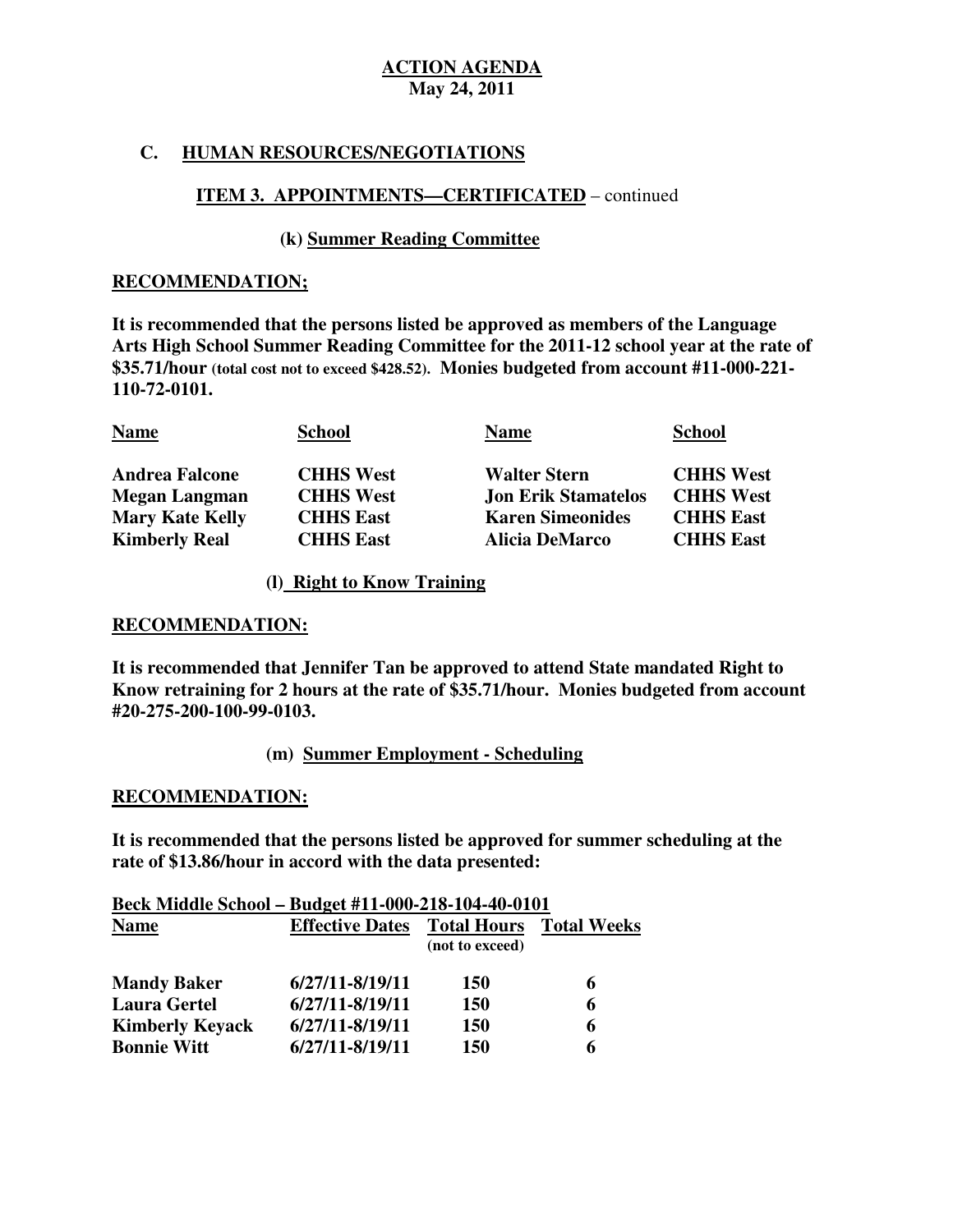## **C. HUMAN RESOURCES/NEGOTIATIONS**

## **ITEM 3. APPOINTMENTS—CERTIFICATED** – continued

## **(m) Summer Employment – Scheduling** - continued

| CHHS East - Budget #11-000-218-104-50-0101 |                        |                                       |                    |
|--------------------------------------------|------------------------|---------------------------------------|--------------------|
| <b>Name</b>                                | <b>Effective Dates</b> | <b>Total Hours</b><br>(not to exceed) | <b>Total Weeks</b> |
| <b>Carly Friedman</b>                      | 6/27/11-8/19/11        | <b>300</b>                            | 6                  |
| <b>Barbara Morrone</b>                     | 6/27/11-8/19/11        | 60                                    | 6                  |
| <b>Paul Koester</b>                        | 6/27/11-8/19/11        | 50                                    | 6                  |
| CHHS West – Budget #11-000-218-104-55-0101 |                        |                                       |                    |
| <b>Name</b>                                | <b>Effective Dates</b> | <b>Total Hours</b><br>(not to exceed) | <b>Total Weeks</b> |
| Lisa Saffici                               | 6/27/11-8/19/11        | <b>300</b>                            | 6                  |
| <b>Paul Koester</b>                        | 6/27/11-8/19/11        | 50                                    | 6                  |

# **(n) Summer Employment-Guidance**

#### **RECOMMENDATION:**

 **It is recommended that that persons listed be approved for summer guidance in accord with the data presented:** 

|                        |                        | CHHS East-Budget #11-000-218-104-50-0101 (not to exceed 3 days each- unless otherwise noted) |
|------------------------|------------------------|----------------------------------------------------------------------------------------------|
| <b>Name</b>            | <b>Effective Date</b>  | 1/200 <sup>th</sup> of Salary                                                                |
| <b>Margaret Regan</b>  | 6/28/11-6/29/11        | \$484.80                                                                                     |
| <b>George Zografos</b> | 7/25/11-7/26/11        | \$288.80                                                                                     |
| <b>Tracye Walsh</b>    | 8/01/11-8/02/11        | \$329.43                                                                                     |
| <b>Eileen Lynch</b>    | 8/08/11-8/09/11        | \$502.96                                                                                     |
| <b>Carly Friedman</b>  | 8/15/11-8/16/11        | \$280.80                                                                                     |
| <b>Darren Gamel</b>    | 8/15/11-8/16/11        | \$470.31                                                                                     |
| Letitia Schuman        | 8/22/11-8/23/11        | \$306.00                                                                                     |
| Cathleen Enderle       | 8/22/11-8/23/11        | \$273.45                                                                                     |
| <b>Linda Elwell</b>    | 8/29/11-8/30/11        | \$286.60                                                                                     |
| Roberto Figueroa       | 8/29/11-8/30/11        | \$278.51                                                                                     |
| Jennifer DiStefano     | 7/01/11-8/01/11        | \$366.05                                                                                     |
|                        | (not to exceed 2 days) |                                                                                              |
| <b>Mollie Crincoli</b> | 7/01/11-8/01/11        | \$336.79                                                                                     |
|                        | (not to exceed 1 day)  |                                                                                              |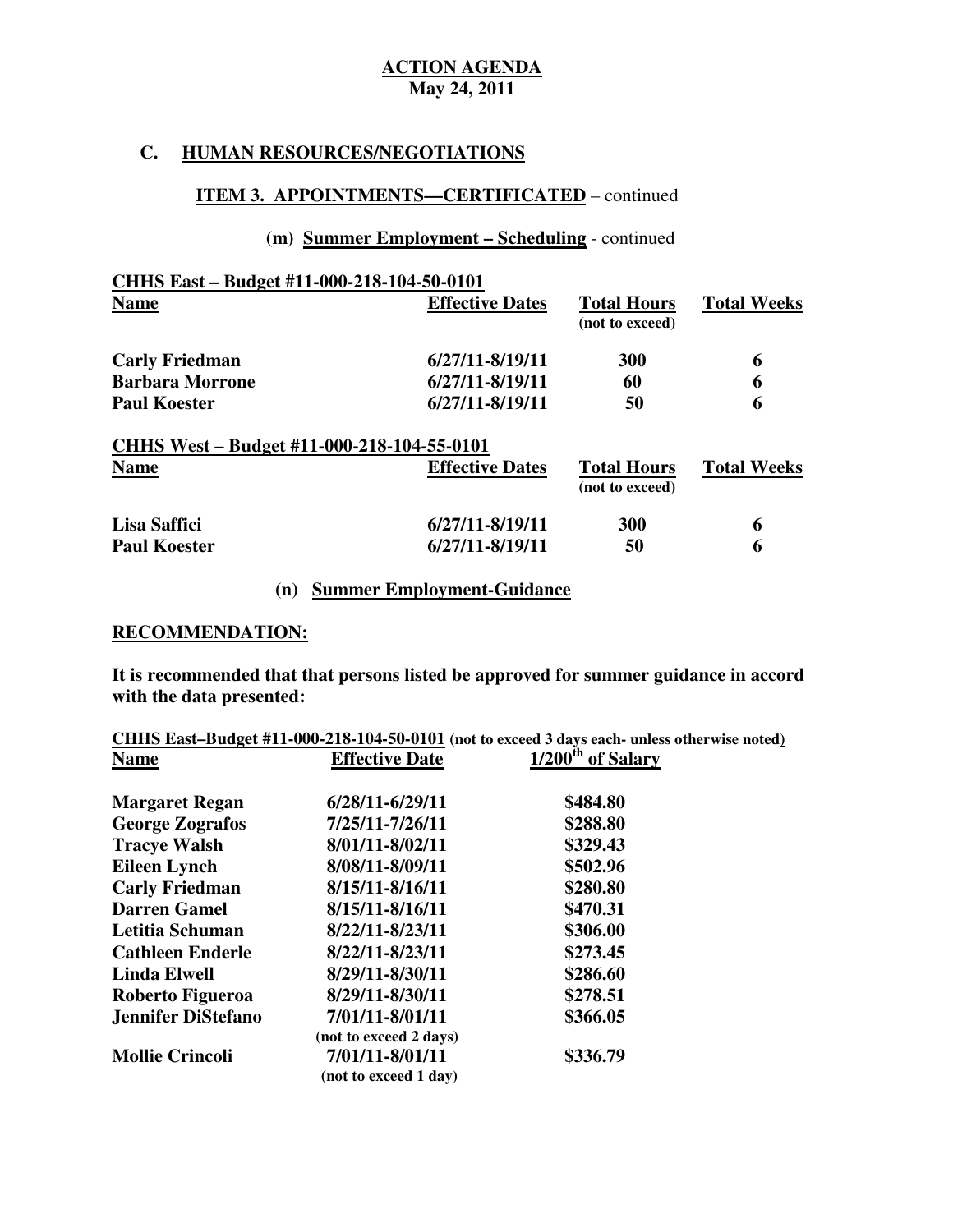#### **C. HUMAN RESOURCES/NEGOTIATIONS**

### **ITEM 3. APPOINTMENTS—CERTIFICATED – continued**

#### **(n) Summer Employment-Guidance** - continued

 **CHHS West–Budget #11-000-218-104-55-0101 (not to exceed 4 days each-unless otherwise noted) Effective Date Margaret Strimel 6/28/11-6/29/11 \$255.04 Michelle Pryor Lisa Saffici Francis Vanni Nicholas Caputi 8/15/11-8/16/11- \$269.35 Name** Effective Date 1/200<sup>th</sup> of Salary **8/30/11 \$255.91 Michelle Pryor 7/25/11-7/26/11- \$489.80 8/29/11 Lisa Saffici 8/01/11-8/15/11- \$288.22 8/16/11 Francis Vanni 8/02/11-8/22/11- \$461.19 8/23/11 8/30/11** 

|                        | 01.JW L L             |          |
|------------------------|-----------------------|----------|
| <b>Diane Benfield</b>  | 8/08/11-8/09/11-      | \$470.35 |
|                        | 8/29/11               |          |
| <b>Mollie Crincoli</b> | 7/01/11-8/01/11       | \$336.79 |
|                        | (not to exceed 1 day) |          |

#### **Beck Middle School–Budget #11-000-218-104-40-0101 (not to exceed 5 days each) Effective Date Name** Effective Date 1/200<sup>th</sup> of Salary

| <b>Kelly Hands-McKenzie</b> | 7/07/11-8/04/11 | \$273.92 |
|-----------------------------|-----------------|----------|
| <b>Margaret Malcarney</b>   | 7/11/11-8/08/11 | \$470.31 |
| <b>Juliane Lane</b>         | 8/22/11-8/26/11 | \$261.34 |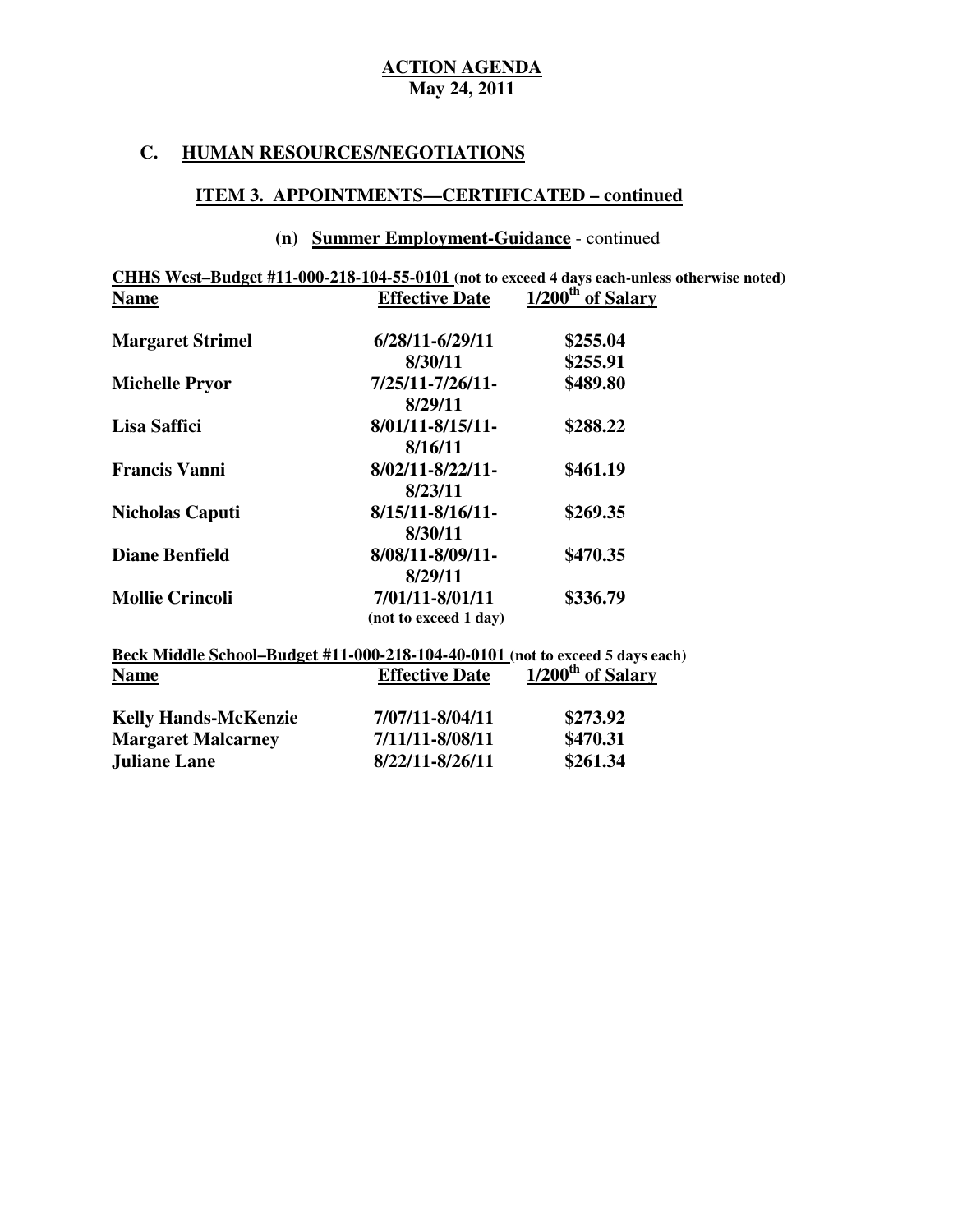## **C. HUMAN RESOURCES/NEGOTIATIONS**

## **ITEM 3. APPOINTMENTS—CERTIFICATED – continued**

## **(o) Title I Training-Language Arts**

#### **RECOMMENDATION:**

 **It is recommended that the persons listed who are teachers at Johnson Elementary School be approved to attend a 7 day training session to help develop and improve strategies in meeting the needs of Title I students in Language Arts. Sessions to be held July and August, 2011 at the daily rate of \$104.50 (not to exceed \$9000). Monies budgeted from account #20-239-200-101-12-0101.** 

| <b>Name</b>            | <b>Name</b>                | <b>Name</b>             |
|------------------------|----------------------------|-------------------------|
| <b>Melissa Reitano</b> | <b>Sharon Schreiber</b>    | <b>Dawn Slaton</b>      |
| <b>Christine Mays</b>  | <b>Melinda Hess</b>        | <b>Susan Kopko</b>      |
| <b>Darlene Newsom</b>  | <b>Jacqueline Thompson</b> | <b>Raymond Anderson</b> |
| Donna Friedman         |                            |                         |

#### **(p) Title I Summer Planning**

## **RECOMMENDATION:**

 **It is recommended that the persons listed who are teachers at Johnson Elementary School be approved to attend a Title I Summer Planning meeting for the I/E period to be held in August, 2011 at the rate of \$35.71/hour (cost not to exceed \$3000 and 10 hrs/teacher). Monies budgeted from account #20-230-200-101-12-0001.** 

**Name Name Name Name Name** 

**Eva McGovern Kim Baxter** 

 **Linda Day-Strutz Gina Dunn Karen Potter Evaluary McGrath Beth Pease Kim Baxter Ashley Szwajkowski**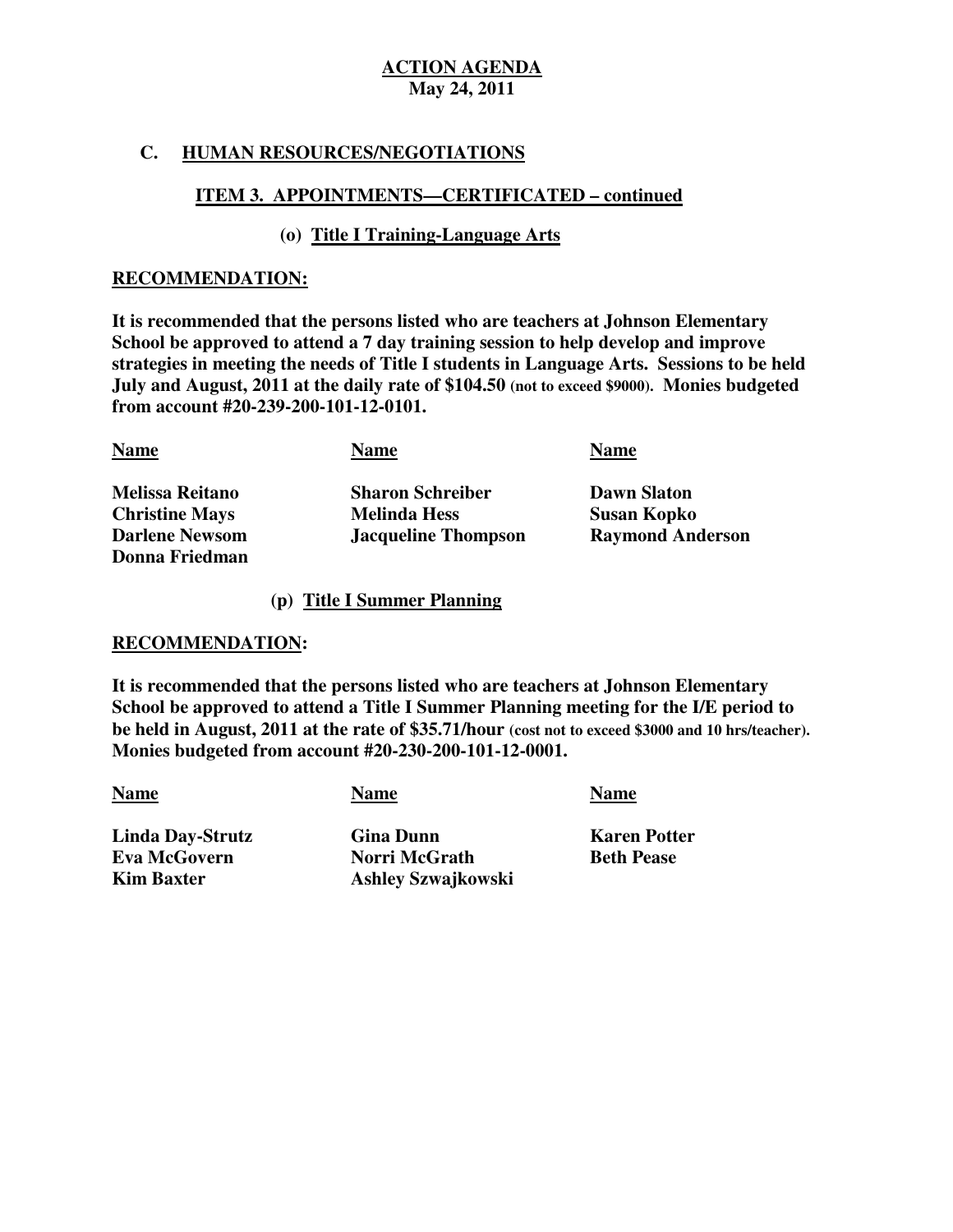## **C. HUMAN RESOURCES/NEGOTIATIONS**

## **ITEM 3. APPOINTMENTS—CERTIFICATED – continued**

# **(q) AP Exams**

## **RECOMMENDATION:**

 **It is recommended that the persons listed be approved to proctor AP exams on 5/02/11 5/13/11 in accord with the data presented:** 

| CHHS East-budget #11-190-100-106-66-0104 |                                 |                       |  |  |
|------------------------------------------|---------------------------------|-----------------------|--|--|
| <b>Name</b>                              | <b>Assignment</b>               | <b>Stipend Amount</b> |  |  |
| <b>Charles Musumeci</b>                  | <b>AP Coordinator</b>           | \$3900                |  |  |
| <b>Margaret Regan</b>                    | <b>Assistant AP Coordinator</b> | \$1650                |  |  |
| <b>Cathleen Enderle</b>                  | <b>AP Proctor</b>               | \$150                 |  |  |
| Roberto Figueroa                         | <b>AP Proctor</b>               | \$150                 |  |  |
| <b>Carly Friedman</b>                    | <b>AP Proctor</b>               | \$<br><b>150</b>      |  |  |
| Letita Schuman                           | <b>AP Proctor</b>               | <b>150</b><br>\$      |  |  |
| <b>Darren Gamel</b>                      | <b>AP Proctor</b>               | \$100                 |  |  |
| <b>Eileen Lynch</b>                      | <b>AP Proctor</b>               | <b>100</b><br>\$      |  |  |
| <b>Shelly Moshen</b>                     | <b>AP Proctor</b>               | <b>100</b><br>\$      |  |  |
| <b>Tracye Walsh</b>                      | <b>AP Proctor</b>               | \$100                 |  |  |
| CHHS West-budget #11-190-100-106-66-0104 |                                 |                       |  |  |
| <b>Name</b>                              | Assignment                      | <b>Stipend Amount</b> |  |  |
| CignusVanni                              | <b>AP Coordinator</b>           | \$2300                |  |  |
| <b>Kristen Muscat</b>                    | 5 substitute days               | \$400                 |  |  |
| <b>Amanda Pappas</b>                     | 7 substitute days               | \$560                 |  |  |
| <b>Kim Bedrosian</b>                     | 9 substitute days               | \$720                 |  |  |
| <b>Marlene Goldhagen</b>                 | 1 substitute day                | \$<br>80              |  |  |
|                                          |                                 |                       |  |  |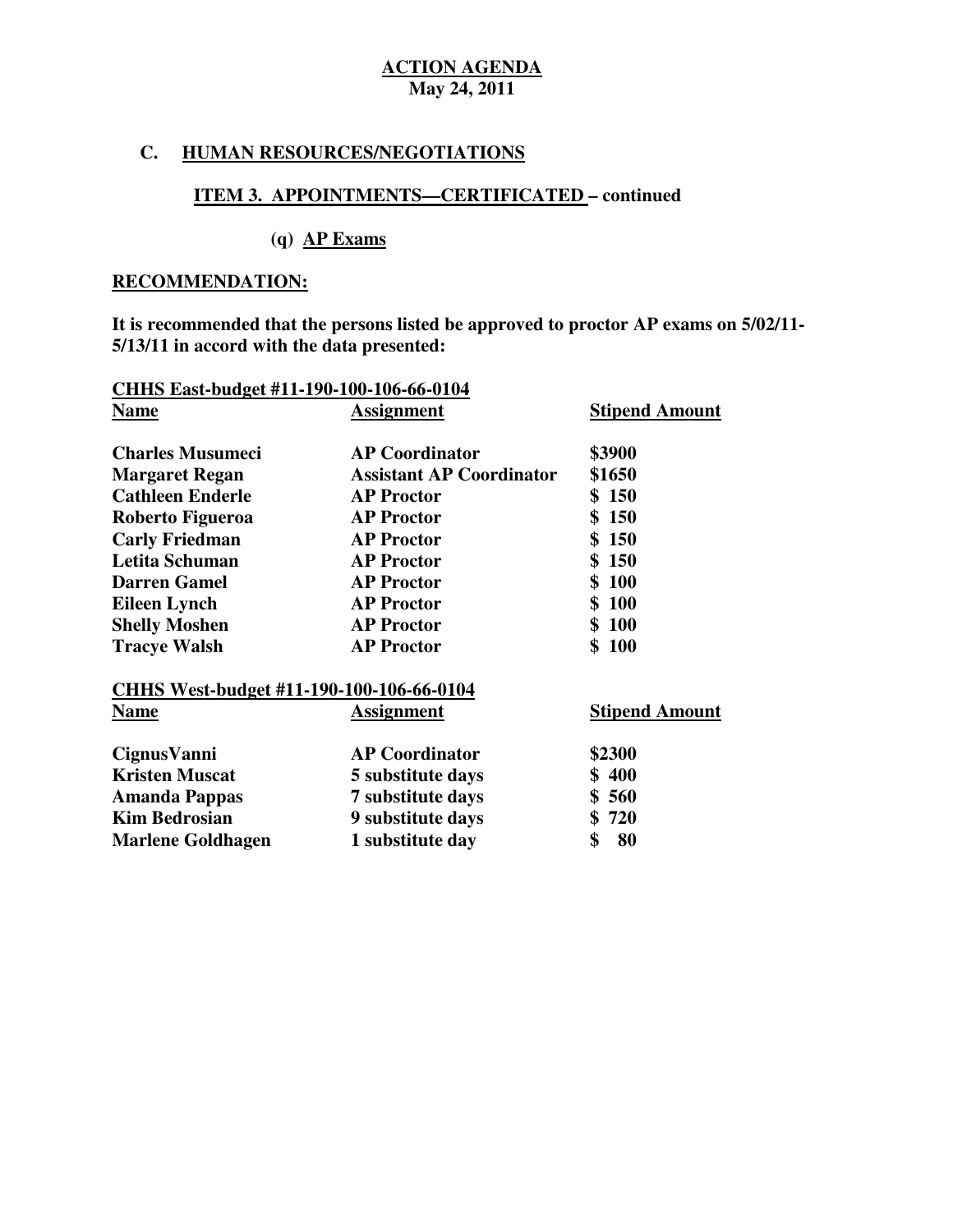## **C. HUMAN RESOURCES/NEGOTIATIONS**

## **ITEM 4. APPOINTMENTS—NON-CERTIFICATED**

### **(a) Regular**

#### **RECOMMENDATION:**

 **It is recommended that the person listed be appointed to the position indicated for the 2010-11 school year in accord with the data presented:** 

| <b>Name</b>    | <b>Assignment</b>                                                                                                 | <b>Effective Date</b> | <b>Hourly Rate</b> |
|----------------|-------------------------------------------------------------------------------------------------------------------|-----------------------|--------------------|
| Jennifer Tyira | <b>Kingston-Exceptional</b><br><b>Educational Assistant (31.25)</b><br>hrs/wk-budget #11-214-100-106-18-<br>0100) | 5/25/11-6/30/11       | \$9.07             |

#### **(b) Substitute Educational Assistants**

## **RECOMMENDATION:**

 **It is recommended that the persons listed be approved as substitute educational assistants/exceptional educational assistants in accord with the data presented effective 5/25/11-6/30/11 (unless otherwise noted). Monies budgeted from account #11-120-100-101 98-0101/11-130-100-101-98-0101/11-40-100-101-98-0101.** 

| <b>Name</b>                                                          | Name                                                           | <b>Name</b>                                        | <b>Name</b>                                |
|----------------------------------------------------------------------|----------------------------------------------------------------|----------------------------------------------------|--------------------------------------------|
| <b>Colleen Roth</b><br><b>Chandra McAllister</b><br><b>Tara Hart</b> | <b>Elizabeth Antoniak</b><br>Lora Shinault<br>Javati Mukherjee | <b>Alicia Slattery</b><br><b>Kimberly McDonald</b> | <b>Pamela Hess</b><br><b>Deana Travers</b> |

**(c) AP Exams** 

#### **RECOMMENDATION:**

 **It is recommended that Carol Cook, Secretary at CHHS East be approved as a clerical assistant for AP exams on 5/02/11-5/13/11 at CHHS East at a stipend amount of \$300. Monies budgeted from account #11-190-100-106-66-0104.**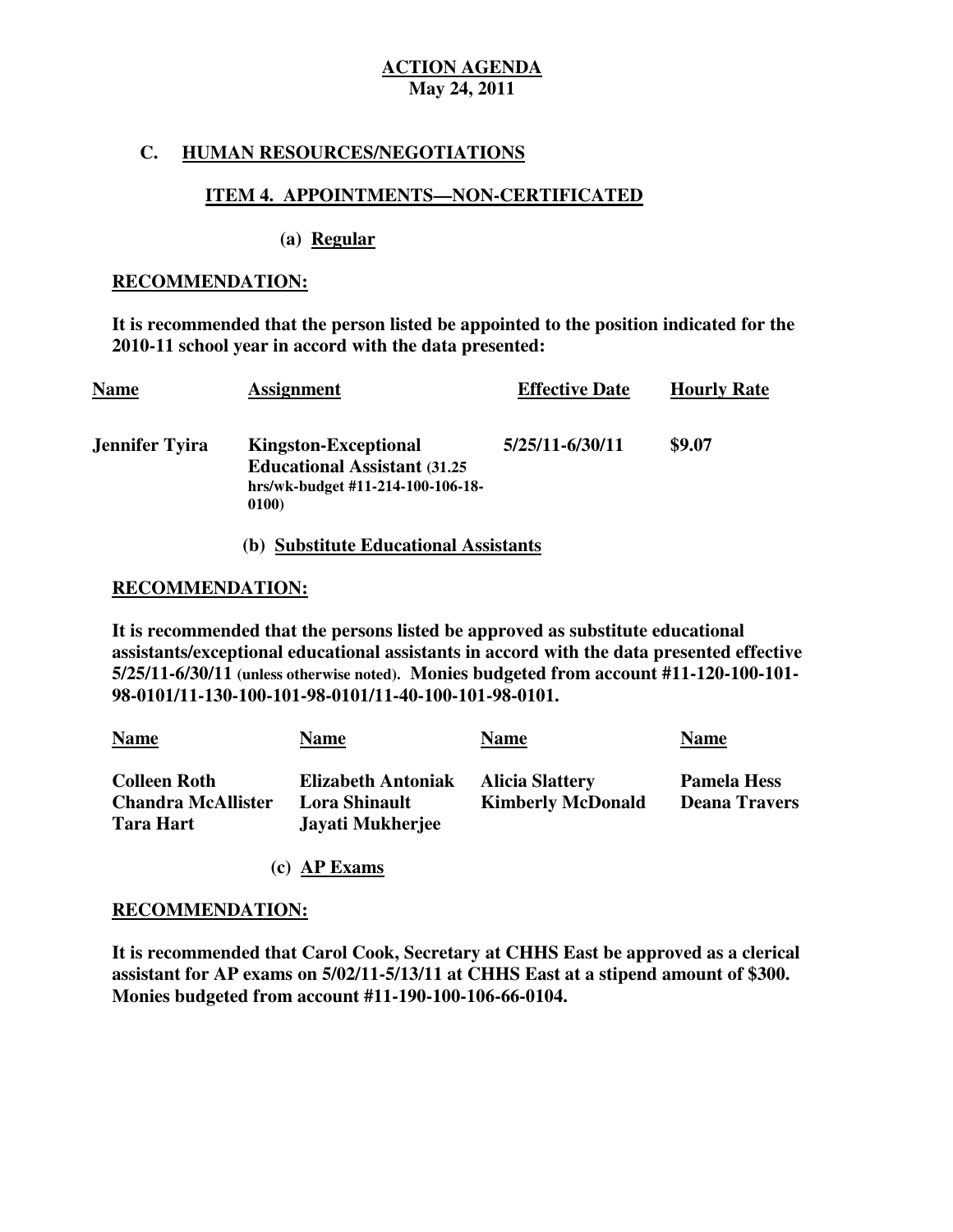## **C. HUMAN RESOURCES/NEGOTIATIONS**

## **ITEM 4. APPOINTMENTS—NON-CERTIFICATED** - continued

## **(d) Educational Assistant—Overnight Class Trip**

#### **RECOMMENDATION:**

 **It is recommended that Rose Casey be approved as a one-on-one educational assistant at Beck Middle School for a class overnight trip to Washington, DC to accommodate a 504 plan. Her hours of responsibility will begin at 6:00 a.m. on 5/25/11 and end at 11:00 p.m. on 5/26/11.** 

## **ITEM 5. LEAVES OF ABSENCE—CERTIFICATED**

## (a) Leave of Absence, With/Without Pay

## **RECOMMENDATION:**

 It is recommended that the persons listed be approved for a leave of absence, with/without pay in accord with the data presented:

| <b>Name</b>                   | Assignment                      | <b>Effective Date</b>                                                                     |
|-------------------------------|---------------------------------|-------------------------------------------------------------------------------------------|
| <b>Bridget Garrity-Bantle</b> | <b>CHHS West-Resource Room</b>  | Leave without pay $4/26/11 - 6/30/11$                                                     |
| Chiarina Dorety               | <b>CHHS East-English</b>        | Leave with pay 4/26/11-6/06/11;<br>without pay 6/07/11-6/30/11                            |
| Dana Ward                     | Kilmer-Guidance                 | Leave with pay 4/18/11-4/29/11                                                            |
| Julie Schneider               | <b>CHHS West-Spanish</b>        | Leave with pay 4/26/11-5/18/11;<br>without pay 5/19/11-6/20/11                            |
| Annmarie Budniak              | Carusi-Language Arts            | Leave with pay 4/27/11-6/07/11;<br>without pay $6/08/11 - 6/20/11$ (revised<br>for dates) |
| Jennifer VanGinhoven          | Paine-Grade 4                   | Leave with pay 3/07/11-5/06/11;<br>without pay 5/09/11-6/30/11 (revised<br>for dates)     |
| Jennifer Gerst                | <b>CHHS West-Social Studies</b> | Leave with pay 6/01/11-6/21/11                                                            |
| Michael Sherman               | Beck-Psychologist               | Leave with pay 5/02/11-5/19/11;<br>without pay 5/20/11-5/27/11                            |
| <b>Timothy Casale</b>         | <b>Stockton-Grade 4</b>         | Leave without pay 5/27/11-6/03/11                                                         |
| <b>Laura Farrington</b>       | <b>CHHS West-Social Studies</b> | Leave with pay 6/06/11-6/3011                                                             |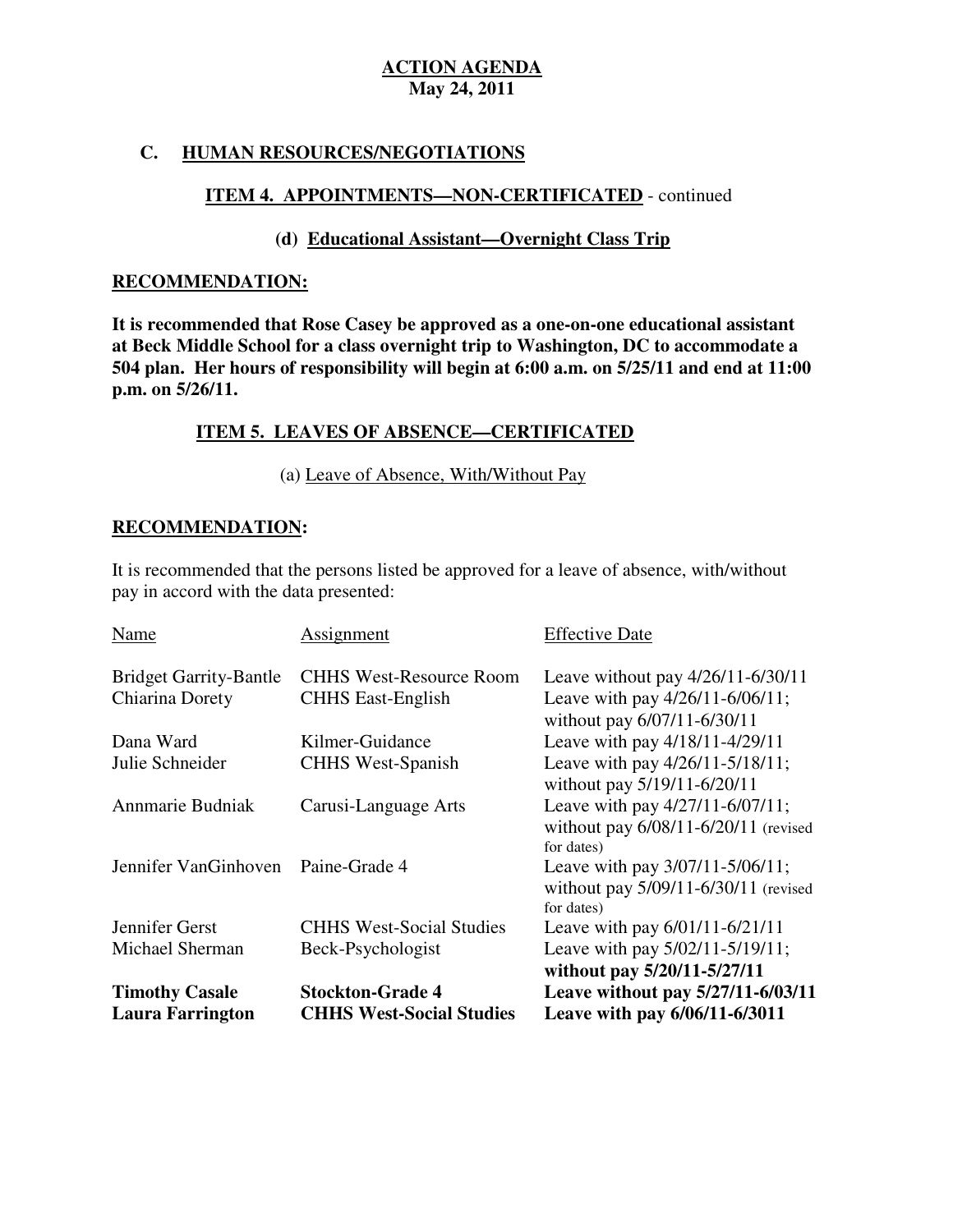# **C. HUMAN RESOURCES/NEGOTIATIONS**

# **ITEM 5. LEAVES OF ABSENCE—CERTIFICATED** - continued

(a) Leave of Absence, With/Without Pay - continued

| Name                    | Assignment                                              | <b>Effective Date</b>                                          |
|-------------------------|---------------------------------------------------------|----------------------------------------------------------------|
| <b>Judith Messenger</b> | <b>Carusi-Substance</b><br><b>Awareness Coordinator</b> | Leave without pay 9/01/11-6/30/12                              |
| <b>Jill Baldwin</b>     | <b>Kilmer/Kingston-Resource</b><br><b>Room</b>          | Leave with pay 1/03/12-1/04/12;<br>without pay 1/05/12-1/06/12 |
| <b>Joyce Anna</b>       | <b>CHHS West-World</b>                                  | Leave with pay 6/06/11-6/30/11                                 |
| D'Alessandro            | Language                                                |                                                                |
| <b>Andrea Belkin</b>    | <b>Barclay-Special Education</b>                        | Leave without pay 9/01/11-6/30/12                              |

## **ITEM 6. LEAVES OF ABSENCE—NON-CERTIFICATED**

(a) Leave of Absence, With/Without Pay

## **RECOMMENDATION:**

 It is recommended that the persons listed be approved for leave of absence, with/without pay in accord with the data presented:

| Name                    | Assignment                                  | <b>Effective Date</b>                                               |
|-------------------------|---------------------------------------------|---------------------------------------------------------------------|
| Kimberly Phillips       | Stockton-Educational<br>Assistant           | Leave without pay $4/13/11-4/26/11$ (revised for<br>dates)          |
| <b>Christine Sawyer</b> | <b>Barclay-Educational</b><br>Assistant     | Leave with pay 4/08/11-4/22/11                                      |
| Donna Tkacz             | Kilmer-Secretary                            | Leave without pay 5/03/11-5/27/11                                   |
| Nadine Lamanna          | <b>Barclay-Educational</b><br>Assistant     | Leave without pay 4/05/11-4/15/11                                   |
| <b>Jenine</b>           | <b>Malberg-Human</b>                        | Leave with pay 5/02/11-5/06/11                                      |
| <b>DelPalazzo</b>       | <b>Resources Coordinator</b>                |                                                                     |
| <b>Susan Rader</b>      | <b>CHHS West-Secretary</b>                  | Leave with pay $5/02/11 - 5/13/11$ ; without pay<br>5/16/11-5/27/11 |
| <b>Linda Pettersen</b>  | <b>Mann-Educational</b><br><b>Assistant</b> | Leave without pay 5/11/11-6/16/11                                   |
| <b>Jacquelyn Rocks</b>  | <b>Assistant</b>                            | Malberg-Administrative Leave with pay 4/25/11-5/06/11               |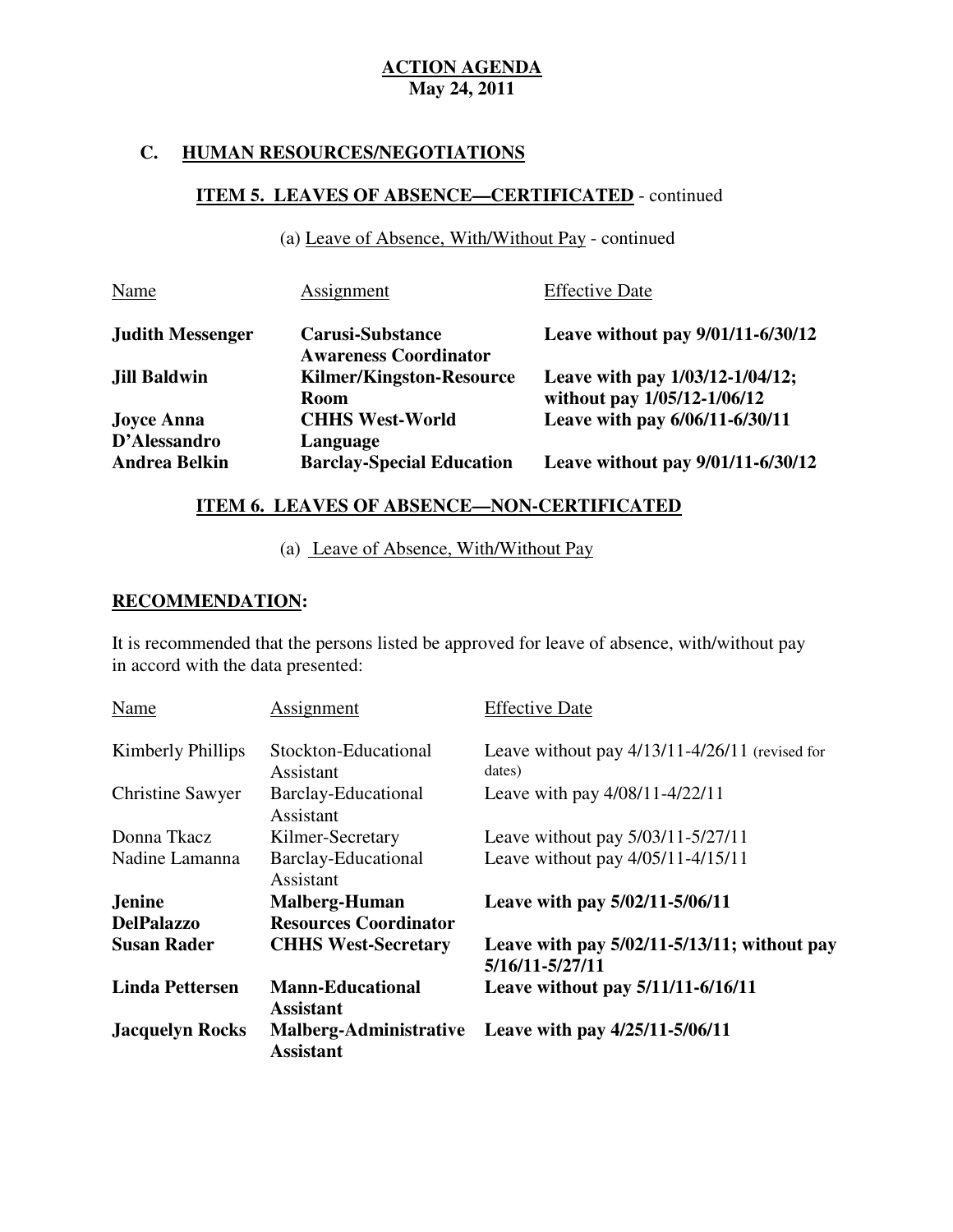## **C. HUMAN RESOURCES/NEGOTIATIONS**

## **ITEM 6. LEAVES OF ABSENCE—NON-CERTIFICATED** – continued

|      | (a) Leave of Absence, With/Without Pay - continued |                       |  |
|------|----------------------------------------------------|-----------------------|--|
| Name | Assignment                                         | <b>Effective Date</b> |  |

| <b>Wanda Carly</b> | <b>CHHS West-</b>            | Leave with pay $3/11/11 - 6/08/11$ a.m.; without |
|--------------------|------------------------------|--------------------------------------------------|
|                    | <b>Educational Assistant</b> | pay 6/08/11 p.m.-6/30/11                         |
| <b>Tanya McGee</b> | Harte-Program Aide,          | Leave without pay 5/16/11-5/19/11                |
|                    | <b>SACC</b>                  |                                                  |
| <b>John Doyle</b>  | <b>CHHS East-</b>            | Leave with pay 5/05/11-5/20/11                   |
|                    | <b>Maintenance</b>           |                                                  |
| <b>Hedva Levin</b> | <b>Stockton-Teacher,</b>     | Leave with pay 4/11/11-4/22/11                   |
|                    | <b>SACC</b>                  |                                                  |
| Linda Badtorff     | <b>Barton-Educational</b>    | Leave with pay $5/10/11 - 5/17/11$ ; without pay |
|                    | <b>Assistant</b>             | 5/18/11-5/25/11                                  |
|                    |                              |                                                  |

## **ITEM 7. CONTRACT RENEWALS-NON-TENURED TEACHING STAFF MEMBERS – 2011-12 CONTRACTS**

## **(a) Contract Renewals-Non-Tenured Teaching Staff**

## **RECOMMENDATION:**

 **It is recommended that the following resolution be adopted:** 

## **RESOLUTION**

 **IT IS RESOLVED by this Board of Education that the non-tenured teaching staff members listed in Section A of Ms. Adrian's report dated May 13, 2011, which is on file in the office of Human Resources, be given a written offer of a contract for employment for the 2011-12 school year; and** 

 **BE IT FURTHER RESOLVED that said written offer contract a provision that the staff member accept such offer in writing on or before the sixth day of June 2011; and** 

 **BE IT FURTHER RESOLVED that any contract resulting from the aforementioned offer shall be in writing and in a form heretofore used by this Board of Education.**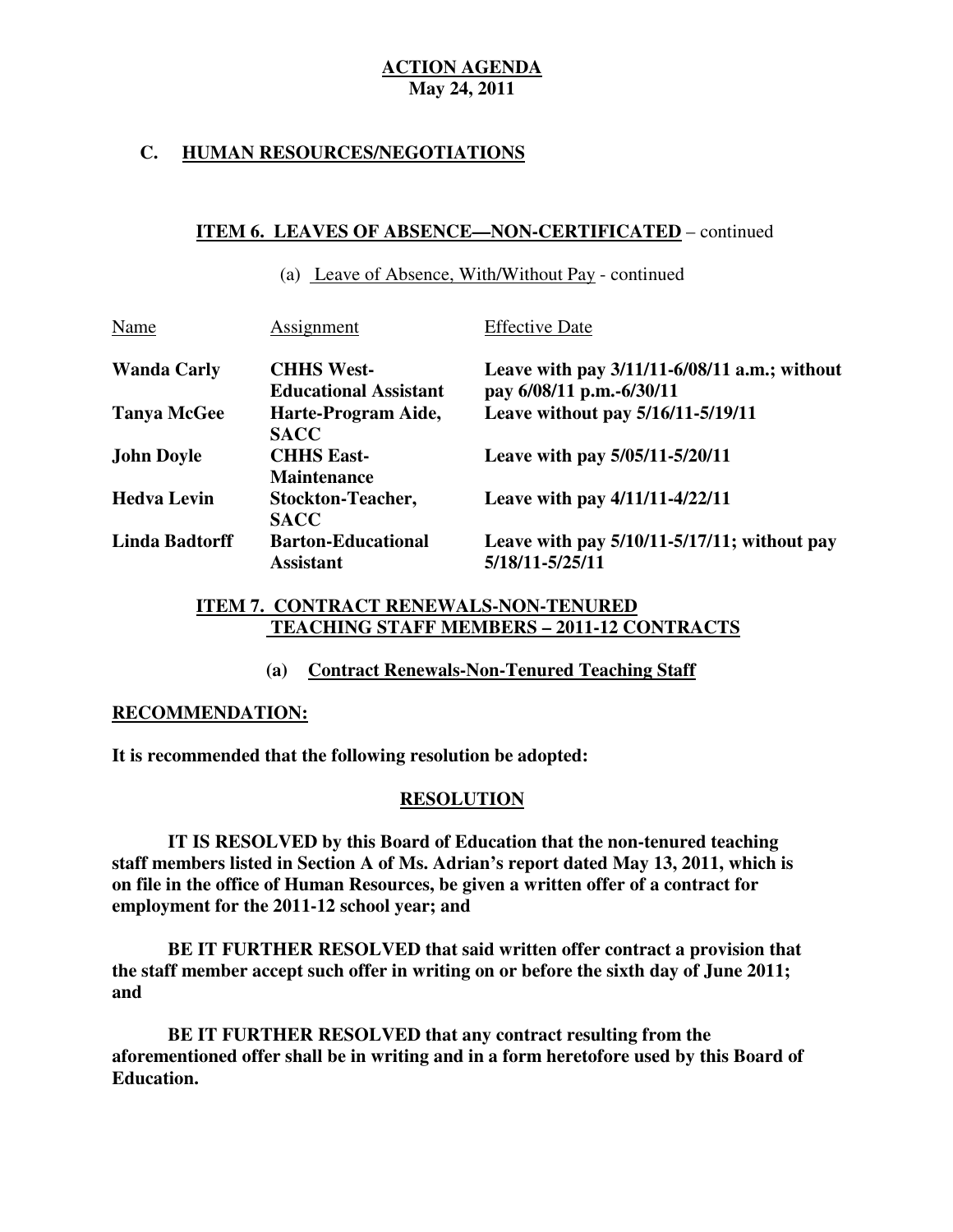## **C. HUMAN RESOURCES/NEGOTIATIONS**

#### **ITEM 7. CONTRACT RENEWALS-NON-TENURED TEACHING STAFF MEMBERS – 2011-12 CONTRACTS** – continued

## **(b) TEACHING STAFF MEMBERS – 2011-12 CONTRACTS Contract Renewals-Non-Tenured Teaching Staff Attaining Tenure**

## **RECOMMENDATION:**

 **It is recommended that the following resolution be adopted:** 

## **RESOLUTION**

 **IT IS RESOLVED by this Board of Education that the non-tenured teaching staff members listed in Section B of Ms. Adrian's report dated May 13th, 2011 which is on file in the office of Human Resources be given a written offer of a contract for employment for the 2011-12 school year; and** 

 **BE IT FURTHER RESOLVED that the said written offer contain a provision that the staff member accept such offer in writing on or before the sixth day of June 2011; and** 

 **BE IT FURTHER RESOLVED that any contract resulting from the aforementioned offer shall be in writing and in a form as heretofore used by this Board of Education.**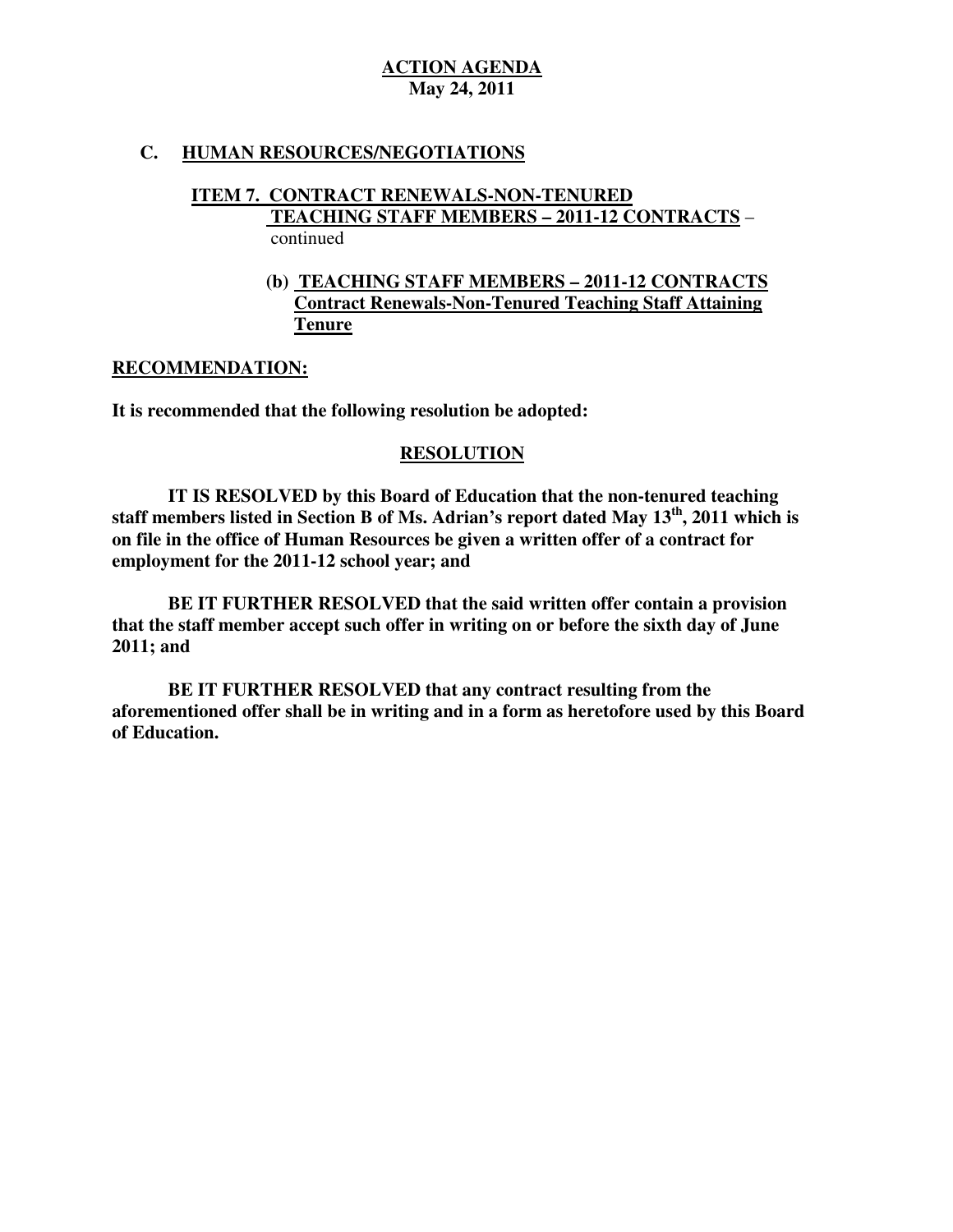## **C. HUMAN RESOURCES/NEGOTIATIONS**

## **ITEM 8. ASSIGNMENT/SALARY CHANGE—CERTIFICATED**

(a) Reassignment

## **RECOMMENDATION:**

 It is recommended that the reassignment of the persons listed be extended for the 2010-11 school year at the same salaries previously approved for the 2010-11 school year in accord with the data presented:

| Name           | From                                                                                                                    | To                                                                                                                        | <b>Effective Date</b>                                       |
|----------------|-------------------------------------------------------------------------------------------------------------------------|---------------------------------------------------------------------------------------------------------------------------|-------------------------------------------------------------|
| Nicole Overbey | Harte-ISS Teacher<br>(temporary reassignment-K.<br>Kiehner on leave of<br>absence-budget $#11-230-$<br>100-101-09-0100) | Harte-ISS Teacher<br>(temporary reassignment-<br>K. Kiehner on leave of<br>absence-budget $#11-230-$<br>$100-101-09-0100$ | 5/02/11-6/30/11<br>(temporary)<br>reassignment<br>extended) |
| Rachel O'Neil  | Harte-Grade 3 (budget)<br>$#11 - 120 - 100 - 101 - 09 - 0100$                                                           | Harte-Grade 3<br>(temporary reassignment of<br>N. Overbey-budget #11-<br>120-100-101-09-0100)                             | 3/17/11-6/30/11<br>(temporary)<br>reassignment<br>extended) |

## **ITEM 9. ASSIGNMENT/SALARY CHANGE—NON-CERTIFICATED**

(a) Reassignment

# **RECOMMENDATION:**

 It is recommended that the persons listed be reassigned to the positions indicated for the 2010-11 school year and in accord with the data presented:

| Name                              | From                                                          | To                                                                                                          | <b>Effective Date</b> | Salary/Hourly<br>Rate                                          |
|-----------------------------------|---------------------------------------------------------------|-------------------------------------------------------------------------------------------------------------|-----------------------|----------------------------------------------------------------|
| Jose Castillo                     | Malberg-Cleaner<br>(budget #11-000-262-<br>$100-60-0100$      | Mann-Cleaner<br>(budget #11-000-<br>262-100-24-0100)                                                        | 5/25/11-6/30/11       | \$26,883<br>prorated<br>(includes \$992 for<br>boiler license) |
| Nelida<br><b>Suarez</b><br>Rivera | Woodcrest- Cleaner<br>(budget $#11-000-262-$<br>$100-36-0100$ | Barclay-<br>Cleaner<br>(Reassignment of<br>B. Germosen<br>Tavarez-<br>budget $#11-000-$<br>262-100-61-0100) | 5/25/11-6/30/11       | \$25,891<br>prorated                                           |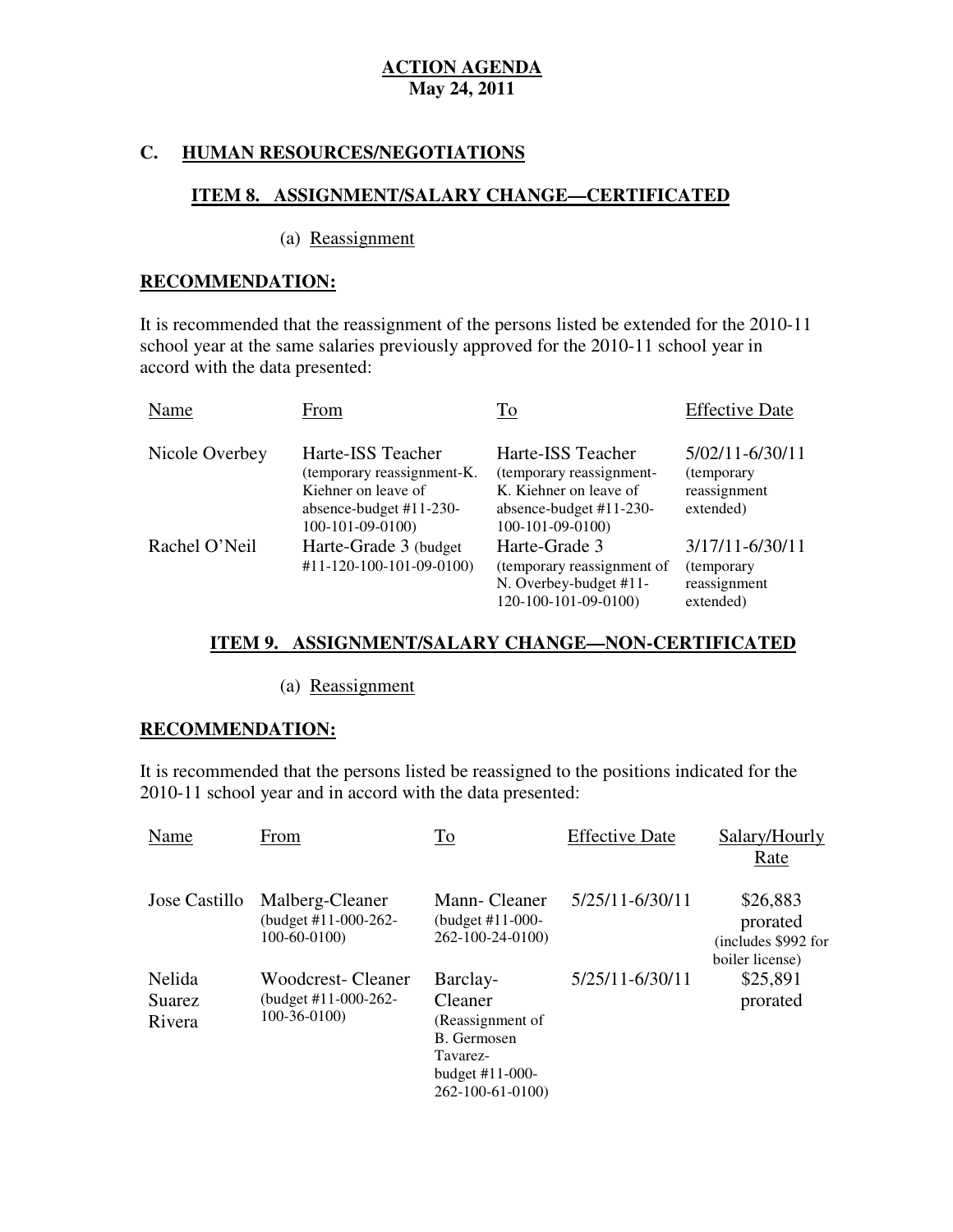# **C. HUMAN RESOURCES/NEGOTIATIONS**

#### **ITEM 9. ASSIGNMENT/SALARY CHANGE—NON-CERTIFICATED** – continued

# (a) Reassignment – continued

| Name                      | From                                                               | $\underline{\operatorname{To}}$                                                                            | <b>Effective Date</b> | Salary/Hourly<br>Rate                                          |
|---------------------------|--------------------------------------------------------------------|------------------------------------------------------------------------------------------------------------|-----------------------|----------------------------------------------------------------|
| Anibal<br>Rivera          | Johnson-Cleaner<br>(budget #11-000-262-<br>$100 - 12 - 0100$       | Woodcrest-<br>Cleaner<br>(Reassignment of<br>N. Suarez Rivera-<br>budget #11-000-<br>262-100-36-0100)      | 5/25/11-6/30/11       | \$25,891<br>prorated                                           |
| Olga Rivera<br>De Jimenez | Harte-Lead Cleaner<br>(budget #11-000-262-<br>$100-09-0100$        | Stockton-Lead<br>Cleaner<br>(Reassignment of<br>A. Phillip-<br>budget #11-000-<br>262-100-33-0100)         | 5/25/11-6/30/11       | \$27,422<br>prorated<br>(includes \$992 for<br>boiler license) |
| Francisca<br>Vega         | Malberg-Lead-<br>Cleaner (budget #11-<br>000-262-100-60-0100)      | Mann-Cleaner<br>(budget #11-000-<br>262-100-24-0100)                                                       | 5/25/11-6/30/11       | \$26,430<br>prorated                                           |
| Walter<br>Kellogg         | <b>Barton-Cleaner</b><br>(budget #11-000-262-<br>$100 - 03 - 0100$ | Carusi-<br>Cleaner<br>(Reassignment of<br>S. Molenkamp<br>-budget $#11-000-$<br>262-100-45-0100)           | 5/25/11-6/30/11       | \$25,891<br>prorated                                           |
| <b>Frank Foley</b>        | Harte-Cleaner<br>(budget #11-000-262-<br>100-09-0100)              | <b>CHHS East-</b><br>Cleaner<br>(Reassignment of<br>C. Caraballo<br>-budget $#11-000-$<br>262-100-50-0100) | 5/25/11-6/30/11       | \$25,891<br>prorated                                           |
| Carmen<br>Caraballo       | <b>CHHS East-Cleaner</b><br>(budget #11-000-262-<br>$100-50-0100$  | <b>Beck-Cleaner</b><br>(Reassignment of<br>A. Nunez<br>-budget #11-000-<br>262-100-40-0100)                | 5/25/11-6/30/11       | \$25,891<br>prorated                                           |
| Aurora<br><b>Nunez</b>    | <b>Beck-Cleaner</b><br>(budget #11-000-262-<br>100-40-0100)        | Sharp-Cleaner<br>(Replacement of<br>C. Pimentel-<br>budget #11-000-<br>262-100-30-0100)                    | 5/25/11-6/30/11       | \$26,235<br>prorated<br>(includes \$344 for<br>boiler license) |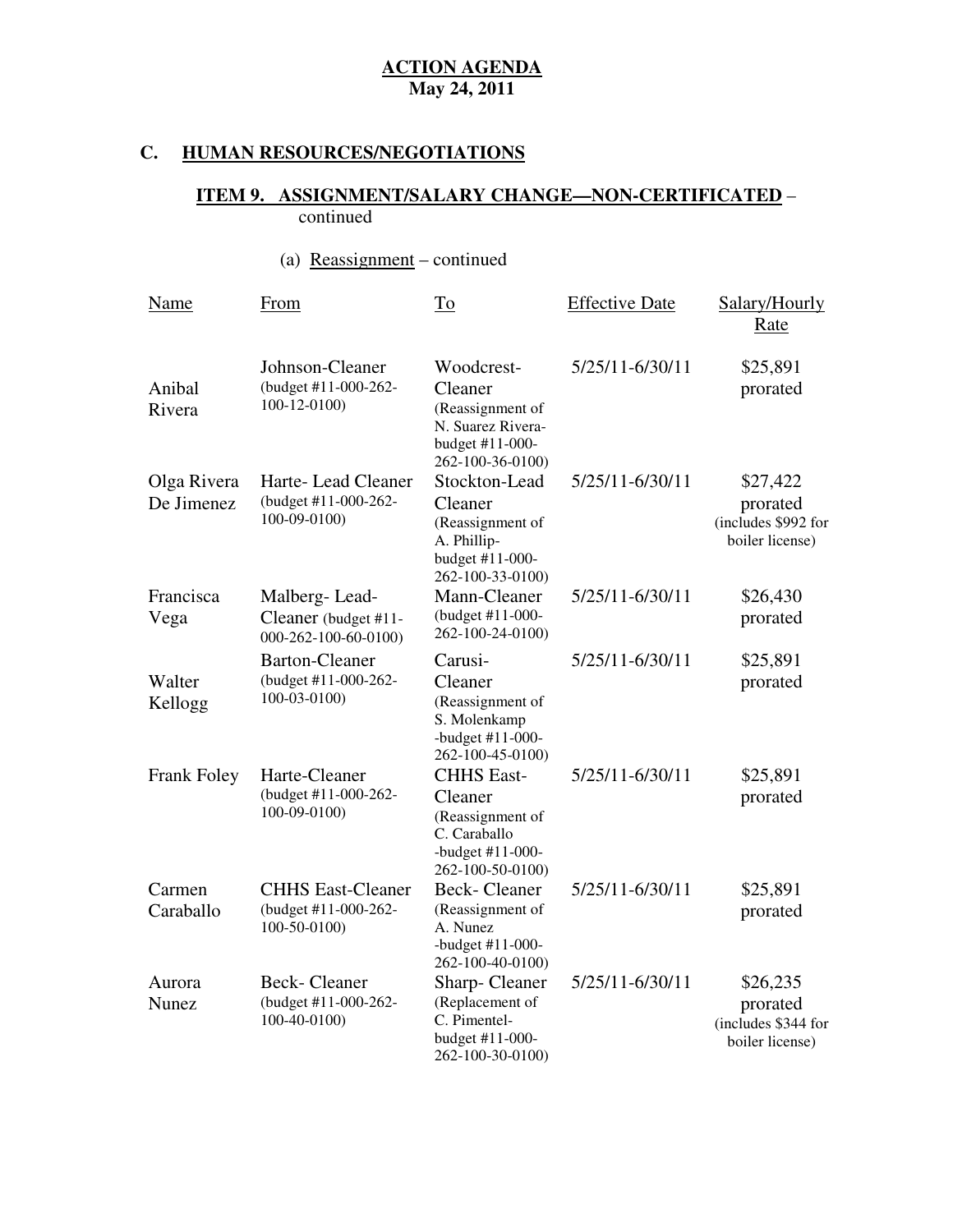# **C. HUMAN RESOURCES/NEGOTIATIONS**

#### **ITEM 9. ASSIGNMENT/SALARY CHANGE—NON-CERTIFICATED**  continued

# (a) Reassignment – continued

| Name                                | From                                                                                                             | To                                                                                                            | <b>Effective Date</b> | Salary/Hourly<br>Rate                                          |
|-------------------------------------|------------------------------------------------------------------------------------------------------------------|---------------------------------------------------------------------------------------------------------------|-----------------------|----------------------------------------------------------------|
| John Earl                           | Kilmer-Lead<br>Cleaner<br>(budget #11-000-262-<br>$100-15-0100$                                                  | Knight-Lead<br>Cleaner<br>(Reassignment of<br>B. Hidlgo Cabrera<br>budget #11-000-<br>262-100-21-0100)        | 5/25/11-6/30/11       | \$27,422<br>prorated<br>(includes \$992 for<br>boiler license) |
| <b>Breilyn</b><br>Hidlgo<br>Cabrera | Knight-Lead<br>Cleaner<br>(budget #11-000-262-<br>$100-21-0100$                                                  | Kilmer-Lead<br>Cleaner<br>(Reassignment of<br>J. Earl Jr.-budget<br>#11-000-262-100-<br>15-0100)              | 5/25/11-6/30/11       | \$27,422<br>prorated<br>(includes \$992 for<br>boiler license) |
| Sen-Bayir<br>Kutinow                | West-Cleaner<br>(budget #11-000-262-<br>$100-55-0100$                                                            | <b>Beck-Cleaner</b><br>(Reassignment of<br>D. Rodriguez<br>-budget $#11-000-$<br>262-100-40-0100)             | 5/25/11-6/30/11       | \$26,235<br>prorated<br>(includes \$344 for<br>boiler license) |
| Dolores<br>Rodriguez                | <b>Beck-Cleaner</b><br>(budget #11-000-262-<br>100-40-0100)                                                      | <b>West-Cleaner</b><br>(Reassignment of<br>S. Kutinow<br>budget #11-000-<br>262-100-55-0100)                  | 5/25/11-6/30/11       | \$26,235<br>prorated<br>(includes \$344 for<br>boiler license) |
| Sally<br>Molenkamp                  | Carusi-Cleaner<br>(budget #11-000-262-<br>100-45-0100-\$26,235-<br>includes \$344 for boiler<br>license)         | Carusi-Lead<br>Cleaner<br>(Reassignment of<br>J. Read-budget<br>#11-000-262-100-<br>45-0100)                  | 5/25/11-6/30/11       | \$27,422<br>prorated<br>(includes \$992 for<br>boiler license) |
| Bienvenido<br>Germosen<br>Tavarez   | <b>Barclay-Cleaner</b><br>(budget #11-000-262-<br>100-61-0100-\$26,235-<br>includes \$344 for boiler<br>license) | Harte-Lead<br>Cleaner<br>(Reassignment of<br>O. Rivera De<br>Jimenez –<br>budget #11-000-<br>262-100-09-0100) | 5/25/11 -6/30/11      | \$27,422<br>prorated<br>(includes \$992 for<br>boiler license) |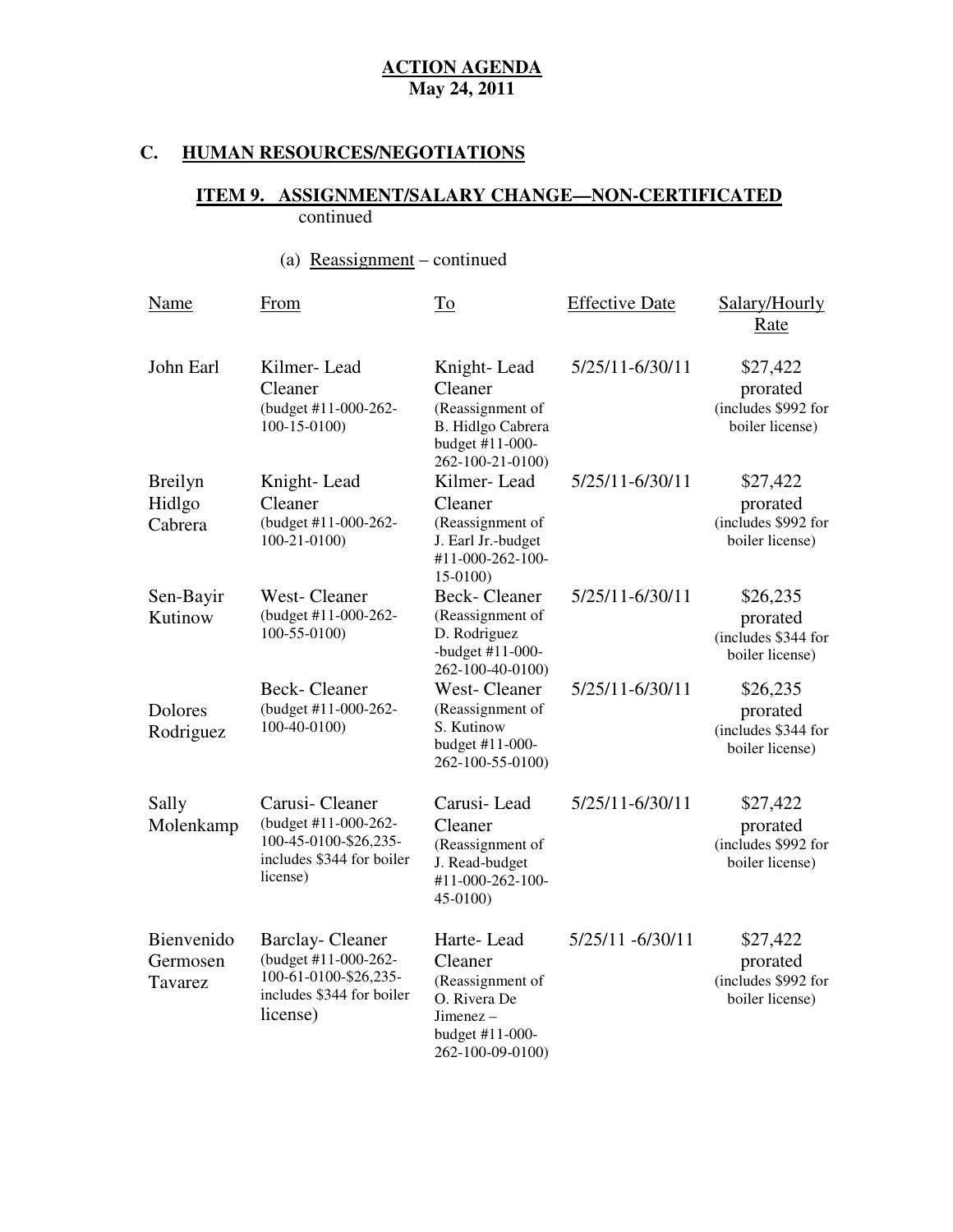# **C. HUMAN RESOURCES/NEGOTIATIONS**

#### **ITEM 9. ASSIGNMENT/SALARY CHANGE—NON-CERTIFICATED** – continued

# (a) Reassignment – continued

| Name                              | From                                                                                                               | $\overline{\text{To}}$                                                                                 | <b>Effective Date</b> | Salary/Hourly<br>Rate                                          |
|-----------------------------------|--------------------------------------------------------------------------------------------------------------------|--------------------------------------------------------------------------------------------------------|-----------------------|----------------------------------------------------------------|
| Dragana<br>Stankovic              | <b>Barton-Lead</b><br>Cleaner<br>(budget #11-000-262-<br>$100 - 03 - 0100$                                         | <b>West-Cleaner</b><br>(budget #11-000-<br>262-100-55-0100)                                            | 5/25/11-6/30/11       | \$27,422<br>prorated<br>(includes \$992 for<br>boiler license) |
| Andrew<br>Phillip, Jr.            | Stockton-Lead<br>Cleaner<br>(budget #11-000-262-<br>100-33-0100-\$27,422-<br>includes \$992 for boiler<br>license) | <b>West-Cleaner</b><br>(budget #11-000-<br>262-100-55-0100)                                            | 5/25/11-6/30/11       | \$26,235<br>prorated<br>(includes \$344 for<br>boiler license) |
| Shiritta<br>McBryde               | Woodcrest-Program<br>Aide, SACC (budget<br>#60-990-320-101-58-<br>0001)                                            | Woodcrest-<br>Teacher II,<br>SACC (budget<br>#60-990-320-101-<br>58-0001)                              | $4/25/11 - 6/30/11$   | \$11.00                                                        |
| <b>Brittany</b><br><b>Calhoun</b> | <b>District-Substitute</b><br>Program Aide II,<br>SACC (budget #60-<br>990-320-106-58-0001)                        | Cooper-<br><b>EDCC</b><br>Program<br>Aide, II,<br><b>SACC</b> (budget<br>#60-990-320-106-<br>58-0002)  | 2/23/11-6/30/11       | \$7.25                                                         |
| <b>Christina</b><br>Cortez        | <b>District-Substitute</b><br>Program Aide II,<br>SACC (budget #60-<br>990-320-106-58-0001)                        | Sharp-<br>Program<br>Aide, SACC<br>(budget #60-990-<br>320-106-58-0001)                                | 2/15/11-6/30/11       | \$8.50                                                         |
| <b>Sandra</b><br><b>Scheiner</b>  | <b>Knight-</b><br><b>Educational</b><br><b>Assistant (31.25</b><br>hrs/wk-budget #11-<br>204-100-106-21-0100)      | Knight-<br><b>Educational</b><br><b>Assistant (30</b><br>hrs/wk-budget<br>#11-204-100-106-<br>21-0100) | 5/17/11-6/30/11       | \$12.28                                                        |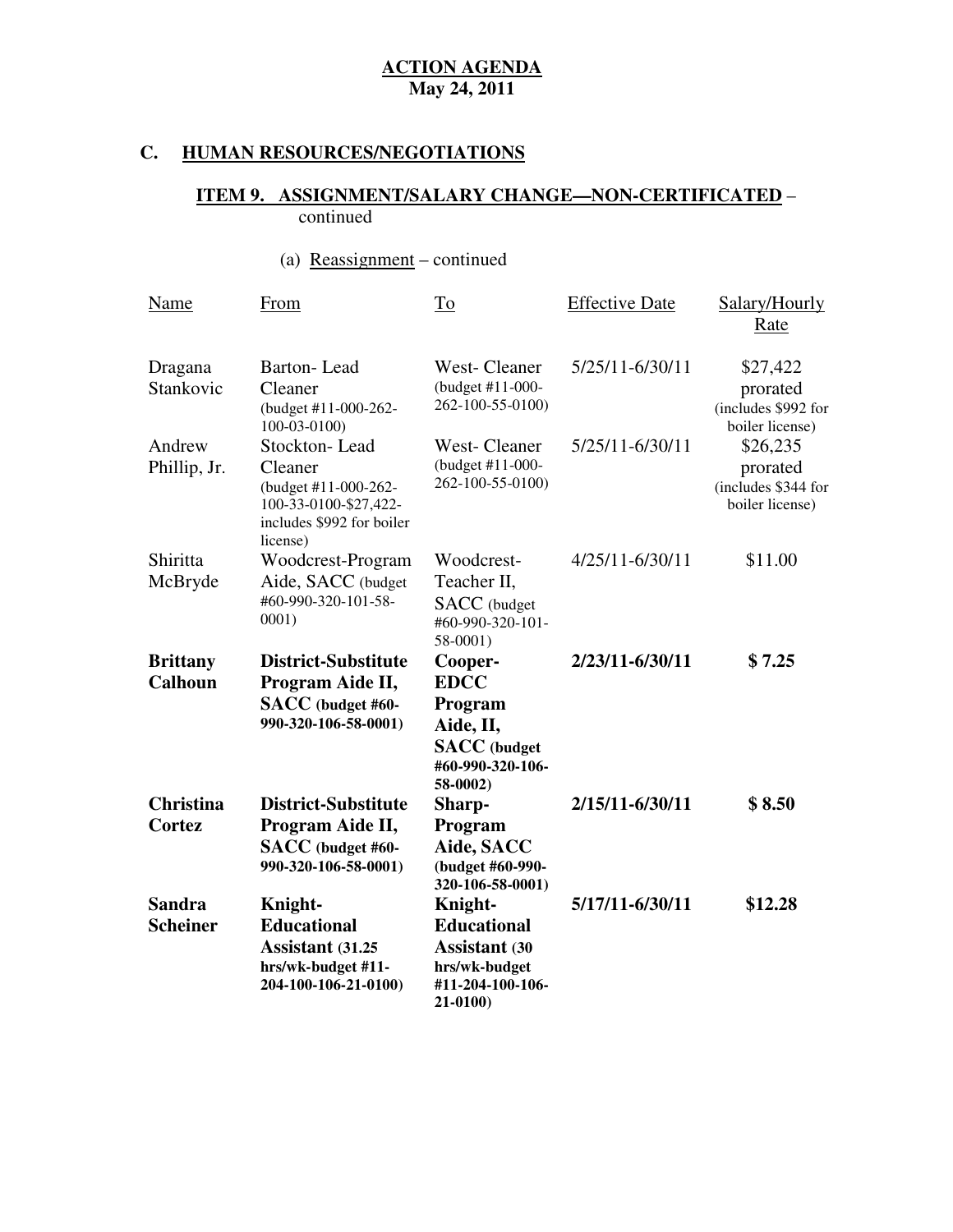## **C. HUMAN RESOURCES/NEGOTIATIONS**

## **ITEM 10. OTHER COMPENSATION—CERTIFICATED**

## (a) Parent Son/Daughter Human Growth And Development

### **RECOMMENDATION:**

 It is recommended that the staff members listed be paid the sum of \$35.00 for conducting a Parent Son/Daughter Program in an elementary school in conjunction with the course on Human Development:

| Name                      | School                                           | Date    |
|---------------------------|--------------------------------------------------|---------|
| Lee-Ann Halbert           | Mann (budget #11-120-100-101-24-0101)            | 4/12/11 |
| Jason Speller             | Kingston (budget #11-120-100-101-18-0101)        | 2/28/11 |
| <b>Raymond Anderson</b>   | Johnson (budget #11-120-100-101-12-0101)         | 4/25/11 |
| <b>Lee-Ann Kessal</b>     | Johnson (budget #11-120-100-101-12-0101)         | 4/25/11 |
| <b>Jared Peltzman</b>     | Barton (budget #11-120-100-101-03-0101)          | 4/28/11 |
| <b>Lillian Barna</b>      | Barton (budget #11-120-100-101-03-0101)          | 4/14/11 |
|                           |                                                  | 4/28/11 |
| <b>Vincenzo Angelucci</b> | Knight (budget #11-120-100-101-21-0101)          | 3/29/11 |
| <b>Amy Hawthorne</b>      | Knight (budget #11-120-100-101-21-0101)          | 3/28/11 |
| <b>Robin Olin</b>         | Cooper (budget #11-120-100-101-06-0101)          | 3/22/11 |
|                           |                                                  | 3/31/11 |
| <b>Jacqueline Naddeo</b>  | <b>Kingston</b> (budget #11-120-100-101-18-0101) | 3/03/11 |
| <b>Justin Smith</b>       | Paine (budget#11-120-100-101-27-0101)            | 3/24/11 |
| Susan Merrill             | Paine (budget#11-120-100-101-27-0101)            | 3/23/11 |
| <b>Linda Makris</b>       | Sharp (budget #11-120-100-101-30-0101)           | 2/01/11 |

(b) Payment for Additional Class

## **RECOMMENDATION:**

 It is recommended that the person listed be approved for teaching an additional class at Carusi Middle School effective 4/28/11-6/30/11. Monies budgeted from account #11-130 100-101-45-0100:

| Name                | Salary |
|---------------------|--------|
| Elizabeth Bastnagel | \$1588 |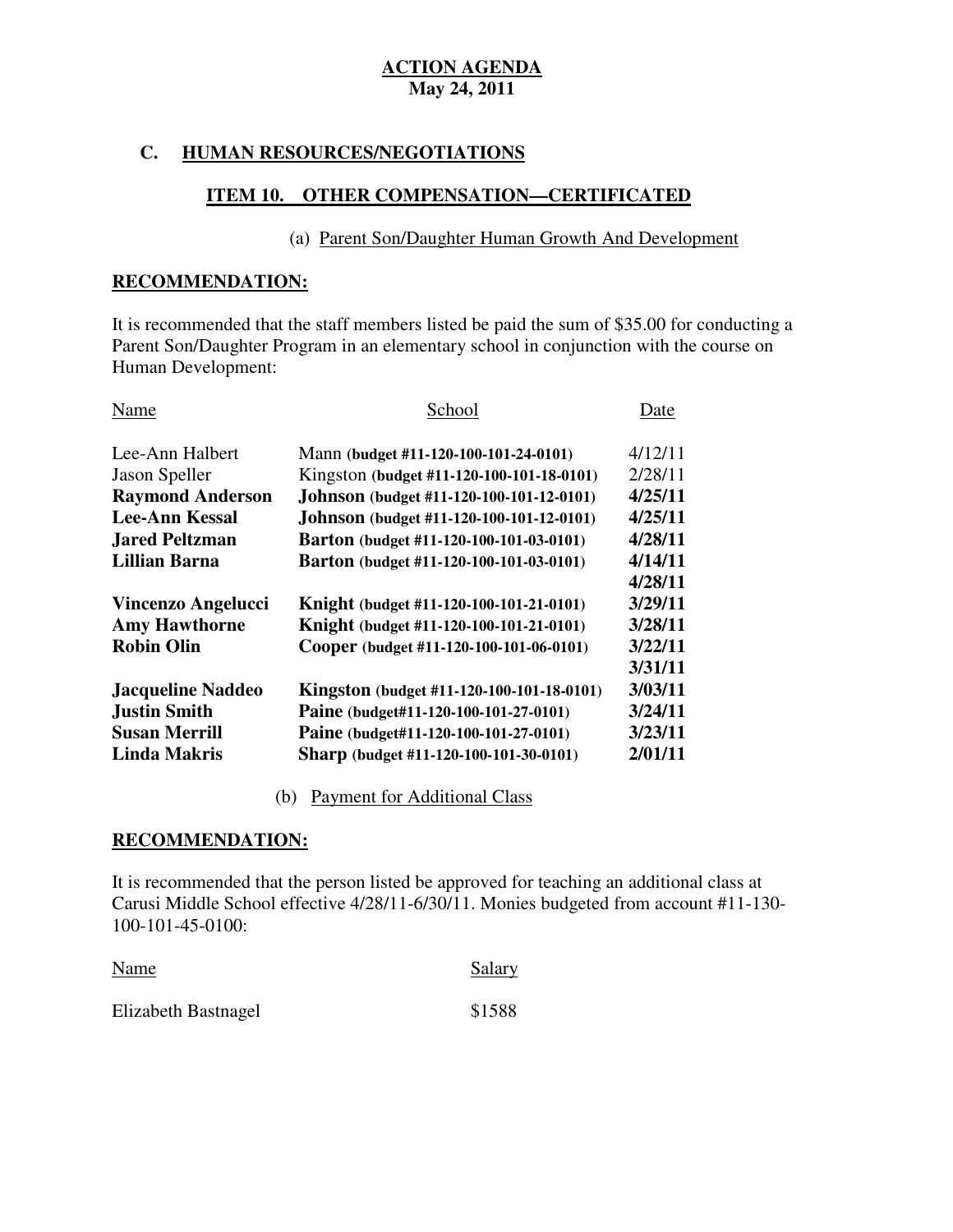## **C. HUMAN RESOURCES/NEGOTIATIONS**

## **ITEM 10. OTHER COMPENSATION—CERTIFICATED** – continued

## **(c) Payment to Presenters**

### **RECOMMENDATION:**

 **It is recommended that the persons listed be approved for presenting a flex day workshop to teachers on 6/21/11 at the rate of \$71.42/hour (not to exceed 6 hours/day). Monies budgeted to account #20-275-200-100-99-0103.** 

| <b>Name</b>             | <b>Name</b>        | <b>Name</b>  |
|-------------------------|--------------------|--------------|
| Waleska Batista-Arias   | <b>James Wence</b> | Patric       |
| <b>Christy Marrella</b> | <b>Amy Edinger</b> | <b>Keith</b> |
| <b>Robin Dolan</b>      | Lisa Saffici       |              |

**James Wence** Amy Edinger **Keith Swaney Lisa Saffici** 

**Patrick McHenry** 

### **(d) Title I—Payment to Presenters**

#### **RECOMMENDATION:**

 **It is recommended that the persons listed be approved for presenting an Enrichment Information Night at Carusi Middle school on 4/13/11 at the rate of \$71.42/hour. Monies budgeted from account #20-239-100-101-45-0101.** 

Name

**Benjamin Acquesta Anthony Brocco** <u>Name Name Name</u><br>Benjamin Acquesta Steven Ansert

**Margaret Giordano** 

**(e) Title I-Payment to Presenter** 

## **RECOMMENDATION:**

 **It is recommended that Wally Batista be approved to present a 6 day training session to help teachers develop and improve strategies in meeting the needs of Title I students in Language Arts at the rate of \$71.42/hour (not to exceed \$2700) at Johnson Elementary School . Sessions will be held in July/August 2011 and monies budgeted from account #20-239-200-100-12-0101.**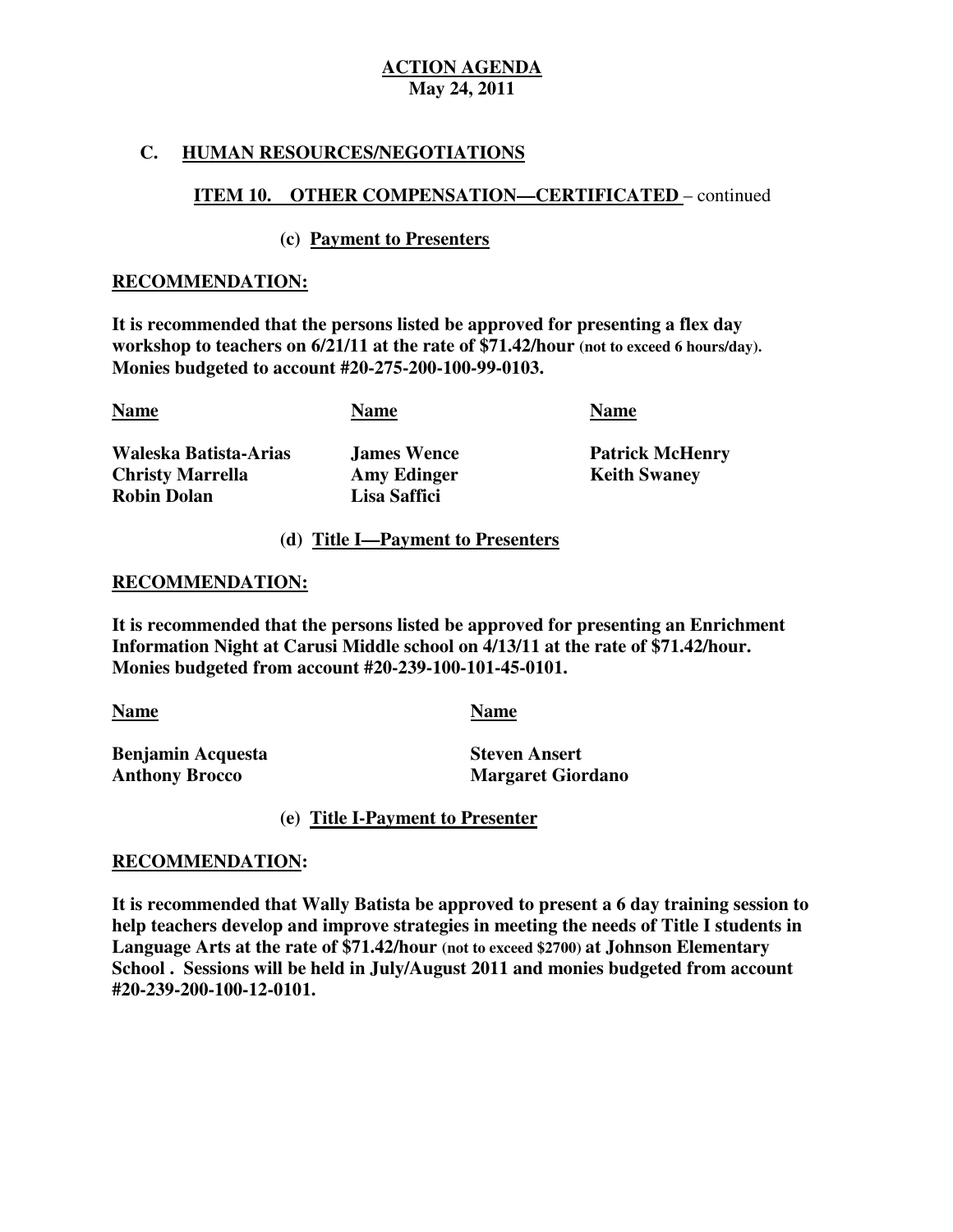## **C. HUMAN RESOURCES/NEGOTIATIONS**

# **ITEM 11. OTHER COMPENSATION—NON-CERTIFICATED**

(a) Stipend for Assuming Additional Duties

### **RECOMMENDATION:**

 It is recommended that Thomas Houck and William Thompson, District Operational Supervisors be approved for assuming additional duties at a stipend of \$2500 each effective 4/11/11- until the appointment of the districts Director of Facilities Management. Monies budgeted from account # 11-000-262-100-86-0100.

## **ITEM 12. APPROVAL OF SIDEBAR AGREEMENT**

## **RECOMMENDATION:**

 **It is recommended that the sidebar agreement between Martin Sharofsky, President CHEA and the Cherry Hill Board of Education be approved as presented effective 7/01/11-6/30/12.** 

| Motion | econd | ote |  |
|--------|-------|-----|--|
|--------|-------|-----|--|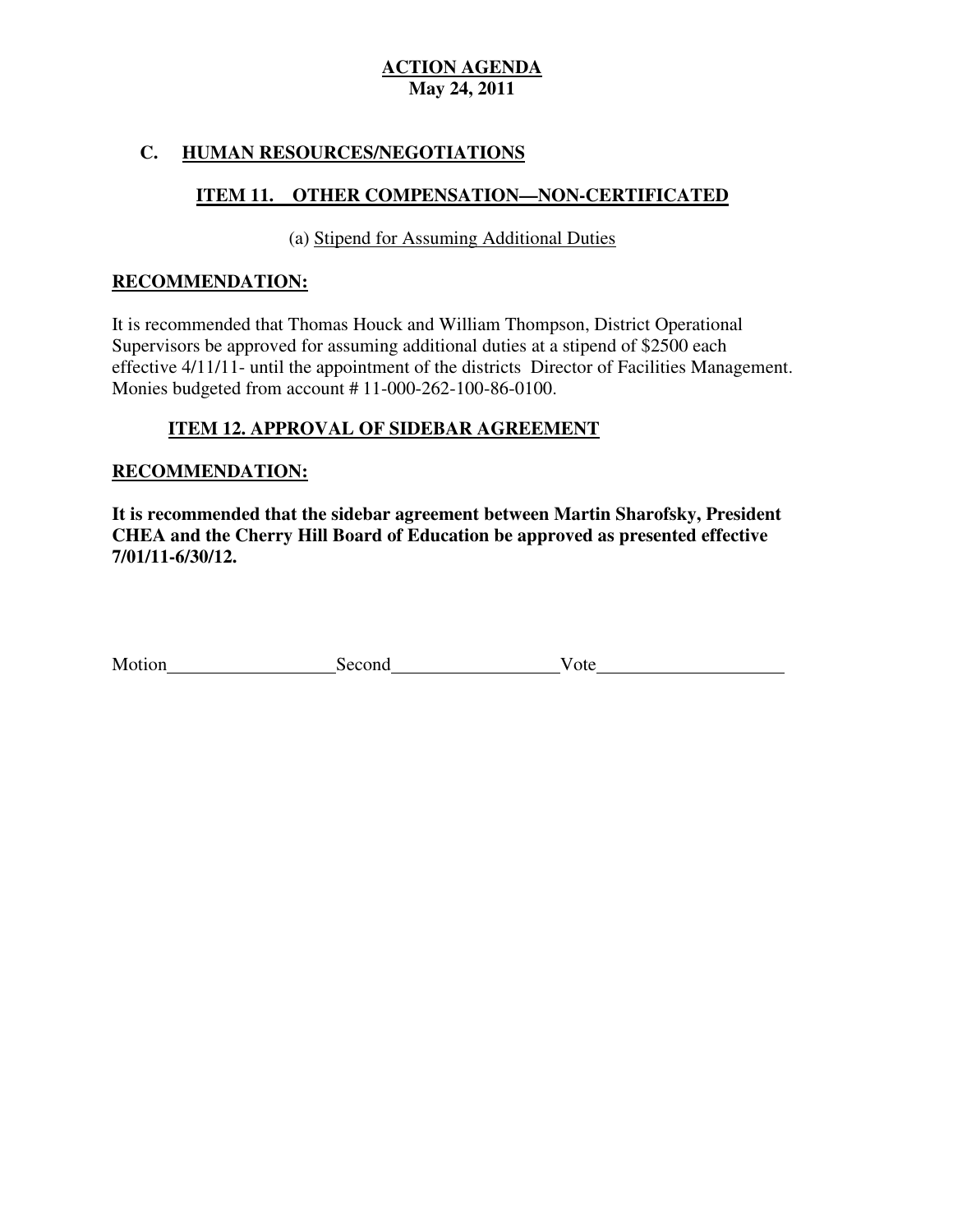## **D. POLICIES & LEGISLATION COMMITTEE**

## *Long Range Plan Goals:*

 *"Board of Education members, administrators, teachers, parents and the community work together to ensure all students are provided with academic, social and emotional support necessary to create optimal conditions for high achievement, continued growth and personal development."* 

The Superintendent recommends the following:

- 1. Approval of Second Reading and Adoption of Policies
- 2. Approval of First Reading of Revised Procedure

#### **ITEM 1. APPROVAL OF SECOND READING AND ADOPTION OF POLICIES**

- Policy 1120: Board of Education Meetings
- Policy 2224: Equal Opportunity/Nondiscrimination/Harassment
- Policy 7530: Naming Facilities

## **RECOMMENDATION:**

 It is recommended that the policies listed above be approved for second reading and adoption as revised.

#### **ITEM 2. APPROVAL OF FIRST READING OF REVISED PROCEDURE**

• Procedure S-37: Substitute Teacher Salaries

## **RECOMMENDATION:**

It is recommended that the procedure listed above be approved for first reading as revised.

| Motion |
|--------|
|--------|

Second  $\blacksquare$